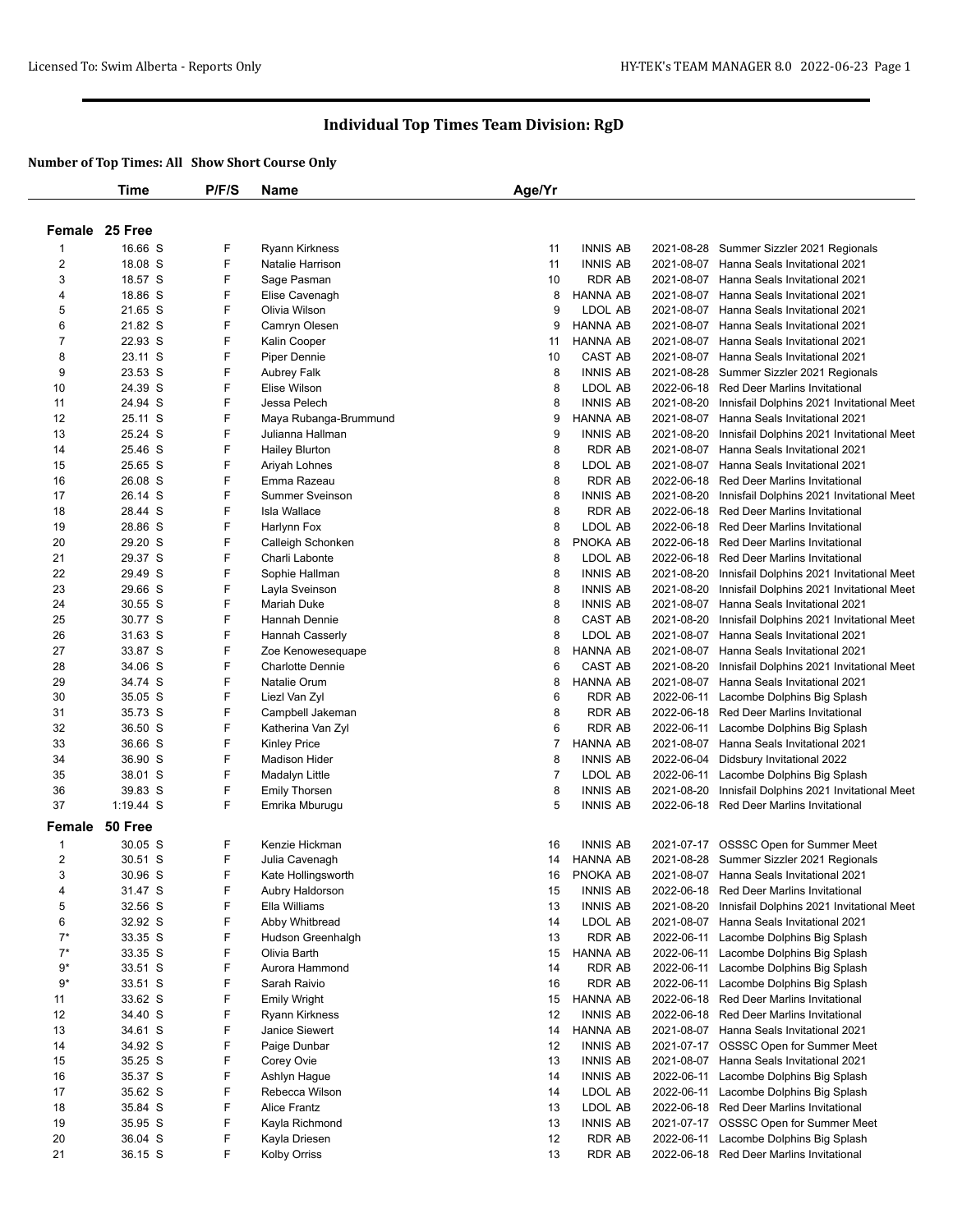|          | Time    | P/F/S  | <b>Name</b>              | Age/Yr |                 |            |                                           |
|----------|---------|--------|--------------------------|--------|-----------------|------------|-------------------------------------------|
|          |         |        |                          |        |                 |            |                                           |
| 22       | 36.41 S | F      | Emma Lien                | 14     | <b>INNIS AB</b> | 2022-06-04 | Didsbury Invitational 2022                |
| 23       | 36.46 S | F      | Sara Molly               | 14     | <b>INNIS AB</b> | 2022-06-18 | Red Deer Marlins Invitational             |
| 24       | 36.64 S | F      | Keilyn Rechlo            | 14     | <b>RDR AB</b>   | 2022-06-18 | Red Deer Marlins Invitational             |
| 25       | 36.86 S | F      | Parker Greenhalgh        | 15     | <b>RDR AB</b>   | 2022-06-11 | Lacombe Dolphins Big Splash               |
| 26       | 36.93 S | F      | Olivia Ellefson          | 15     | LDOL AB         | 2022-06-18 | Red Deer Marlins Invitational             |
| 27       | 37.02 S | F      | Dylan Lockwood           | 13     | <b>RDR AB</b>   | 2022-06-11 | Lacombe Dolphins Big Splash               |
| 28       | 37.03 S | F      | Sage Pasman              | 11     | <b>RDR AB</b>   | 2022-06-11 | Lacombe Dolphins Big Splash               |
| 29       | 37.63 S | F      | Ava Lien                 | 12     | <b>INNIS AB</b> | 2021-07-17 | OSSSC Open for Summer Meet                |
| 30       | 37.69 S | F      | Amie Rowland             | 16     | CAST AB         |            | 2021-08-07 Hanna Seals Invitational 2021  |
| $31*$    | 37.81 S | F      | <b>Birkley Timms</b>     | 14     | <b>RDR AB</b>   | 2022-06-11 | Lacombe Dolphins Big Splash               |
| $31*$    | 37.81 S | F      | Nicola Thompson          | 15     | PNOKA AB        | 2022-06-11 | Lacombe Dolphins Big Splash               |
| 33       | 37.89 S | F      | Ashley Wilson            | 12     | LDOL AB         |            | 2022-06-18 Red Deer Marlins Invitational  |
| 34       | 38.62 S | F      | Josie Dunbar             | 10     | <b>INNIS AB</b> |            | 2022-06-18 Red Deer Marlins Invitational  |
| 35       | 39.11 S | F      | Samantha Caron           | 14     | <b>INNIS AB</b> |            | 2021-07-17 OSSSC Open for Summer Meet     |
| 36       | 39.29 S | F      | Kennedy Hoyle            | 13     | LDOL AB         |            | 2022-06-18 Red Deer Marlins Invitational  |
| 37       | 39.35 S | F      | <b>Hailey Parent</b>     | 12     | <b>HANNA AB</b> |            | 2021-08-07 Hanna Seals Invitational 2021  |
| 38       | 39.42 S | F      | Michelle Ramirez         | 13     | <b>INNIS AB</b> | 2022-06-18 | <b>Red Deer Marlins Invitational</b>      |
| 39       | 39.62 S | F      | Kalli Cooper             | 13     | <b>HANNA AB</b> |            | 2021-08-07 Hanna Seals Invitational 2021  |
| 40       | 39.64 S | F      | Natalie Harrison         | 11     | <b>INNIS AB</b> | 2021-08-07 | Hanna Seals Invitational 2021             |
| 41       | 40.04 S | F      | Kate Haldorson           | 11     | <b>INNIS AB</b> | 2021-08-07 | Hanna Seals Invitational 2021             |
| 42       | 40.26 S | F      | Clair Keller             | 11     | LDOL AB         |            | 2021-08-07 Hanna Seals Invitational 2021  |
| 43       | 40.38 S | F      | Lexie Olesen             | 11     | <b>HANNA AB</b> | 2021-08-07 | Hanna Seals Invitational 2021             |
| 44       | 40.57 S | F      | Georgia Ramirez          | 13     | <b>INNIS AB</b> | 2022-06-18 | <b>Red Deer Marlins Invitational</b>      |
| 45       | 41.03 S | F      | <b>Kennedy Mouly</b>     | 15     | <b>OYEN AB</b>  |            | 2021-08-07 Hanna Seals Invitational 2021  |
| 46       | 41.39 S | F      | Alexa Winters            | 11     | PNOKA AB        | 2022-06-11 | Lacombe Dolphins Big Splash               |
| 47       | 41.51 S | F      | Molly Whitbread          | 13     | LDOL AB         | 2022-06-11 | Lacombe Dolphins Big Splash               |
| 48       | 41.85 S | F      | Jessica Stolte           | 15     | LDOL AB         |            | 2021-08-07 Hanna Seals Invitational 2021  |
| 49       | 41.88 S | F      | Savannah Lungle          | 11     | CAST AB         | 2021-08-28 | Summer Sizzler 2021 Regionals             |
| 50       | 42.75 S | F      | Sandra Bursikova         | 12     | CAST AB         | 2021-08-07 | Hanna Seals Invitational 2021             |
| 51       | 43.63 S | F      | Claire Boys              | 13     | LDOL AB         | 2022-06-11 | Lacombe Dolphins Big Splash               |
| 52       | 43.67 S | F      | Elise Cavenagh           | 8      | <b>HANNA AB</b> | 2021-08-07 | Hanna Seals Invitational 2021             |
| 53       | 43.86 S | F      | <b>Taylor Mathieu</b>    | 12     | LDOL AB         | 2022-06-11 | Lacombe Dolphins Big Splash               |
| 54       | 43.92 S | F      | Abigail Sheehy           | 12     | <b>RDR AB</b>   | 2022-06-11 | Lacombe Dolphins Big Splash               |
| 55       | 44.07 S | F      | <b>Avery Girletz</b>     | 12     | OYEN AB         | 2021-08-07 | Hanna Seals Invitational 2021             |
| 56       | 45.13 S | F      | Laila Mattheis-Andreasen | 11     | <b>INNIS AB</b> | 2022-06-11 | Lacombe Dolphins Big Splash               |
| 57       | 46.38 S | F      | Aislyn Holland           | 13     | CAST AB         |            | 2021-08-07 Hanna Seals Invitational 2021  |
| 58       | 46.45 S | F      | Jehlyn Soura             | 16     | CAST AB         | 2021-08-07 | Hanna Seals Invitational 2021             |
| 59       | 46.53 S | F      | Iliann Munoz-Bribiesca   | 12     | CAST AB         | 2021-08-07 | Hanna Seals Invitational 2021             |
| 60       | 47.41 S | F      |                          | 11     | <b>INNIS AB</b> | 2022-06-18 | Red Deer Marlins Invitational             |
|          |         | F      | <b>Skyler Sveinson</b>   | 10     |                 | 2022-06-11 |                                           |
| 61       | 47.58 S | F      | Estelle Van Zyl          |        | <b>RDR AB</b>   |            | Lacombe Dolphins Big Splash               |
| 62       | 47.94 S |        | Olivia Wilson            | 10     | LDOL AB         | 2022-06-18 | Red Deer Marlins Invitational             |
| 63<br>64 | 48.05 S | F<br>F | Megan Austin             | 9<br>9 | <b>INNIS AB</b> | 2021-08-20 | Innisfail Dolphins 2021 Invitational Meet |
|          | 48.95 S |        | Aubrey Falk              |        | <b>INNIS AB</b> | 2022-06-11 | Lacombe Dolphins Big Splash               |
| 65       | 49.19 S | F      | Mia Myburgh              | 13     | <b>RDR AB</b>   | 2022-06-18 | Red Deer Marlins Invitational             |
| 66       | 49.99 S | F      | Piper Dennie             | 10     | CAST AB         | 2021-08-28 | Summer Sizzler 2021 Regionals             |
| 67       | 50.33 S | F      | Hunter Miller-Bjarnason  | 13     | <b>INNIS AB</b> | 2021-08-20 | Innisfail Dolphins 2021 Invitational Meet |
| 68       | 50.76 S | F      | Anja Myburgh             | 11     | <b>RDR AB</b>   | 2022-06-18 | Red Deer Marlins Invitational             |
| 69       | 51.28 S | F      | Eva Hagens               | 11     | OYEN AB         | 2021-08-07 | Hanna Seals Invitational 2021             |
| 70       | 51.88 S | F      | Kalin Cooper             | 11     | <b>HANNA AB</b> | 2021-08-07 | Hanna Seals Invitational 2021             |
| 71       | 51.95 S | F      | Quinn Pobuda             | 11     | LDOL AB         | 2022-06-11 | Lacombe Dolphins Big Splash               |
| 72       | 52.08 S | F      | Summer Sveinson          | 9      | <b>INNIS AB</b> | 2022-06-18 | Red Deer Marlins Invitational             |
| 73       | 52.10 S | F      | Sophie Hallman           | 9      | <b>INNIS AB</b> | 2022-06-11 | Lacombe Dolphins Big Splash               |
| 74       | 53.20 S | F      | <b>Aubrey Ruppert</b>    | 14     | <b>RDR AB</b>   | 2022-06-18 | <b>Red Deer Marlins Invitational</b>      |
| 75       | 53.27 S | F      | Bethany Holland          | 12     | CAST AB         | 2021-08-07 | Hanna Seals Invitational 2021             |
| 76       | 53.46 S | F      | Addyson Hunter           | 12     | LDOL AB         | 2022-06-11 | Lacombe Dolphins Big Splash               |
| 77       | 54.00 S | F      | Harmony Logan            | 14     | OYEN AB         |            | 2021-08-07 Hanna Seals Invitational 2021  |
| 78       | 54.38 S | F      | Julianna Hallman         | 10     | <b>INNIS AB</b> | 2022-06-18 | <b>Red Deer Marlins Invitational</b>      |
| 79       | 56.23 S | F      | Layla Sveinson           | 9      | <b>INNIS AB</b> | 2022-06-18 | Red Deer Marlins Invitational             |
| 80       | 56.85 S | F      | Maya Rubanga-Brummund    | 9      | <b>HANNA AB</b> | 2021-08-07 | Hanna Seals Invitational 2021             |
| 81       | 57.09 S | F      | <b>Hailey Blurton</b>    | 9      | <b>RDR AB</b>   | 2022-06-11 | Lacombe Dolphins Big Splash               |
| 82       | 57.17 S | F      | Jessa Pelech             | 9      | <b>INNIS AB</b> | 2022-06-11 | Lacombe Dolphins Big Splash               |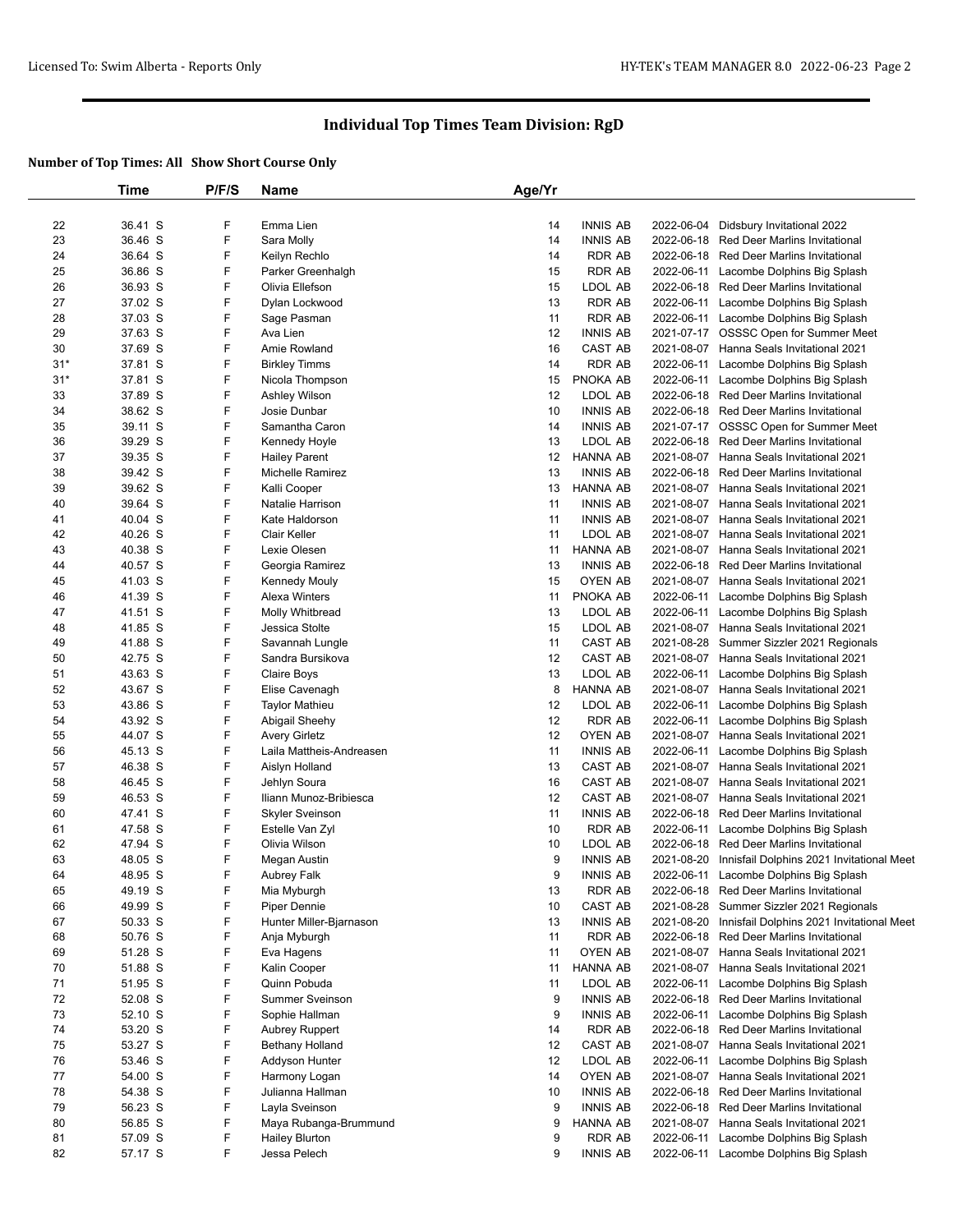|                | Time            | P/F/S | <b>Name</b>             | Age/Yr         |                 |            |                                           |
|----------------|-----------------|-------|-------------------------|----------------|-----------------|------------|-------------------------------------------|
|                |                 |       |                         |                |                 |            |                                           |
| 83             | 57.44 S         | F     | <b>Ester Dionne</b>     | 10             | LDOL AB         |            | 2022-06-11 Lacombe Dolphins Big Splash    |
| 84             | 57.87 S         | F     | Emma Razeau             | 8              | <b>RDR AB</b>   |            | 2022-06-18 Red Deer Marlins Invitational  |
| 85             | 58.05 S         | F     | Ariyah Lohnes           | 9              | LDOL AB         | 2022-06-11 | Lacombe Dolphins Big Splash               |
| 86             | 58.44 S         | F     | Elise Wilson            | 8              | LDOL AB         | 2022-06-18 | <b>Red Deer Marlins Invitational</b>      |
| 87             | 1:00.71 S       | F     | <b>Hadley Vold</b>      | 9              | OYEN AB         | 2021-08-07 | Hanna Seals Invitational 2021             |
| 88             | 1:01.39 S       | F     | Sadie Anderton          | 10             | <b>RDR AB</b>   | 2022-06-18 | <b>Red Deer Marlins Invitational</b>      |
| 89             | $1:05.35$ S     | F     | Charli Labonte          | 8              | LDOL AB         | 2022-06-18 | <b>Red Deer Marlins Invitational</b>      |
| 90             | 1:07.22 S       | F     | Julianna Skappak        | 9              | <b>RDR AB</b>   | 2022-06-18 | <b>Red Deer Marlins Invitational</b>      |
| 91             | 1:07.47 S       | F     | Harlynn Fox             | 8              | LDOL AB         | 2022-06-18 | Red Deer Marlins Invitational             |
| 92             | 1:07.59 S       | F     | Jessica Skappak         | 10             | <b>RDR AB</b>   | 2022-06-18 | Red Deer Marlins Invitational             |
| 93             | 1:07.99 S       | F     | Olivia Thompson         | 11             | PNOKA AB        | 2022-06-11 | Lacombe Dolphins Big Splash               |
| 94             | $1:10.24$ S     | F     | Alaina Hagens           | 9              | <b>OYEN AB</b>  |            | 2021-08-07 Hanna Seals Invitational 2021  |
| 95             | $1:11.58$ S     | F     | <b>Emily Thorsen</b>    | 9              | <b>INNIS AB</b> | 2022-06-11 | Lacombe Dolphins Big Splash               |
| 96             | $1:11.73$ S     | F     | Gracelyn Hok            | 10             | <b>OYEN AB</b>  | 2021-08-07 | Hanna Seals Invitational 2021             |
| 97             | $1:12.58$ S     | F     | Hannah Dennie           | 8              | CAST AB         | 2021-08-20 | Innisfail Dolphins 2021 Invitational Meet |
| 98             | $1:12.74$ S     | F     | Jayleen Havanka         | 11             | LDOL AB         | 2022-06-11 | Lacombe Dolphins Big Splash               |
| 99             | $1:13.23$ S     | F     | <b>Madison Hider</b>    | 8              | <b>INNIS AB</b> | 2022-06-11 | Lacombe Dolphins Big Splash               |
| 100            | $1:14.01$ S     | F     | <b>Charlotte Dennie</b> | 6              | CAST AB         | 2021-08-20 | Innisfail Dolphins 2021 Invitational Meet |
| 101            | $1:14.06$ S     | F     | Hannah Casserly         | 8              | LDOL AB         | 2021-08-07 | Hanna Seals Invitational 2021             |
| 102            | 1:17.77 S       | F     | Zoe Kenowesequape       | 8              | <b>HANNA AB</b> | 2021-08-07 | Hanna Seals Invitational 2021             |
| 103            | $1:21.01$ S     | F     | <b>Mariah Duke</b>      | 8              | <b>INNIS AB</b> |            | 2021-08-07 Hanna Seals Invitational 2021  |
| 104            | $1:22.50$ S     | F     | Kayanna Havanka         | 11             | LDOL AB         | 2022-06-11 | Lacombe Dolphins Big Splash               |
| 105            | 1:24.49 S       | F     | <b>Kinley Price</b>     | $\overline{7}$ | <b>HANNA AB</b> |            | 2021-08-07 Hanna Seals Invitational 2021  |
| 106            | $1:25.64$ S     | F     | Madalyn Little          | $\overline{7}$ | LDOL AB         |            | 2022-06-11 Lacombe Dolphins Big Splash    |
| 107            | $1:31.05$ S     | F     | Campbell Jakeman        | 8              | <b>RDR AB</b>   | 2022-06-18 | <b>Red Deer Marlins Invitational</b>      |
| 108            | 1:53.91 S       | F     | Alivia Buxcey           | 10             | LDOL AB         |            | 2022-06-11 Lacombe Dolphins Big Splash    |
|                |                 |       |                         |                |                 |            |                                           |
| Female         | <b>100 Free</b> |       |                         |                |                 |            |                                           |
| $\mathbf{1}$   | 1:09.20 S       | F     | Kate Hollingsworth      | 16             | PNOKA AB        | 2021-08-07 | Hanna Seals Invitational 2021             |
| $\overline{c}$ | 1:09.67 S       | F     | Julia Cavenagh          | 14             | <b>HANNA AB</b> | 2021-08-28 | Summer Sizzler 2021 Regionals             |
| 3              | $1:10.60$ S     | F     | Kenzie Hickman          | 16             | <b>INNIS AB</b> | 2021-08-20 | Innisfail Dolphins 2021 Invitational Meet |
| 4              | $1:10.74$ S     | F     | Ella Williams           | 13             | <b>INNIS AB</b> | 2021-08-28 | Summer Sizzler 2021 Regionals             |
| 5              | $1:11.57$ S     | F     | Aubry Haldorson         | 14             | <b>INNIS AB</b> | 2021-08-20 | Innisfail Dolphins 2021 Invitational Meet |
| 6              | $1:12.67$ S     | F     | <b>Emily Wright</b>     | 14             | HANNA AB        | 2021-08-20 | Innisfail Dolphins 2021 Invitational Meet |
| $\overline{7}$ | $1:14.85$ S     | F     | Abby Whitbread          | 15             | LDOL AB         | 2022-06-18 | <b>Red Deer Marlins Invitational</b>      |
| 8              | $1:14.90$ S     | F     | Irene Ruan              | 13             | LDOL AB         | 2021-08-07 | Hanna Seals Invitational 2021             |
| 9              | $1:15.68$ S     | F     | Olivia Barth            | 15             | HANNA AB        | 2022-06-11 | Lacombe Dolphins Big Splash               |
| 10             | $1:17.81$ S     | F     | <b>Ryann Kirkness</b>   | 12             | <b>INNIS AB</b> | 2022-06-18 | Red Deer Marlins Invitational             |
| 11             | $1:18.46$ S     | F     | <b>Alice Frantz</b>     | 13             | LDOL AB         | 2022-06-18 | <b>Red Deer Marlins Invitational</b>      |
| 12             | 1:19.42 $S$     | F     | Corey Ovie              | 13             | <b>INNIS AB</b> |            | 2021-08-07 Hanna Seals Invitational 2021  |
| 13             | $1:19.97$ S     | F     | Paige Dunbar            | 12             | <b>INNIS AB</b> |            | 2021-07-17 OSSSC Open for Summer Meet     |
| 14             | $1:20.21$ S     | F     | Rebecca Wilson          | 14             | LDOL AB         | 2022-06-18 | <b>Red Deer Marlins Invitational</b>      |
| 15             | $1:20.51$ S     | F     | Dylan Lockwood          | 13             | <b>RDR AB</b>   |            | 2022-06-18 Red Deer Marlins Invitational  |
| 16             | 1:20.92 S       | F     | <b>Kolby Orriss</b>     | 13             | <b>RDR AB</b>   |            | 2022-06-18 Red Deer Marlins Invitational  |
| 17             | 1:21.40 S       | F     | Sage Pasman             | 11             | RDR AB          |            | 2022-06-18 Red Deer Marlins Invitational  |
| 18             | 1:22.03 S       | F     | Kayla Driesen           | 12             | RDR AB          | 2022-06-11 | Lacombe Dolphins Big Splash               |
| 19             | $1:22.19$ S     | F     | Sara Molly              | 14             | <b>INNIS AB</b> | 2022-06-18 | Red Deer Marlins Invitational             |
| 20             | $1:23.02$ S     | F     | Emma Lien               | 14             | <b>INNIS AB</b> |            | 2022-06-11 Lacombe Dolphins Big Splash    |
| 21             | 1:23.05 S       | F     | Keilyn Rechlo           | 14             | RDR AB          | 2022-06-11 | Lacombe Dolphins Big Splash               |
| 22             | $1:23.33$ S     | F     | Kayla Richmond          | 13             | <b>INNIS AB</b> | 2021-08-28 | Summer Sizzler 2021 Regionals             |
| 23             | $1:23.83$ S     | F     | Ashley Wilson           | 12             | LDOL AB         | 2022-06-18 | Red Deer Marlins Invitational             |
| 24             | 1:23.87 S       | F     | Josie Dunbar            | 10             | <b>INNIS AB</b> | 2022-06-18 | Red Deer Marlins Invitational             |
| 25             | $1:24.15$ S     | F     | Ava Lien                | 13             | <b>INNIS AB</b> | 2022-06-11 | Lacombe Dolphins Big Splash               |
| 26             | 1:24.35 S       | F     | Amie Rowland            | 16             | CAST AB         |            | 2021-08-07 Hanna Seals Invitational 2021  |
| 27             | 1:24.49 S       | F     | Parker Greenhalgh       | 14             | RDR AB          |            | 2021-08-07 Hanna Seals Invitational 2021  |
| 28             | 1:25.87 S       | F     | Samantha Caron          | 14             | <b>INNIS AB</b> |            | 2021-07-17 OSSSC Open for Summer Meet     |
| 29             | $1:26.30$ S     | F     | Nicola Thompson         | 15             | PNOKA AB        |            | 2022-06-11 Lacombe Dolphins Big Splash    |
| 30             | $1:26.93$ S     | F     | Kennedy Hoyle           | 13             | LDOL AB         | 2022-06-18 | Red Deer Marlins Invitational             |
| 31             | $1:27.41$ S     | F     | Hudson Greenhalgh       | 13             | <b>RDR AB</b>   | 2022-06-11 | Lacombe Dolphins Big Splash               |
| 32             | 1:27.87 S       | F     | Olivia Ellefson         | 15             | LDOL AB         | 2022-06-18 | Red Deer Marlins Invitational             |
| 33             | 1:28.46 S       | F     | <b>Hailey Parent</b>    | 12             | HANNA AB        | 2021-08-20 | Innisfail Dolphins 2021 Invitational Meet |
| 34             | 1:29.32 S       | F     | Michelle Ramirez        | 13             | <b>INNIS AB</b> |            | 2022-06-18 Red Deer Marlins Invitational  |
|                |                 |       |                         |                |                 |            |                                           |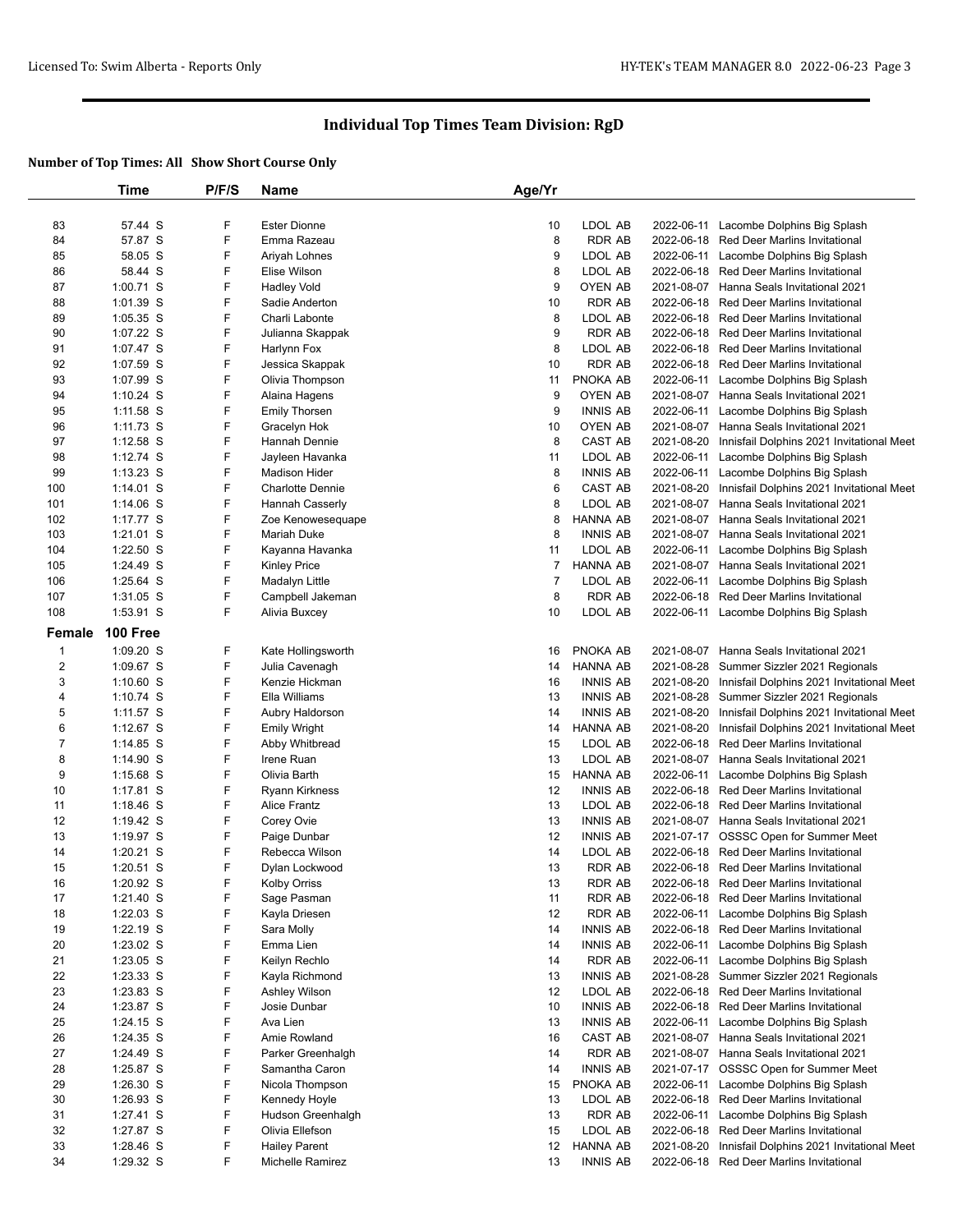|                | Time            | P/F/S | Name                    | Age/Yr |                 |            |                                                      |
|----------------|-----------------|-------|-------------------------|--------|-----------------|------------|------------------------------------------------------|
|                |                 |       |                         |        |                 |            |                                                      |
| 35             | $1:31.11$ S     | F     | Molly Whitbread         | 13     | LDOL AB         |            | 2022-06-18 Red Deer Marlins Invitational             |
| 36             | 1:31.99 S       | F     | Kennedy Mouly           | 15     | OYEN AB         |            | 2021-08-07 Hanna Seals Invitational 2021             |
| 37             | $1:35.14$ S     | F     | Savannah Lungle         | 11     | CAST AB         |            | 2021-08-28 Summer Sizzler 2021 Regionals             |
| 38             | 1:37.38 S       | F     | <b>Taylor Mathieu</b>   | 12     | LDOL AB         |            | 2022-06-11 Lacombe Dolphins Big Splash               |
| 39             | 1:37.90 S       | F     | Jessica Stolte          | 15     | LDOL AB         | 2021-08-07 | Hanna Seals Invitational 2021                        |
| 40             | 1:38.66 S       | F     | Claire Boys             | 13     | LDOL AB         |            | 2022-06-18 Red Deer Marlins Invitational             |
| 41             | $1:39.21$ S     | F     | Aurora Hammond          | 14     | RDR AB          | 2022-06-11 | Lacombe Dolphins Big Splash                          |
| 42             | 1:39.72 S       | F     | Megan Austin            | 9      | <b>INNIS AB</b> | 2021-08-20 | Innisfail Dolphins 2021 Invitational Meet            |
| 43             | 1:39.74 S       | F     | Abigail Sheehy          | 12     | <b>RDR AB</b>   |            | 2022-06-18 Red Deer Marlins Invitational             |
| 44             | $1:40.56$ S     | F     | Georgia Ramirez         | 12     | <b>INNIS AB</b> | 2021-08-20 | Innisfail Dolphins 2021 Invitational Meet            |
| 45             | 1:42.66 S       | F     | Sandra Bursikova        | 12     | CAST AB         | 2021-08-07 | Hanna Seals Invitational 2021                        |
| 46             | 1:45.21 S       | F     | <b>Skyler Sveinson</b>  | 11     | <b>INNIS AB</b> |            | 2022-06-18 Red Deer Marlins Invitational             |
| 47             | 1:47.31 S       | F     | Hunter Miller-Bjarnason | 13     | <b>INNIS AB</b> | 2021-08-20 | Innisfail Dolphins 2021 Invitational Meet            |
| 48             | 1:48.34 S       | F     | Mia Myburgh             | 13     | <b>RDR AB</b>   | 2022-06-18 | <b>Red Deer Marlins Invitational</b>                 |
| 49             | 1:51.84 S       | F     | Aislyn Holland          | 13     | CAST AB         |            | 2021-08-07 Hanna Seals Invitational 2021             |
| 50             | $1:54.00$ S     | F     | Olivia Wilson           | 10     | LDOL AB         | 2022-06-11 | Lacombe Dolphins Big Splash                          |
| 51             | 1:54.02 S       | F     | Piper Dennie            | 10     | CAST AB         | 2021-08-20 | Innisfail Dolphins 2021 Invitational Meet            |
| 52             | 1:54.64 S       | F     | Addyson Hunter          | 12     | LDOL AB         | 2022-06-11 | Lacombe Dolphins Big Splash                          |
| 53             | $1:55.55$ S     | F     | Sophie Hallman          | 9      | <b>INNIS AB</b> | 2022-06-11 | Lacombe Dolphins Big Splash                          |
| 54             | 1:56.26 S       | F     | Quinn Pobuda            | 11     | LDOL AB         | 2022-06-11 |                                                      |
|                | 1:56.47 S       | F     |                         | 10     |                 |            | Lacombe Dolphins Big Splash                          |
| 55             |                 |       | Estelle Van Zyl         |        | <b>RDR AB</b>   |            | 2022-06-18 Red Deer Marlins Invitational             |
| 56             | 1:59.94 S       | F     | Anja Myburgh            | 11     | <b>RDR AB</b>   |            | 2022-06-18 Red Deer Marlins Invitational             |
| 57             | 2:02.25 S       | F     | <b>Bethany Holland</b>  | 12     | CAST AB         |            | 2021-08-07 Hanna Seals Invitational 2021             |
| 58             | 2:03.07 S       | F     | Julianna Hallman        | 10     | <b>INNIS AB</b> |            | 2022-06-11 Lacombe Dolphins Big Splash               |
| 59             | 2:03.28 S       | F     | Aubrey Ruppert          | 14     | <b>RDR AB</b>   |            | 2022-06-18 Red Deer Marlins Invitational             |
| 60             | $2:08.60$ S     | F     | <b>Summer Sveinson</b>  | 9      | <b>INNIS AB</b> | 2022-06-11 | Lacombe Dolphins Big Splash                          |
| 61             | 2:09.29 S       | F     | <b>Ester Dionne</b>     | 10     | LDOL AB         | 2022-06-11 | Lacombe Dolphins Big Splash                          |
| 62             | 2:09.70 S       | F     | Ariyah Lohnes           | 9      | LDOL AB         | 2022-06-11 | Lacombe Dolphins Big Splash                          |
| 63             | 2:14.73 S       | F     | <b>Hailey Blurton</b>   | 9      | <b>RDR AB</b>   | 2022-06-11 | Lacombe Dolphins Big Splash                          |
| 64             | 2:28.53 S       | F     | Sadie Anderton          | 10     | <b>RDR AB</b>   |            | 2022-06-18 Red Deer Marlins Invitational             |
| 65             | 2:37.96 S       | F     | Jayleen Havanka         | 11     | LDOL AB         | 2022-06-11 | Lacombe Dolphins Big Splash                          |
| 66             | 2:55.03 S       | F     | Julianna Skappak        | 9      | <b>RDR AB</b>   |            | 2022-06-18 Red Deer Marlins Invitational             |
| 67             | 3:53.71 S       | F     | Alivia Buxcey           | 10     | LDOL AB         |            | 2022-06-11 Lacombe Dolphins Big Splash               |
| Female         | <b>200 Free</b> |       |                         |        |                 |            |                                                      |
| $\mathbf 1$    | 2:33.83 S       | F     | Ella Williams           | 13     | <b>INNIS AB</b> |            | 2021-08-20 Innisfail Dolphins 2021 Invitational Meet |
| $\sqrt{2}$     | 2:40.65 S       | F     | <b>Emily Wright</b>     | 14     | HANNA AB        |            | 2021-08-28 Summer Sizzler 2021 Regionals             |
| 3              | 2:47.87 S       | F     | Abby Whitbread          | 15     | LDOL AB         |            | 2022-06-18 Red Deer Marlins Invitational             |
| 4              | 2:56.83 S       | F     | Sage Pasman             | 11     | <b>RDR AB</b>   |            | 2022-06-18 Red Deer Marlins Invitational             |
| 5              | $3:00.45$ S     | F     | Corey Ovie              | 13     | <b>INNIS AB</b> | 2021-08-20 | Innisfail Dolphins 2021 Invitational Meet            |
| 6              | 3:02.77 S       | F     | Keilyn Rechlo           | 14     | <b>RDR AB</b>   |            | 2022-06-18 Red Deer Marlins Invitational             |
| $\overline{7}$ | $3:07.65$ S     | F     | Dylan Lockwood          | 13     | <b>RDR AB</b>   |            | 2022-06-18 Red Deer Marlins Invitational             |
| 8              | $3:07.81$ S     | F     | <b>Ryann Kirkness</b>   | 11     | <b>INNIS AB</b> |            | 2021-08-20 Innisfail Dolphins 2021 Invitational Meet |
| 9              | 3:09.26 S       | F     | Kolby Orriss            | 13     | RDR AB          |            | 2022-06-18 Red Deer Marlins Invitational             |
| 10             | $3:12.78$ S     | F     | Natalie Harrison        | 11     | <b>INNIS AB</b> |            | 2021-08-20 Innisfail Dolphins 2021 Invitational Meet |
| 11             | $3:16.27$ S     | F     | Olivia Ellefson         | 15     | LDOL AB         |            | 2022-06-11 Lacombe Dolphins Big Splash               |
| 12             | $3:20.81$ S     | F     | Michelle Ramirez        | 13     | <b>INNIS AB</b> |            | 2022-06-18 Red Deer Marlins Invitational             |
| 13             | 3:25.77 S       | F     | Sandra Bursikova        | 12     | CAST AB         |            | 2021-08-20 Innisfail Dolphins 2021 Invitational Meet |
| 14             | 3:28.92 S       | F     | Aurora Hammond          | 14     | <b>RDR AB</b>   |            | 2022-06-18 Red Deer Marlins Invitational             |
|                |                 |       |                         |        |                 |            |                                                      |
| Female         | <b>400 Free</b> |       |                         |        |                 |            |                                                      |
| 1              | 5:24.93 S       | F     | Ella Williams           | 13     | <b>INNIS AB</b> |            | 2021-08-20 Innisfail Dolphins 2021 Invitational Meet |
| $\overline{2}$ | 5:43.64 S       | F     | Aubry Haldorson         | 14     | <b>INNIS AB</b> |            | 2021-08-28 Summer Sizzler 2021 Regionals             |
| 3              | 5:59.81 S       | F     | Emily Wright            | 15     | HANNA AB        |            | 2022-06-18 Red Deer Marlins Invitational             |
| 4              | $6:02.30$ S     | F     | Abby Whitbread          | 15     | LDOL AB         |            | 2022-06-18 Red Deer Marlins Invitational             |
| 5              | $6:19.41$ S     | F     | Sarah Raivio            | 16     | <b>RDR AB</b>   |            | 2022-06-18 Red Deer Marlins Invitational             |
| 6              | 6:39.40 S       | F     | Parker Greenhalgh       | 15     | <b>RDR AB</b>   |            | 2022-06-18 Red Deer Marlins Invitational             |
| $\overline{7}$ | 6:47.89 S       | F     | Amie Rowland            | 16     | CAST AB         |            | 2021-08-20 Innisfail Dolphins 2021 Invitational Meet |
|                | Female 25 Back  |       |                         |        |                 |            |                                                      |
| 1              | 20.69 S         | F     | Estelle Van Zyl         | 10     | RDR AB          |            | 2022-06-18 Red Deer Marlins Invitational             |
| $\overline{2}$ | 20.90 S         | F     | Josie Dunbar            | 9      | <b>INNIS AB</b> |            | 2021-08-07 Hanna Seals Invitational 2021             |
| 3              | 23.41 S         | F     | Elise Cavenagh          | 9      |                 |            | 2022-06-11 Lacombe Dolphins Big Splash               |
|                |                 |       |                         |        | HANNA AB        |            |                                                      |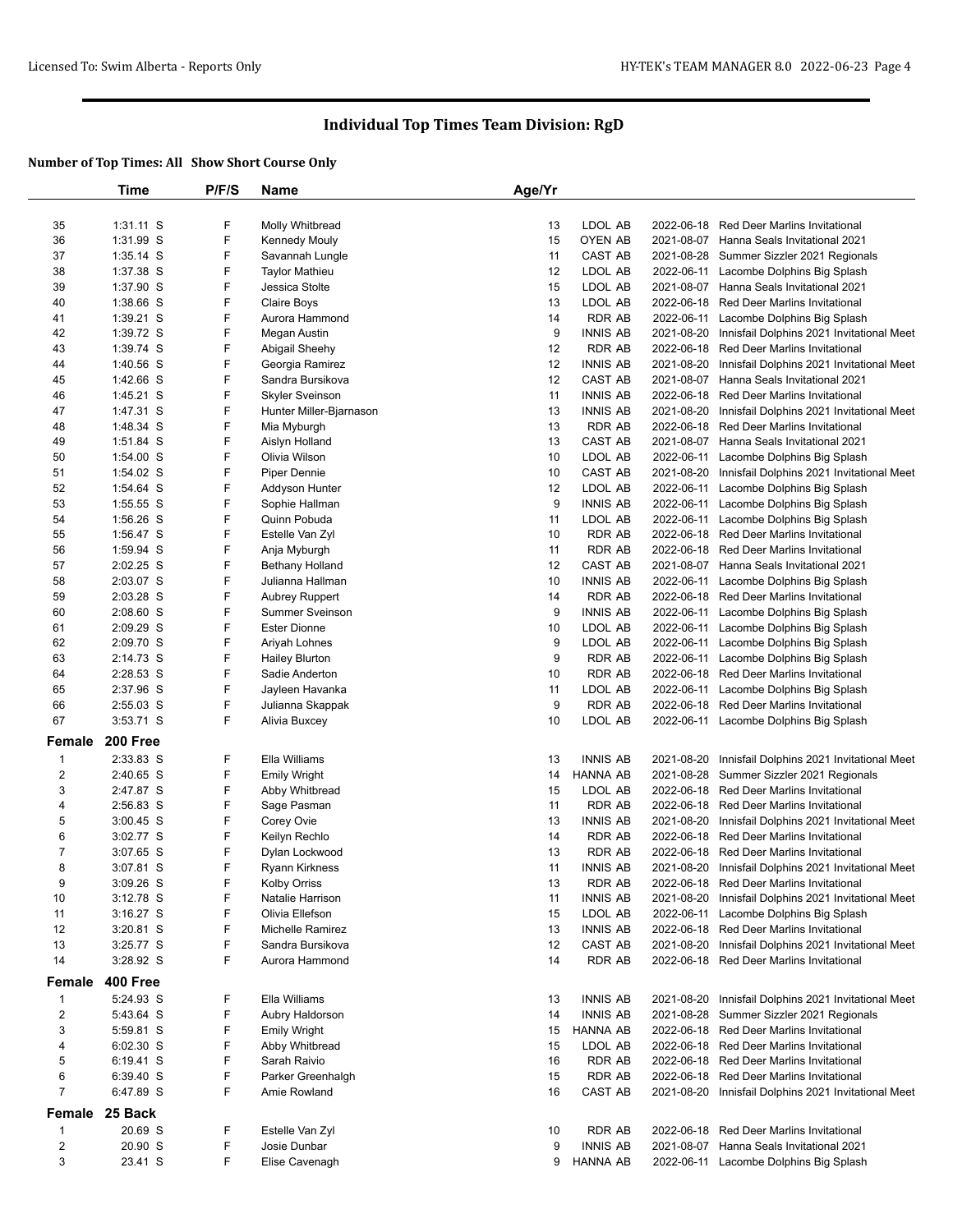|                         | Time           | P/F/S | <b>Name</b>             | Age/Yr         |                 |            |                                                      |
|-------------------------|----------------|-------|-------------------------|----------------|-----------------|------------|------------------------------------------------------|
|                         |                |       |                         |                |                 |            |                                                      |
| 4                       | 24.36 S        | F     | Megan Austin            | 9              | <b>INNIS AB</b> |            | 2021-08-20 Innisfail Dolphins 2021 Invitational Meet |
| 5                       | 24.52 S        | F     | Sage Pasman             | 10             | <b>RDR AB</b>   |            | 2021-08-07 Hanna Seals Invitational 2021             |
| 6                       | 24.66 S        | F     | Olivia Wilson           | 10             | LDOL AB         |            | 2022-06-11 Lacombe Dolphins Big Splash               |
| $\overline{7}$          | 25.87 S        | F     | Aubrey Falk             | 9              | <b>INNIS AB</b> |            | 2022-06-11 Lacombe Dolphins Big Splash               |
| 8                       | 26.13 S        | F     | <b>Hailey Blurton</b>   | 9              | <b>RDR AB</b>   |            | 2022-06-11 Lacombe Dolphins Big Splash               |
| 9                       | 26.45 S        | F     | <b>Summer Sveinson</b>  | 9              | <b>INNIS AB</b> |            | 2022-06-18 Red Deer Marlins Invitational             |
| 10                      | 26.60 S        | F     | Emma Razeau             | 8              | RDR AB          |            | 2022-06-18 Red Deer Marlins Invitational             |
| 11                      | 26.68 S        | F     | Jessica Skappak         | 10             | <b>RDR AB</b>   |            | 2022-06-18 Red Deer Marlins Invitational             |
| 12                      | 27.43 S        | F     | Ariyah Lohnes           | 9              | LDOL AB         |            | 2022-06-11 Lacombe Dolphins Big Splash               |
| 13                      | 27.59 S        | F     | Charli Labonte          | 8              | LDOL AB         |            | 2022-06-11 Lacombe Dolphins Big Splash               |
| 14                      | 27.65 S        | F     | Layla Sveinson          | 8              | <b>INNIS AB</b> | 2021-08-20 | Innisfail Dolphins 2021 Invitational Meet            |
| 15                      | 27.94 S        | F     | Julianna Hallman        | 10             | <b>INNIS AB</b> |            | 2022-06-18 Red Deer Marlins Invitational             |
| 16                      | 28.03 S        | F     | Elise Wilson            | 8              | LDOL AB         |            | 2022-06-11 Lacombe Dolphins Big Splash               |
| 17                      | 28.25 S        | F     | Sadie Anderton          | 10             | <b>RDR AB</b>   | 2022-06-18 | Red Deer Marlins Invitational                        |
| 18                      | 28.71 S        | F     | Julianna Skappak        | 9              | <b>RDR AB</b>   |            | 2022-06-18 Red Deer Marlins Invitational             |
| 19                      | 28.95 S        | F     | <b>Ester Dionne</b>     | 10             | LDOL AB         |            | 2022-06-11 Lacombe Dolphins Big Splash               |
| 20                      | 29.04 S        | F     | Jessa Pelech            | 9              | <b>INNIS AB</b> |            | 2022-06-11 Lacombe Dolphins Big Splash               |
| 21                      | 29.83 S        | F     | Sophie Hallman          | 9              | <b>INNIS AB</b> |            | 2022-06-11 Lacombe Dolphins Big Splash               |
| 22                      | 30.08 S        | F     | Piper Dennie            | 10             | CAST AB         |            | 2021-08-07 Hanna Seals Invitational 2021             |
| 23                      | 30.36 S        | F     | Maya Rubanga-Brummund   | 9              | HANNA AB        |            | 2021-08-07 Hanna Seals Invitational 2021             |
| 24                      | 30.71 S        | F     | <b>Madison Hider</b>    | 8              | <b>INNIS AB</b> |            | 2022-06-11 Lacombe Dolphins Big Splash               |
| 25                      | 31.05 S        | F     | <b>Emily Thorsen</b>    | 9              | <b>INNIS AB</b> |            | 2022-06-11 Lacombe Dolphins Big Splash               |
| 26                      | 31.55 S        | F     | Harlynn Fox             | 8              | LDOL AB         |            | 2022-06-18 Red Deer Marlins Invitational             |
| 27                      | 31.89 S        | F     | Isla Wallace            | 8              | <b>RDR AB</b>   |            | 2022-06-18 Red Deer Marlins Invitational             |
| 28                      | 32.92 S        | F     | Avryn Thiessen          | 9              | <b>RDR AB</b>   |            | 2022-06-18 Red Deer Marlins Invitational             |
| 29                      | 35.10 S        | F     | Hannah Dennie           | 8              | CAST AB         |            | 2021-08-28 Summer Sizzler 2021 Regionals             |
| 30                      | 35.29 S        | F     | <b>Mariah Duke</b>      | 8              | <b>INNIS AB</b> | 2021-08-20 | Innisfail Dolphins 2021 Invitational Meet            |
| 31                      | 35.67 S        | F     | Campbell Jakeman        | 8              | <b>RDR AB</b>   | 2022-06-11 | Lacombe Dolphins Big Splash                          |
| 32                      | 36.29 S        | F     | Natalie Orum            | 8              | <b>HANNA AB</b> |            | 2021-08-07 Hanna Seals Invitational 2021             |
| 33                      | 36.73 S        | F     | Calleigh Schonken       | 8              | PNOKA AB        |            | 2022-06-11 Lacombe Dolphins Big Splash               |
| 34                      | 36.96 S        | F     | <b>Kinley Price</b>     | $\overline{7}$ | <b>HANNA AB</b> |            | 2021-08-07 Hanna Seals Invitational 2021             |
| 35                      | 37.82 S        | F     | Emrika Mburugu          | 5              | <b>INNIS AB</b> |            | 2022-06-18 Red Deer Marlins Invitational             |
| 36                      | 39.35 S        | F     | <b>Charlotte Dennie</b> | 6              | CAST AB         | 2021-08-28 | Summer Sizzler 2021 Regionals                        |
| 37                      | 41.75 S        | F     | Madalyn Little          | $\overline{7}$ | LDOL AB         |            | 2022-06-11 Lacombe Dolphins Big Splash               |
| 38                      | 43.25 S        | F     | Hannah Casserly         | 8              | LDOL AB         |            | 2021-08-07 Hanna Seals Invitational 2021             |
| 39                      | 43.41 S        | F     | Alivia Buxcey           | 10             | LDOL AB         |            | 2022-06-11 Lacombe Dolphins Big Splash               |
| 40                      | 43.93 S        | F     | Zoe Kenowesequape       | 8              | <b>HANNA AB</b> |            | 2021-08-07 Hanna Seals Invitational 2021             |
|                         | Female 50 Back |       |                         |                |                 |            |                                                      |
|                         |                |       |                         |                |                 |            |                                                      |
| 1                       | 34.37 S        | F     | Aspen McTaggart         | 16             | PNOKA AB        | 2021-08-07 | Hanna Seals Invitational 2021                        |
| $\overline{\mathbf{c}}$ | 34.53 S        | F     | Kenzie Hickman          | 16             | <b>INNIS AB</b> |            | 2021-08-28 Summer Sizzler 2021 Regionals             |
| 3                       | 35.06 S        | F     | Aubry Haldorson         | 15             | <b>INNIS AB</b> |            | 2022-06-18 Red Deer Marlins Invitational             |
| 4                       | 38.34 S        | F     | Ella Williams           | 14             | <b>INNIS AB</b> |            | 2022-06-18 Red Deer Marlins Invitational             |
| 5                       | 38.76 S        | F     | Julia Cavenagh          | 15             | HANNA AB        |            | 2022-06-11 Lacombe Dolphins Big Splash               |
| 6                       | 39.04 S        | F     | Emma Lien               | 14             | <b>INNIS AB</b> |            | 2022-06-04 Didsbury Invitational 2022                |
| 7                       | 39.39 S        | F     | Irene Ruan              | 13             | LDOL AB         |            | 2021-08-07 Hanna Seals Invitational 2021             |
| 8                       | 39.46 S        | F     | <b>Emily Wright</b>     | 15             | HANNA AB        |            | 2022-06-11 Lacombe Dolphins Big Splash               |
| 9                       | 39.50 S        | F     | Paige Dunbar            | 12             | <b>INNIS AB</b> |            | 2021-07-17 OSSSC Open for Summer Meet                |
| 10                      | 40.43 S        | F     | Sarah Raivio            | 16             | RDR AB          |            | 2022-06-11 Lacombe Dolphins Big Splash               |
| 11                      | 40.45 S        | F     | Ashlyn Hague            | 14             | <b>INNIS AB</b> |            | 2022-06-04 Didsbury Invitational 2022                |
| 12                      | 40.56 S        | F     | Olivia Barth            | 15             | HANNA AB        |            | 2022-06-11 Lacombe Dolphins Big Splash               |
| 13                      | 40.73 S        | F     | Dylan Lockwood          | 13             | RDR AB          | 2022-06-18 | Red Deer Marlins Invitational                        |
| 14                      | 41.70 S        | F     | Parker Greenhalgh       | 15             | RDR AB          | 2022-06-11 | Lacombe Dolphins Big Splash                          |
| 15                      | 42.17 S        | F     | Corey Ovie              | 13             | <b>INNIS AB</b> | 2021-08-20 | Innisfail Dolphins 2021 Invitational Meet            |
| 16                      | 42.58 S        | F     | Ava Lien                | 13             | <b>INNIS AB</b> | 2022-06-11 | Lacombe Dolphins Big Splash                          |
| 17                      | 42.61 S        | F     | Rebecca Wilson          | 14             | LDOL AB         | 2022-06-11 | Lacombe Dolphins Big Splash                          |
| 18                      | 42.64 S        | F     | Josie Dunbar            | 10             | <b>INNIS AB</b> | 2022-06-18 | Red Deer Marlins Invitational                        |
| 19                      | 42.92 S        | F     | Sage Pasman             | 11             | RDR AB          | 2022-06-11 | Lacombe Dolphins Big Splash                          |
| 20                      | 43.32 S        | F     | Keilyn Rechlo           | 14             | <b>RDR AB</b>   |            | 2022-06-18 Red Deer Marlins Invitational             |
| 21                      | 43.35 S        | F     | Ashley Wilson           | 12             | LDOL AB         |            | 2022-06-11 Lacombe Dolphins Big Splash               |
| 22                      | 43.63 S        | F     | Kayla Driesen           | 12             | RDR AB          | 2022-06-11 | Lacombe Dolphins Big Splash                          |
| 23                      | 44.00 S        | F     | Janice Siewert          | 14             | HANNA AB        |            | 2021-08-07 Hanna Seals Invitational 2021             |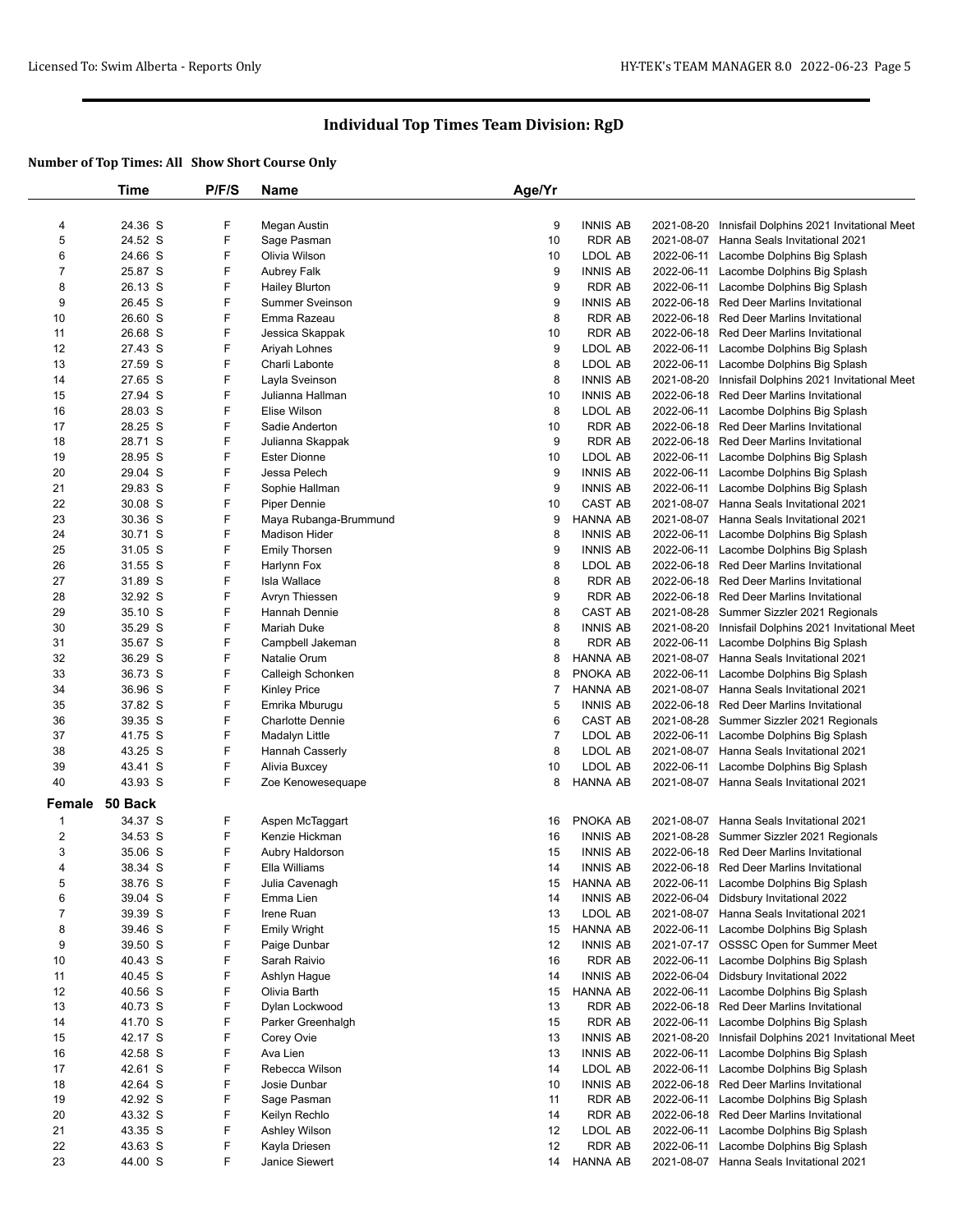|     | Time        | P/F/S | <b>Name</b>              | Age/Yr         |                 |            |                                                      |
|-----|-------------|-------|--------------------------|----------------|-----------------|------------|------------------------------------------------------|
|     |             |       |                          |                |                 |            |                                                      |
| 24  | 44.12 S     | F     | Kennedy Hoyle            | 13             | LDOL AB         |            | 2022-06-11 Lacombe Dolphins Big Splash               |
| 25  | 44.49 S     | F     | <b>Alice Frantz</b>      | 13             | LDOL AB         | 2022-06-11 | Lacombe Dolphins Big Splash                          |
| 26  | 44.55 S     | F     | Molly Whitbread          | 13             | LDOL AB         |            | 2022-06-18 Red Deer Marlins Invitational             |
| 27  | 44.59 S     | F     | Kayla Richmond           | 13             | <b>INNIS AB</b> | 2021-08-28 | Summer Sizzler 2021 Regionals                        |
| 28  | 44.72 S     | F     | <b>Birkley Timms</b>     | 14             | <b>RDR AB</b>   | 2022-06-18 | Red Deer Marlins Invitational                        |
|     | 44.74 S     | F     |                          | 14             | <b>INNIS AB</b> | 2022-06-18 | <b>Red Deer Marlins Invitational</b>                 |
| 29  |             |       | Sara Molly               |                |                 |            |                                                      |
| 30  | 44.89 S     | F     | Laila Mattheis-Andreasen | 11             | <b>INNIS AB</b> | 2022-06-11 | Lacombe Dolphins Big Splash                          |
| 31  | 45.49 S     | F     | Samantha Caron           | 14             | <b>INNIS AB</b> | 2021-08-07 | Hanna Seals Invitational 2021                        |
| 32  | 45.65 S     | F     | Hudson Greenhalgh        | 13             | <b>RDR AB</b>   | 2022-06-18 | Red Deer Marlins Invitational                        |
| 33  | 46.71 S     | F     | Abigail Sheehy           | 12             | <b>RDR AB</b>   |            | 2022-06-18 Red Deer Marlins Invitational             |
| 34  | 47.04 S     | F     | Michelle Ramirez         | 12             | <b>INNIS AB</b> |            | 2021-07-17 OSSSC Open for Summer Meet                |
| 35  | 47.47 S     | F     | Natalie Harrison         | 11             | <b>INNIS AB</b> | 2021-08-20 | Innisfail Dolphins 2021 Invitational Meet            |
| 36  | 47.51 S     | F     | Katie Radke              | 15             | LDOL AB         | 2022-06-18 | <b>Red Deer Marlins Invitational</b>                 |
| 37  | 47.65 S     | F     | Kate Haldorson           | 11             | <b>INNIS AB</b> | 2021-08-28 | Summer Sizzler 2021 Regionals                        |
| 38  | 47.85 S     | F     | <b>Alexa Winters</b>     | 11             | PNOKA AB        | 2022-06-11 | Lacombe Dolphins Big Splash                          |
| 39  | 48.20 S     | F     | Olivia Ellefson          | 15             | LDOL AB         | 2022-06-18 | Red Deer Marlins Invitational                        |
| 40  | 48.48 S     | F     | Georgia Ramirez          | 13             | <b>INNIS AB</b> | 2022-06-18 | Red Deer Marlins Invitational                        |
| 41  | 48.62 S     | F     | Claire Boys              | 13             | LDOL AB         | 2022-06-11 | Lacombe Dolphins Big Splash                          |
| 42  | 48.93 S     | F     | Clair Keller             | 11             | LDOL AB         | 2021-08-07 | Hanna Seals Invitational 2021                        |
| 43  | 50.08 S     | F     | Amie Rowland             | 16             | CAST AB         | 2021-08-20 | Innisfail Dolphins 2021 Invitational Meet            |
| 44  | 50.42 S     | F     | Aurora Hammond           | 14             | <b>RDR AB</b>   | 2022-06-11 | Lacombe Dolphins Big Splash                          |
| 45  | 50.76 S     | F     | Jessica Stolte           | 15             | LDOL AB         | 2021-08-07 | Hanna Seals Invitational 2021                        |
| 46  | 50.80 S     | F     | Estelle Van Zyl          | 10             | <b>RDR AB</b>   | 2022-06-18 | Red Deer Marlins Invitational                        |
|     |             | F     |                          | 12             |                 |            |                                                      |
| 47  | 50.89 S     |       | <b>Taylor Mathieu</b>    |                | LDOL AB         | 2022-06-11 | Lacombe Dolphins Big Splash                          |
| 48* | 51.43 S     | F     | Hunter Miller-Bjarnason  | 13             | <b>INNIS AB</b> | 2021-08-20 | Innisfail Dolphins 2021 Invitational Meet            |
| 48* | 51.43 S     | F     | Aubrey Falk              | 9              | <b>INNIS AB</b> | 2022-06-11 | Lacombe Dolphins Big Splash                          |
| 50  | 51.88 S     | F     | Megan Austin             | 9              | <b>INNIS AB</b> | 2021-08-20 | Innisfail Dolphins 2021 Invitational Meet            |
| 51  | 52.70 S     | F     | Olivia Wilson            | 10             | LDOL AB         | 2022-06-11 | Lacombe Dolphins Big Splash                          |
| 52  | 53.52 S     | F     | <b>Skyler Sveinson</b>   | 11             | <b>INNIS AB</b> | 2022-06-11 | Lacombe Dolphins Big Splash                          |
| 53  | 55.39 S     | F     | <b>Kennedy Mouly</b>     | 15             | <b>OYEN AB</b>  |            | 2021-08-07 Hanna Seals Invitational 2021             |
| 54  | 57.27 S     | F     | Savannah Lungle          | 11             | <b>CAST AB</b>  | 2021-08-07 | Hanna Seals Invitational 2021                        |
| 55  | 57.66 S     | F     | <b>Hailey Blurton</b>    | 9              | <b>RDR AB</b>   | 2022-06-11 | Lacombe Dolphins Big Splash                          |
| 56  | 57.83 S     | F     | <b>Summer Sveinson</b>   | 9              | <b>INNIS AB</b> | 2022-06-18 | Red Deer Marlins Invitational                        |
| 57  | 58.79 S     | F     | Anja Myburgh             | 11             | <b>RDR AB</b>   | 2022-06-18 | Red Deer Marlins Invitational                        |
| 58  | 59.38 S     | F     | Addyson Hunter           | 12             | LDOL AB         |            | 2022-06-11 Lacombe Dolphins Big Splash               |
| 59  | 59.67 S     | F     | Elise Wilson             | 8              | LDOL AB         |            | 2022-06-11 Lacombe Dolphins Big Splash               |
| 60  | $1:00.47$ S | F     | Mia Myburgh              | 13             | <b>RDR AB</b>   |            | 2022-06-18 Red Deer Marlins Invitational             |
| 61  | $1:00.60$ S | F     | Emma Razeau              | 8              | <b>RDR AB</b>   | 2022-06-18 | <b>Red Deer Marlins Invitational</b>                 |
| 62  | $1:00.70$ S | F     | Layla Sveinson           | 8              | <b>INNIS AB</b> | 2021-08-20 | Innisfail Dolphins 2021 Invitational Meet            |
| 63  | $1:01.26$ S | F     | Piper Dennie             | 10             | CAST AB         | 2021-08-28 | Summer Sizzler 2021 Regionals                        |
| 64  | $1:02.68$ S | F     | Sadie Anderton           | 10             | <b>RDR AB</b>   | 2022-06-18 | Red Deer Marlins Invitational                        |
| 65  | 1:02.91 S   | F     | Ariyah Lohnes            | 9              | LDOL AB         | 2022-06-11 | Lacombe Dolphins Big Splash                          |
| 66  | $1:03.33$ S | F     | Julianna Hallman         | 9              | <b>INNIS AB</b> |            | 2021-08-20 Innisfail Dolphins 2021 Invitational Meet |
|     |             |       |                          |                |                 |            |                                                      |
| 67  | $1:04.09$ S | F     | Sophie Hallman           | 9              | <b>INNIS AB</b> |            | 2022-06-18 Red Deer Marlins Invitational             |
| 68  | 1:04.97 S   | F     | Jessa Pelech             | 9              | <b>INNIS AB</b> | 2022-06-11 | Lacombe Dolphins Big Splash                          |
| 69  | $1:05.03$ S | F     | <b>Aubrey Ruppert</b>    | 14             | <b>RDR AB</b>   | 2022-06-18 | Red Deer Marlins Invitational                        |
| 70  | $1:05.49$ S | F     | <b>Ester Dionne</b>      | 10             | LDOL AB         | 2022-06-11 | Lacombe Dolphins Big Splash                          |
| 71  | $1:06.01$ S | F     | Charli Labonte           | 8              | LDOL AB         | 2022-06-18 | Red Deer Marlins Invitational                        |
| 72  | 1:07.06 S   | F     | <b>Madison Hider</b>     | 8              | <b>INNIS AB</b> | 2022-06-11 | Lacombe Dolphins Big Splash                          |
| 73  | 1:07.62 S   | F     | Julianna Skappak         | 9              | <b>RDR AB</b>   |            | 2022-06-18 Red Deer Marlins Invitational             |
| 74  | $1:08.05$ S | F     | Jessica Skappak          | 10             | <b>RDR AB</b>   | 2022-06-18 | Red Deer Marlins Invitational                        |
| 75  | $1:08.54$ S | F     | Isla Wallace             | 8              | <b>RDR AB</b>   | 2022-06-18 | Red Deer Marlins Invitational                        |
| 76  | $1:10.15$ S | F     | <b>Emily Thorsen</b>     | 9              | <b>INNIS AB</b> | 2022-06-11 | Lacombe Dolphins Big Splash                          |
| 77  | $1:15.60$ S | F     | Jayleen Havanka          | 11             | LDOL AB         | 2022-06-11 | Lacombe Dolphins Big Splash                          |
| 78  | 1:18.40 S   | F     | Kayanna Havanka          | 11             | LDOL AB         | 2022-06-11 | Lacombe Dolphins Big Splash                          |
| 79  | $1:18.53$ S | F     | Mariah Duke              | 8              | <b>INNIS AB</b> | 2021-08-20 | Innisfail Dolphins 2021 Invitational Meet            |
| 80  | $1:20.05$ S | F     | Harlynn Fox              | 8              | LDOL AB         | 2022-06-18 | Red Deer Marlins Invitational                        |
| 81  | 1:23.24 S   | F     | Calleigh Schonken        | 8              | PNOKA AB        | 2022-06-18 | Red Deer Marlins Invitational                        |
| 82  | 1:28.98 S   | F     | Madalyn Little           | $\overline{7}$ | LDOL AB         | 2022-06-11 | Lacombe Dolphins Big Splash                          |
| 83  | $1:31.24$ S | F     | Alivia Buxcey            | 10             | LDOL AB         |            | 2022-06-11 Lacombe Dolphins Big Splash               |
|     |             |       |                          |                |                 |            |                                                      |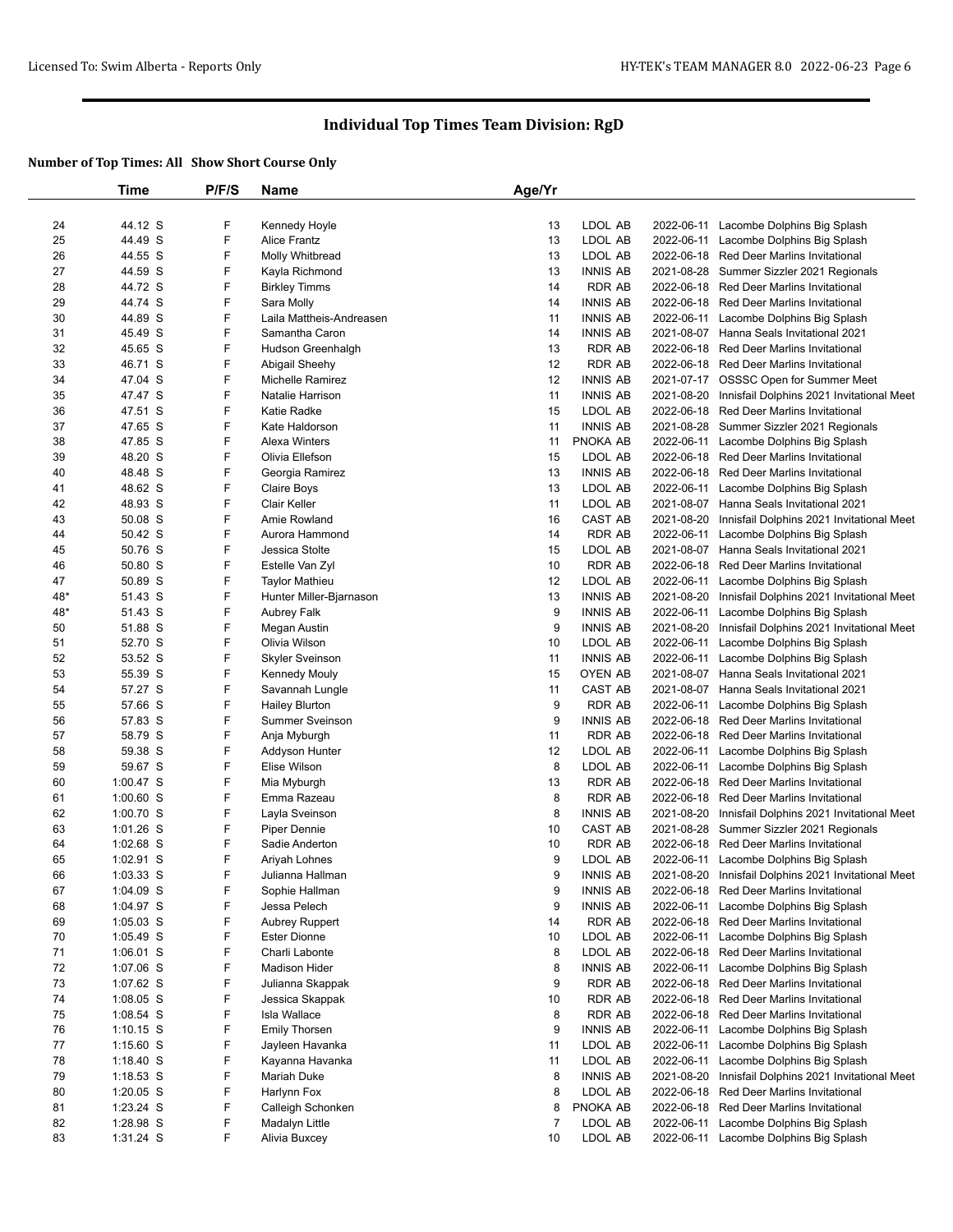|                         | Time             | P/F/S | Name                     | Age/Yr |                 |            |                                           |
|-------------------------|------------------|-------|--------------------------|--------|-----------------|------------|-------------------------------------------|
|                         |                  |       |                          |        |                 |            |                                           |
| Female                  | 100 Back         |       |                          |        |                 |            |                                           |
| $\mathbf 1$             | 1:14.63 S        | F     | Kenzie Hickman           | 16     | <b>INNIS AB</b> |            | 2021-07-17 OSSSC Open for Summer Meet     |
| $\overline{c}$          | $1:16.04$ S      | F     | Aubry Haldorson          | 15     | <b>INNIS AB</b> |            | 2022-06-04 Didsbury Invitational 2022     |
| 3                       | 1:18.83 S        | F     | Aspen McTaggart          | 16     | PNOKA AB        |            | 2021-08-07 Hanna Seals Invitational 2021  |
| 4                       | 1:27.82 S        | F     | Ashlyn Hague             | 14     | <b>INNIS AB</b> |            | 2022-06-18 Red Deer Marlins Invitational  |
| 5                       | 1:28.53 S        | F     | Dylan Lockwood           | 13     | <b>RDR AB</b>   | 2022-06-18 | Red Deer Marlins Invitational             |
| 6                       | 1:29.58 S        | F     | Kayla Driesen            | 12     | <b>RDR AB</b>   |            | 2022-06-18 Red Deer Marlins Invitational  |
| $\overline{7}$          | 1:29.84 S        | F     | Emma Lien                | 14     | <b>INNIS AB</b> |            | 2022-06-04 Didsbury Invitational 2022     |
| 8                       | 1:30.08 S        | F     | Parker Greenhalgh        | 15     | <b>RDR AB</b>   |            | 2022-06-11 Lacombe Dolphins Big Splash    |
| 9                       | 1:31.44 S        | F     | Paige Dunbar             | 12     | <b>INNIS AB</b> |            | 2021-07-17 OSSSC Open for Summer Meet     |
| 10                      | 1:32.88 S        | F     | Rebecca Wilson           | 14     | LDOL AB         |            | 2022-06-18 Red Deer Marlins Invitational  |
| 11                      | 1:35.35 S        | F     | Molly Whitbread          | 13     | LDOL AB         |            | 2022-06-18 Red Deer Marlins Invitational  |
| 12                      | 1:35.92 S        | F     | Sara Molly               | 14     | <b>INNIS AB</b> |            | 2022-06-18 Red Deer Marlins Invitational  |
| 13                      | 1:36.51 S        | F     | Samantha Caron           | 14     | <b>INNIS AB</b> |            | 2021-07-17 OSSSC Open for Summer Meet     |
| 14                      | 1:38.04 S        | F     | Keilyn Rechlo            | 14     | <b>RDR AB</b>   |            | 2022-06-11 Lacombe Dolphins Big Splash    |
| 15                      | 1:38.46 S        | F     | <b>Birkley Timms</b>     | 14     | RDR AB          |            | 2022-06-18 Red Deer Marlins Invitational  |
| 16                      | 1:41.72 S        | F     | Laila Mattheis-Andreasen | 11     | <b>INNIS AB</b> | 2022-06-11 | Lacombe Dolphins Big Splash               |
| 17                      | 1:41.85 S        | F     | Olivia Ellefson          | 15     | LDOL AB         | 2022-06-11 | Lacombe Dolphins Big Splash               |
| 18                      | 1:44.86 S        | F     | Abigail Sheehy           | 12     | RDR AB          | 2022-06-18 | <b>Red Deer Marlins Invitational</b>      |
| 19                      | 1:44.91 S        | F     | Kate Haldorson           | 11     | <b>INNIS AB</b> | 2021-08-28 | Summer Sizzler 2021 Regionals             |
| 20                      | 1:49.21 S        | F     | Claire Boys              | 13     | LDOL AB         | 2022-06-11 | Lacombe Dolphins Big Splash               |
| 21                      | 1:49.50 S        | F     | Aurora Hammond           | 14     | <b>RDR AB</b>   | 2022-06-11 | Lacombe Dolphins Big Splash               |
| 22                      | 1:49.55 S        | F     | Alexa Winters            | 11     | PNOKA AB        | 2022-06-11 | Lacombe Dolphins Big Splash               |
| 23                      | 1:50.37 S        | F     | Georgia Ramirez          | 12     | <b>INNIS AB</b> | 2021-08-20 | Innisfail Dolphins 2021 Invitational Meet |
| 24                      | $1:51.35$ S      | F     | Michelle Ramirez         | 12     | <b>INNIS AB</b> | 2021-08-07 | Hanna Seals Invitational 2021             |
| 25                      | 1:52.21 S        | F     | Hunter Miller-Bjarnason  | 13     | <b>INNIS AB</b> | 2021-08-07 | Hanna Seals Invitational 2021             |
| 26                      | 1:55.09 S        | F     | <b>Skyler Sveinson</b>   | 11     | <b>INNIS AB</b> |            | 2022-06-18 Red Deer Marlins Invitational  |
| 27                      | 2:08.51 S        | F     | Anja Myburgh             | 11     | <b>RDR AB</b>   | 2022-06-18 | Red Deer Marlins Invitational             |
| 28                      | 2:10.04 S        | F     | Addyson Hunter           | 12     | LDOL AB         | 2022-06-11 | Lacombe Dolphins Big Splash               |
| 29                      | 2:16.24 S        | F     | <b>Aubrey Ruppert</b>    | 14     | <b>RDR AB</b>   |            | 2022-06-18 Red Deer Marlins Invitational  |
| 30                      | 2:49.33 S        | F     | Kayanna Havanka          | 11     | LDOL AB         |            | 2022-06-11 Lacombe Dolphins Big Splash    |
| Female                  | 25 Breast        |       |                          |        |                 |            |                                           |
| 1                       | 22.06 S          | F     | Ryann Kirkness           | 11     | <b>INNIS AB</b> |            | 2021-08-07 Hanna Seals Invitational 2021  |
| $\overline{\mathbf{c}}$ | 22.18 S          | F     | Natalie Harrison         | 11     | <b>INNIS AB</b> | 2021-08-07 | Hanna Seals Invitational 2021             |
| 3                       | 23.20 S          | F     | Josie Dunbar             | 10     | <b>INNIS AB</b> |            | 2022-06-18 Red Deer Marlins Invitational  |
| 4                       | 24.32 S          | F     | Savannah Lungle          | 11     | CAST AB         | 2021-08-28 | Summer Sizzler 2021 Regionals             |
| 5                       | 26.59 S          | F     | Elise Cavenagh           | 8      | HANNA AB        | 2021-08-20 | Innisfail Dolphins 2021 Invitational Meet |
| 6                       | 30.96 S          | F     | Piper Dennie             | 10     | CAST AB         | 2021-08-20 | Innisfail Dolphins 2021 Invitational Meet |
| $\overline{7}$          | 31.21 S          | F     | Julianna Hallman         | 10     | <b>INNIS AB</b> | 2022-06-18 | Red Deer Marlins Invitational             |
| 8                       | 32.03 S          | F     | Megan Austin             | 9      | <b>INNIS AB</b> | 2021-08-20 | Innisfail Dolphins 2021 Invitational Meet |
| 9                       | 34.05 S          | F     | Olivia Wilson            | 10     | LDOL AB         |            | 2022-06-18 Red Deer Marlins Invitational  |
| 10                      | 37.47 S          | F     | <b>Charlotte Dennie</b>  | 6      | CAST AB         |            | 2021-08-28 Summer Sizzler 2021 Regionals  |
| 11                      | 37.49 S          | F     | <b>Summer Sveinson</b>   | 9      | <b>INNIS AB</b> |            | 2022-06-18 Red Deer Marlins Invitational  |
| 12                      | 43.81 S          | F     | <b>Hailey Blurton</b>    | 9      | <b>RDR AB</b>   |            | 2022-06-18 Red Deer Marlins Invitational  |
|                         | Female 50 Breast |       |                          |        |                 |            |                                           |
| 1                       | 39.42 S          | F     | Aubry Haldorson          | 15     | <b>INNIS AB</b> | 2022-06-04 | Didsbury Invitational 2022                |
| 2                       | 39.65 S          | F     | Kate Hollingsworth       | 16     | PNOKA AB        | 2021-08-07 | Hanna Seals Invitational 2021             |
| 3                       | 41.39 S          | F     | Paige Dunbar             | 12     | <b>INNIS AB</b> | 2021-08-20 | Innisfail Dolphins 2021 Invitational Meet |
| 4                       | 42.13 S          | F     | <b>Emily Wright</b>      | 14     | HANNA AB        | 2021-08-07 | Hanna Seals Invitational 2021             |
| 5                       | 42.80 S          | F     | Kenzie Hickman           | 16     | <b>INNIS AB</b> | 2021-08-20 | Innisfail Dolphins 2021 Invitational Meet |
| 6                       | 43.05 S          | F     | Julia Cavenagh           | 15     | HANNA AB        | 2022-06-18 | Red Deer Marlins Invitational             |
| 7                       | 44.45 S          | F     | Sarah Raivio             | 16     | <b>RDR AB</b>   | 2022-06-11 | Lacombe Dolphins Big Splash               |
| 8                       | 45.44 S          | F     | Ella Williams            | 14     | <b>INNIS AB</b> | 2022-06-11 | Lacombe Dolphins Big Splash               |
| 9                       | 45.71 S          | F     | Ryann Kirkness           | 12     | <b>INNIS AB</b> |            | 2022-06-18 Red Deer Marlins Invitational  |
| 10                      | 45.77 S          | F     | Molly Whitbread          | 13     | LDOL AB         | 2022-06-11 | Lacombe Dolphins Big Splash               |
| 11                      | 45.89 S          | F     | Kayla Richmond           | 13     | <b>INNIS AB</b> | 2021-08-28 | Summer Sizzler 2021 Regionals             |
| 12                      | 45.96 S          | F     | Katie Radke              | 15     | LDOL AB         | 2022-06-18 | Red Deer Marlins Invitational             |
| 13                      | 46.34 S          | F     | Natalie Harrison         | 12     | <b>INNIS AB</b> | 2022-06-11 | Lacombe Dolphins Big Splash               |
| 14                      | 46.52 S          | F     | Parker Greenhalgh        | 15     | RDR AB          |            | 2022-06-18 Red Deer Marlins Invitational  |
| 15                      | 46.87 S          | F     | Hudson Greenhalgh        | 13     | <b>RDR AB</b>   |            | 2022-06-18 Red Deer Marlins Invitational  |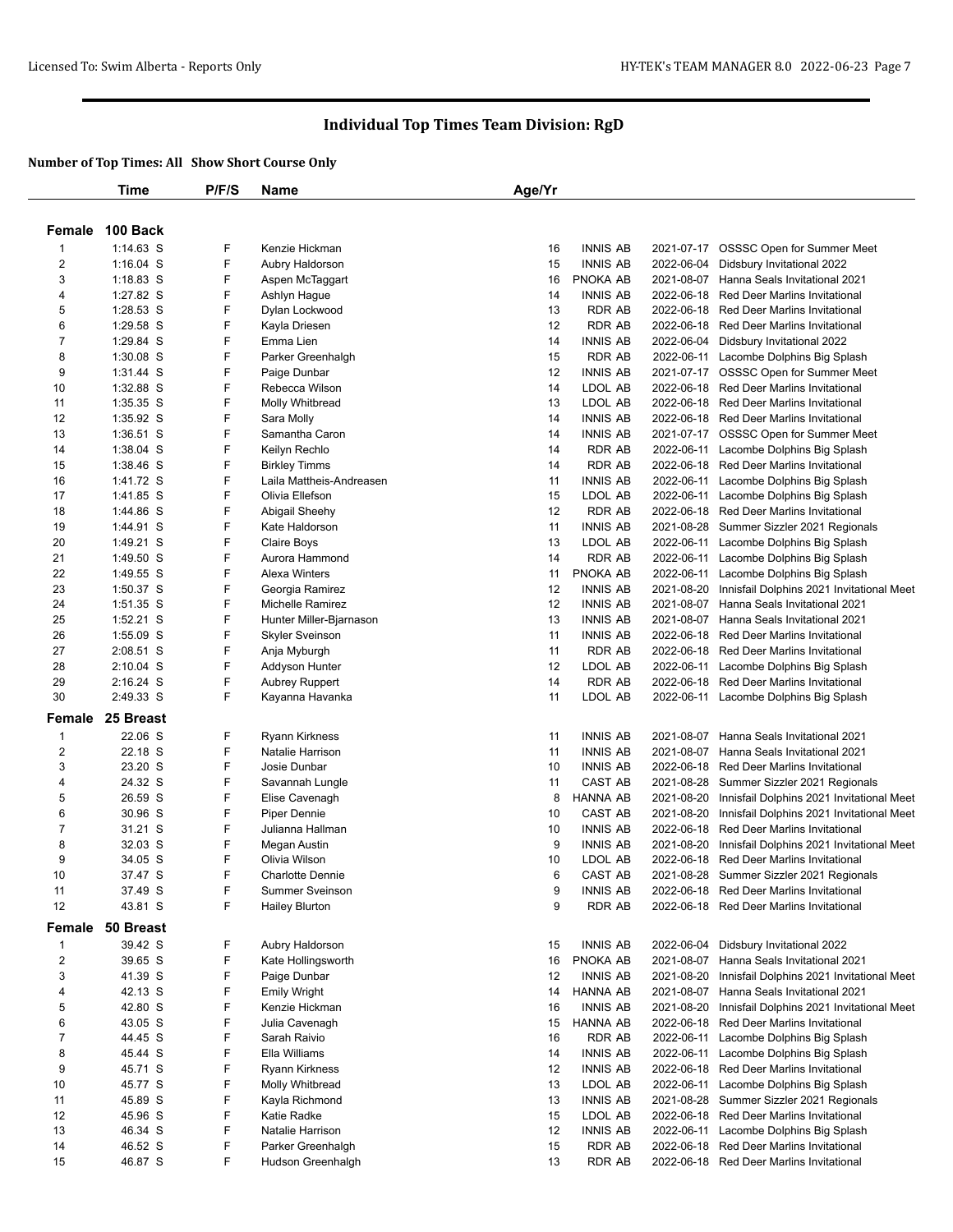|                | Time        | P/F/S | <b>Name</b>             | Age/Yr |                 |            |                                           |
|----------------|-------------|-------|-------------------------|--------|-----------------|------------|-------------------------------------------|
|                |             |       |                         |        |                 |            |                                           |
| 16             | 47.44 S     | F     | Rebecca Wilson          | 14     | LDOL AB         |            | 2022-06-11 Lacombe Dolphins Big Splash    |
| 17             | 47.80 S     | F     | Corey Ovie              | 13     | <b>INNIS AB</b> | 2021-08-20 | Innisfail Dolphins 2021 Invitational Meet |
| 18             | 48.53 S     | F     | <b>Birkley Timms</b>    | 14     | <b>RDR AB</b>   |            | 2022-06-11 Lacombe Dolphins Big Splash    |
| 19             | 49.00 S     | F     | Kayla Driesen           | 12     | <b>RDR AB</b>   | 2022-06-18 | Red Deer Marlins Invitational             |
| 20             | 49.07 S     | F     | Olivia Barth            | 14     | <b>HANNA AB</b> | 2021-08-20 | Innisfail Dolphins 2021 Invitational Meet |
| 21             | 50.02 S     | F     | Janice Siewert          | 14     | <b>HANNA AB</b> |            | 2021-08-07 Hanna Seals Invitational 2021  |
| 22             | 50.04 S     | F     | Claire Boys             | 13     | LDOL AB         | 2022-06-18 | <b>Red Deer Marlins Invitational</b>      |
| 23             | 50.90 S     | F     | Josie Dunbar            | 10     | <b>INNIS AB</b> |            | 2022-06-11 Lacombe Dolphins Big Splash    |
| 24             | 51.06 S     | F     | <b>Alice Frantz</b>     | 13     | LDOL AB         |            | 2022-06-11 Lacombe Dolphins Big Splash    |
| 25             | 51.49 S     | F     | Samantha Caron          | 14     | <b>INNIS AB</b> | 2021-08-20 | Innisfail Dolphins 2021 Invitational Meet |
| 26             | 52.13 S     | F     | Ashlyn Hague            | 14     | <b>INNIS AB</b> | 2022-06-04 | Didsbury Invitational 2022                |
| 27             | 52.17 S     | F     | Sara Molly              | 14     | <b>INNIS AB</b> |            | 2022-06-04 Didsbury Invitational 2022     |
| 28             | 52.18 S     | F     | Kalli Cooper            | 13     | <b>HANNA AB</b> |            | 2021-08-07 Hanna Seals Invitational 2021  |
| 29             | 53.51 S     | F     | Clair Keller            | 11     | LDOL AB         |            | 2021-08-07 Hanna Seals Invitational 2021  |
| 30             | 53.56 S     | F     | Sage Pasman             | 11     | <b>RDR AB</b>   |            | 2022-06-11 Lacombe Dolphins Big Splash    |
| 31             | 53.91 S     | F     | Olivia Ellefson         | 15     | LDOL AB         |            | 2022-06-18 Red Deer Marlins Invitational  |
| 32             | 54.05 S     | F     | Lexie Olesen            | 11     | <b>HANNA AB</b> | 2021-08-20 | Innisfail Dolphins 2021 Invitational Meet |
| 33             | 54.11 S     | F     | Sandra Bursikova        | 12     | <b>CAST AB</b>  | 2021-08-20 | Innisfail Dolphins 2021 Invitational Meet |
| 34             | 55.12 S     | F     | Georgia Ramirez         | 13     | <b>INNIS AB</b> | 2022-06-18 | <b>Red Deer Marlins Invitational</b>      |
| 35             | 55.93 S     | F     | <b>Hailey Parent</b>    | 12     | <b>HANNA AB</b> | 2021-08-20 | Innisfail Dolphins 2021 Invitational Meet |
| 36             | 56.24 S     | F     | Amie Rowland            | 16     | <b>CAST AB</b>  |            | 2021-08-07 Hanna Seals Invitational 2021  |
| 37             | 56.56 S     | F     | Kate Haldorson          | 11     | <b>INNIS AB</b> | 2021-08-28 | Summer Sizzler 2021 Regionals             |
| 38             | 57.02 S     | F     | Aurora Hammond          | 14     | <b>RDR AB</b>   | 2022-06-18 | Red Deer Marlins Invitational             |
| 39             | 58.38 S     | F     | Hunter Miller-Bjarnason | 13     | <b>INNIS AB</b> | 2021-08-20 | Innisfail Dolphins 2021 Invitational Meet |
| 40             | 58.60 S     | F     | Jessica Stolte          | 16     | LDOL AB         | 2022-06-11 | Lacombe Dolphins Big Splash               |
| 41             | 1:01.04 S   | F     | Harmony Logan           | 14     | OYEN AB         |            | 2021-08-07 Hanna Seals Invitational 2021  |
| 42             | $1:01.17$ S | F     | Jehlyn Soura            | 16     | CAST AB         |            | 2021-08-07 Hanna Seals Invitational 2021  |
| 43             | 1:01.39 S   | F     | <b>Avery Girletz</b>    | 12     | OYEN AB         | 2021-08-07 | Hanna Seals Invitational 2021             |
| 44             | $1:01.41$ S | F     | Olivia Thompson         | 11     | PNOKA AB        | 2022-06-11 | Lacombe Dolphins Big Splash               |
| 45             | 1:02.93 S   | F     | <b>Aubrey Ruppert</b>   | 14     | <b>RDR AB</b>   |            | 2022-06-18 Red Deer Marlins Invitational  |
| 46             | $1:03.27$ S | F     | Elise Cavenagh          | 8      | <b>HANNA AB</b> |            | 2021-08-28 Summer Sizzler 2021 Regionals  |
| 47             | $1:03.93$ S | F     | Camryn Olesen           | 9      | <b>HANNA AB</b> |            | 2021-08-07 Hanna Seals Invitational 2021  |
| 48             | 1:04.23 S   | F     | Aislyn Holland          | 13     | <b>CAST AB</b>  |            | 2021-08-07 Hanna Seals Invitational 2021  |
| 49             | 1:04.42 S   | F     | Michelle Ramirez        | 13     | <b>INNIS AB</b> | 2022-06-11 | Lacombe Dolphins Big Splash               |
| 50             | $1:04.63$ S | F     | Quinn Pobuda            | 11     | LDOL AB         |            | 2022-06-11 Lacombe Dolphins Big Splash    |
| 51             | 1:05.83 S   | F     | Mia Myburgh             | 13     | <b>RDR AB</b>   |            | 2022-06-18 Red Deer Marlins Invitational  |
| 52             | $1:09.46$ S | F     | Julianna Hallman        | 10     | <b>INNIS AB</b> |            | 2022-06-18 Red Deer Marlins Invitational  |
| 53             | 1:15.91 S   | F     | Anja Myburgh            | 11     | <b>RDR AB</b>   | 2022-06-18 | <b>Red Deer Marlins Invitational</b>      |
| 54             | 1:22.96 S   | F     | Alaina Hagens           | 9      | OYEN AB         |            | 2021-08-07 Hanna Seals Invitational 2021  |
| Female         | 100 Breast  |       |                         |        |                 |            |                                           |
| 1              | 1:26.81 S   | F     | Aubry Haldorson         | 15     | <b>INNIS AB</b> |            | 2022-06-18 Red Deer Marlins Invitational  |
| $\overline{c}$ | 1:32.36 S   | F     | Paige Dunbar            | 12     | <b>INNIS AB</b> |            | 2021-08-07 Hanna Seals Invitational 2021  |
| 3              | 1:33.37 S   | F     | Emily Wright            |        | 15 HANNA AB     |            | 2022-06-18 Red Deer Marlins Invitational  |
| 4              | 1:41.05 S   | F     | <b>Kolby Orriss</b>     | 12     | RDR AB          |            | 2021-08-07 Hanna Seals Invitational 2021  |
| 5              | 1:41.15 S   | F     | Natalie Harrison        | 12     | <b>INNIS AB</b> |            | 2022-06-11 Lacombe Dolphins Big Splash    |
| 6              | 1:41.19 S   | F     | Parker Greenhalgh       | 15     | RDR AB          |            | 2022-06-11 Lacombe Dolphins Big Splash    |
| 7              | 1:42.19 S   | F     | Sarah Raivio            | 16     | <b>RDR AB</b>   |            | 2022-06-18 Red Deer Marlins Invitational  |
| 8              | 1:42.35 S   | F     | Molly Whitbread         | 13     | LDOL AB         |            | 2022-06-11 Lacombe Dolphins Big Splash    |
| 9              | 1:45.18 S   | F     | Katie Radke             | 15     | LDOL AB         |            | 2022-06-11 Lacombe Dolphins Big Splash    |
| 10             | 1:46.09 S   | F     | Kayla Richmond          | 13     | <b>INNIS AB</b> |            | 2021-08-28 Summer Sizzler 2021 Regionals  |
| 11             | 1:47.23 S   | F     | Abby Whitbread          | 14     | LDOL AB         |            | 2021-08-07 Hanna Seals Invitational 2021  |
| 12             | 1:47.39 S   | F     | Hudson Greenhalgh       | 13     | RDR AB          | 2022-06-18 | Red Deer Marlins Invitational             |
| 13             | 1:48.77 S   | F     | <b>Birkley Timms</b>    | 14     | <b>RDR AB</b>   |            | 2022-06-18 Red Deer Marlins Invitational  |
| 14             | 1:48.90 S   | F     | Janice Siewert          | 14     | <b>HANNA AB</b> |            | 2021-08-07 Hanna Seals Invitational 2021  |
| 15             | $1:52.53$ S | F     | Nicola Thompson         | 15     | PNOKA AB        |            | 2022-06-11 Lacombe Dolphins Big Splash    |
| 16             | 1:52.55 S   | F     | Claire Boys             | 13     | LDOL AB         |            | 2022-06-18 Red Deer Marlins Invitational  |
| 17             | 1:52.98 S   | F     | Kayla Driesen           | 12     | RDR AB          |            | 2022-06-18 Red Deer Marlins Invitational  |
| 18             | $1:55.00$ S | F     | Kalli Cooper            | 13     | <b>HANNA AB</b> |            | 2021-08-07 Hanna Seals Invitational 2021  |
| 19             | 1:58.57 S   | F     | Sage Pasman             | 11     | <b>RDR AB</b>   |            | 2022-06-18 Red Deer Marlins Invitational  |
| 20             | 1:59.17 S   | F     | Lexie Olesen            | 11     | HANNA AB        |            | 2021-08-07 Hanna Seals Invitational 2021  |
| 21             | 1:59.56 S   | F     | Sandra Bursikova        | 12     | CAST AB         |            | 2021-08-07 Hanna Seals Invitational 2021  |
|                |             |       |                         |        |                 |            |                                           |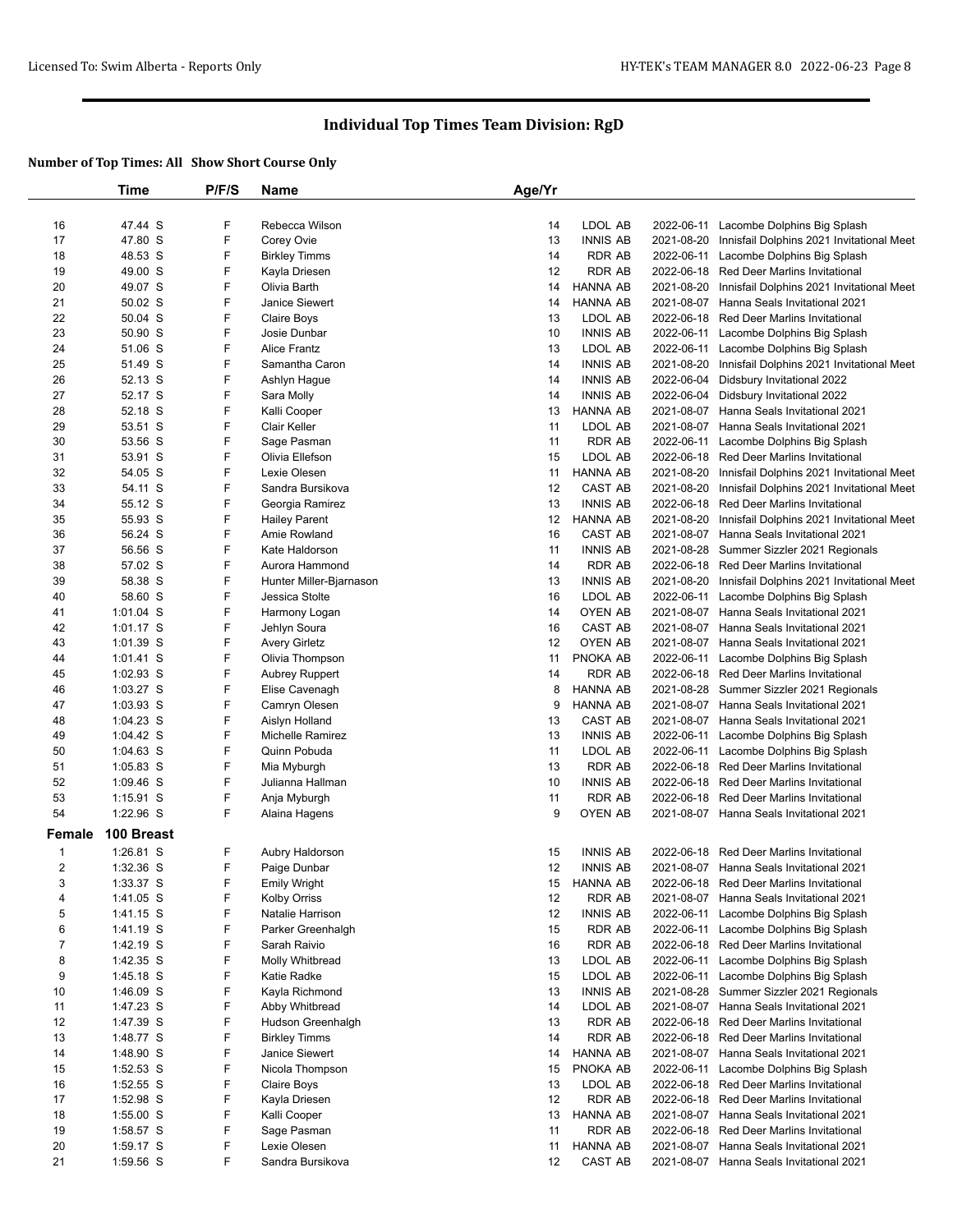|                         | Time               | P/F/S | Name                           | Age/Yr   |                                  |                          |                                                                                   |
|-------------------------|--------------------|-------|--------------------------------|----------|----------------------------------|--------------------------|-----------------------------------------------------------------------------------|
|                         |                    |       |                                |          |                                  |                          |                                                                                   |
| 22                      | 1:59.94 S          | F     | Aurora Hammond                 | 14       | <b>RDR AB</b>                    |                          | 2022-06-18 Red Deer Marlins Invitational                                          |
| 23                      | 2:05.82 S          | F     | Olivia Ellefson                | 15       | LDOL AB                          |                          | 2022-06-11 Lacombe Dolphins Big Splash                                            |
| 24                      | 2:12.22 S          | F     | Jehlyn Soura                   | 16       | <b>CAST AB</b>                   |                          | 2021-08-07 Hanna Seals Invitational 2021                                          |
| 25                      | 2:17.19 S          | F     | Olivia Thompson                | 11       | PNOKA AB                         |                          | 2022-06-11 Lacombe Dolphins Big Splash                                            |
| Female 25 Fly           |                    |       |                                |          |                                  |                          |                                                                                   |
|                         |                    |       |                                |          |                                  |                          |                                                                                   |
| -1                      | 19.22 S            | F     | <b>Ryann Kirkness</b>          | 11       | <b>INNIS AB</b>                  |                          | 2021-08-28 Summer Sizzler 2021 Regionals                                          |
| $\overline{\mathbf{c}}$ | 20.22 S            | F     | Josie Dunbar                   | 9        | <b>INNIS AB</b>                  |                          | 2021-07-17 OSSSC Open for Summer Meet                                             |
| 3                       | 20.97 S            | F     | Savannah Lungle                | 11       | CAST AB                          | 2021-08-28               | Summer Sizzler 2021 Regionals                                                     |
| 4                       | 22.95 S            | F     | Kate Haldorson                 | 11       | <b>INNIS AB</b>                  |                          | 2021-08-07 Hanna Seals Invitational 2021                                          |
| 5                       | 23.64 S            | F     | Olivia Wilson                  | 10       | LDOL AB                          |                          | 2022-06-18 Red Deer Marlins Invitational                                          |
| 6                       | 24.40 S            | F     | Sophie Hallman                 | 9        | <b>INNIS AB</b>                  | 2022-06-11               | Lacombe Dolphins Big Splash                                                       |
| 7                       | 24.43 S            | F     | Elise Cavenagh                 | 8        | <b>HANNA AB</b>                  | 2021-08-20               | Innisfail Dolphins 2021 Invitational Meet                                         |
| 8                       | 26.21 S            | F     | Aubrey Falk                    | 9        | <b>INNIS AB</b>                  | 2022-06-11               | Lacombe Dolphins Big Splash                                                       |
| 9                       | 26.62 S            | F     | Layla Sveinson                 | 9        | <b>INNIS AB</b>                  |                          | 2022-06-11 Lacombe Dolphins Big Splash                                            |
| 10                      | 26.88 S            | F     | Summer Sveinson                | 9        | <b>INNIS AB</b>                  | 2022-06-18               | <b>Red Deer Marlins Invitational</b>                                              |
| 11                      | 31.10 S            | F     | Camryn Olesen                  | 9        | <b>HANNA AB</b>                  | 2021-08-20               | Innisfail Dolphins 2021 Invitational Meet                                         |
| 12                      | 31.79 S            | F     | Jessa Pelech                   | 9        | <b>INNIS AB</b>                  | 2022-06-11               | Lacombe Dolphins Big Splash                                                       |
| 13                      | 35.82 S            | F     | Ariyah Lohnes                  | 9        | LDOL AB                          | 2022-06-18               | Red Deer Marlins Invitational                                                     |
| 14                      | 43.31 S            | F     | Charli Labonte                 | 8        | LDOL AB                          |                          | 2022-06-18 Red Deer Marlins Invitational                                          |
| 15                      | 54.03 S            | F     | Hannah Dennie                  | 8        | CAST AB                          |                          | 2021-08-28 Summer Sizzler 2021 Regionals                                          |
| Female 50 Fly           |                    |       |                                |          |                                  |                          |                                                                                   |
| 1                       | 32.85 S            | F     | Aspen McTaggart                | 16       | PNOKA AB                         | 2021-08-07               | Hanna Seals Invitational 2021                                                     |
| 2                       | 33.42 S            | F     | Aubry Haldorson                | 15       | <b>INNIS AB</b>                  | 2022-06-04               | Didsbury Invitational 2022                                                        |
| 3                       | 33.44 S            | F     | Kenzie Hickman                 | 16       | <b>INNIS AB</b>                  | 2021-08-20               | Innisfail Dolphins 2021 Invitational Meet                                         |
| 4                       | 34.41 S            | F     | Ella Williams                  | 14       | <b>INNIS AB</b>                  | 2022-06-11               | Lacombe Dolphins Big Splash                                                       |
| 5                       | 34.61 S            | F     | Irene Ruan                     | 13       | LDOL AB                          |                          | 2021-08-07 Hanna Seals Invitational 2021                                          |
| 6                       | 35.00 S            | F     | Julia Cavenagh                 | 14       | <b>HANNA AB</b>                  | 2021-08-20               | Innisfail Dolphins 2021 Invitational Meet                                         |
| $\overline{7}$          | 36.10 S            | F     | <b>Emily Wright</b>            | 14       | <b>HANNA AB</b>                  | 2021-08-28               | Summer Sizzler 2021 Regionals                                                     |
| 8                       | 38.43 S            | F     | Abby Whitbread                 | 15       | LDOL AB                          |                          | 2022-06-18 Red Deer Marlins Invitational                                          |
| 9                       | 38.98 S            | F     | Emma Lien                      | 14       | <b>INNIS AB</b>                  | 2022-06-11               |                                                                                   |
|                         |                    | F     |                                |          |                                  |                          | Lacombe Dolphins Big Splash                                                       |
| 10<br>11                | 39.82 S<br>39.88 S | F     | Corey Ovie                     | 13<br>13 | <b>INNIS AB</b><br><b>RDR AB</b> | 2021-08-20<br>2022-06-18 | Innisfail Dolphins 2021 Invitational Meet<br><b>Red Deer Marlins Invitational</b> |
| $12*$                   |                    | F     | <b>Kolby Orriss</b>            | 14       | <b>INNIS AB</b>                  | 2022-06-18               |                                                                                   |
| $12*$                   | 39.95 S            | F     | Sara Molly                     |          | <b>HANNA AB</b>                  |                          | Red Deer Marlins Invitational                                                     |
|                         | 39.95 S            |       | Olivia Barth                   | 14       |                                  | 2021-08-20               | Innisfail Dolphins 2021 Invitational Meet                                         |
| 14                      | 40.41 S            | F     | Ryann Kirkness                 | 12       | <b>INNIS AB</b>                  | 2022-06-18               | <b>Red Deer Marlins Invitational</b>                                              |
| 15                      | 40.42 S            | F     | Paige Dunbar<br>Rebecca Wilson | 12       | <b>INNIS AB</b>                  | 2021-08-20               | Innisfail Dolphins 2021 Invitational Meet                                         |
| 16                      | 41.17 S            | F     |                                | 14       | LDOL AB                          | 2022-06-18               | <b>Red Deer Marlins Invitational</b>                                              |
| 17                      | 41.18 S            | F     | Ava Lien                       | 13       | <b>INNIS AB</b>                  |                          | 2022-06-11 Lacombe Dolphins Big Splash                                            |
| 18                      | 41.19 S            | F     | Sarah Raivio                   | 16       | <b>RDR AB</b>                    |                          | 2022-06-18 Red Deer Marlins Invitational                                          |
| 19                      | 41.81 S            | F     | Michelle Ramirez               | 13       | <b>INNIS AB</b>                  | 2022-06-18               | Red Deer Marlins Invitational                                                     |
| 20                      | 42.65 S            | F     | Ashley Wilson                  | 12       | LDOL AB                          | 2022-06-11               | Lacombe Dolphins Big Splash                                                       |
| 21                      | 43.55 S            | F     | Kennedy Hoyle                  | 13       | LDOL AB                          |                          | 2022-06-18 Red Deer Marlins Invitational                                          |
| 22                      | 43.66 S            | F     | Ashlyn Hague                   | 14       | <b>INNIS AB</b>                  | 2022-06-18               | Red Deer Marlins Invitational                                                     |
| 23                      | 44.10 S            | F     | Josie Dunbar                   | 10       | <b>INNIS AB</b>                  | 2022-06-18               | <b>Red Deer Marlins Invitational</b>                                              |
| 24                      | 44.17 S            | F     | Sage Pasman                    | 11       | <b>RDR AB</b>                    | 2022-06-18               | Red Deer Marlins Invitational                                                     |
| 25                      | 46.21 S            | F     | <b>Alice Frantz</b>            | 13       | LDOL AB                          | 2022-06-18               | <b>Red Deer Marlins Invitational</b>                                              |
| 26                      | 46.87 S            | F     | Keilyn Rechlo                  | 14       | <b>RDR AB</b>                    | 2022-06-18               | Red Deer Marlins Invitational                                                     |
| 27                      | 48.15 S            | F     | Katie Radke                    | 15       | LDOL AB                          | 2022-06-18               | Red Deer Marlins Invitational                                                     |
| 28                      | 49.16 S            | F     | Samantha Caron                 | 14       | <b>INNIS AB</b>                  |                          | 2021-07-17 OSSSC Open for Summer Meet                                             |
| 29                      | 50.65 S            | F     | Lexie Olesen                   | 11       | <b>HANNA AB</b>                  |                          | 2021-08-07 Hanna Seals Invitational 2021                                          |
| 30                      | 52.97 S            | F     | Georgia Ramirez                | 13       | <b>INNIS AB</b>                  | 2022-06-11               | Lacombe Dolphins Big Splash                                                       |
| 31                      | 53.05 S            | F     | Jessica Stolte                 | 15       | LDOL AB                          |                          | 2021-08-07 Hanna Seals Invitational 2021                                          |
| 32                      | 53.93 S            | F     | <b>Hailey Parent</b>           | 12       | <b>HANNA AB</b>                  |                          | 2021-08-07 Hanna Seals Invitational 2021                                          |
| 33                      | 54.82 S            | F     | Kate Haldorson                 | 11       | <b>INNIS AB</b>                  | 2021-08-28               | Summer Sizzler 2021 Regionals                                                     |
| 34                      | 55.43 S            | F     | Hunter Miller-Bjarnason        | 13       | <b>INNIS AB</b>                  |                          | 2021-08-07 Hanna Seals Invitational 2021                                          |
| 35                      | 56.70 S            | F     | Aurora Hammond                 | 14       | RDR AB                           | 2022-06-18               | <b>Red Deer Marlins Invitational</b>                                              |
| 36                      | 56.81 S            | F     | <b>Skyler Sveinson</b>         | 11       | <b>INNIS AB</b>                  | 2022-06-18               | <b>Red Deer Marlins Invitational</b>                                              |
|                         |                    | F     | <b>Taylor Mathieu</b>          | 12       | LDOL AB                          |                          | 2022-06-11 Lacombe Dolphins Big Splash                                            |
| 37                      | 58.64 S            |       |                                |          |                                  |                          |                                                                                   |
| 38                      | 1:04.05 S          | F     | Elise Cavenagh                 | 9        | <b>HANNA AB</b>                  | 2022-06-11               | Lacombe Dolphins Big Splash                                                       |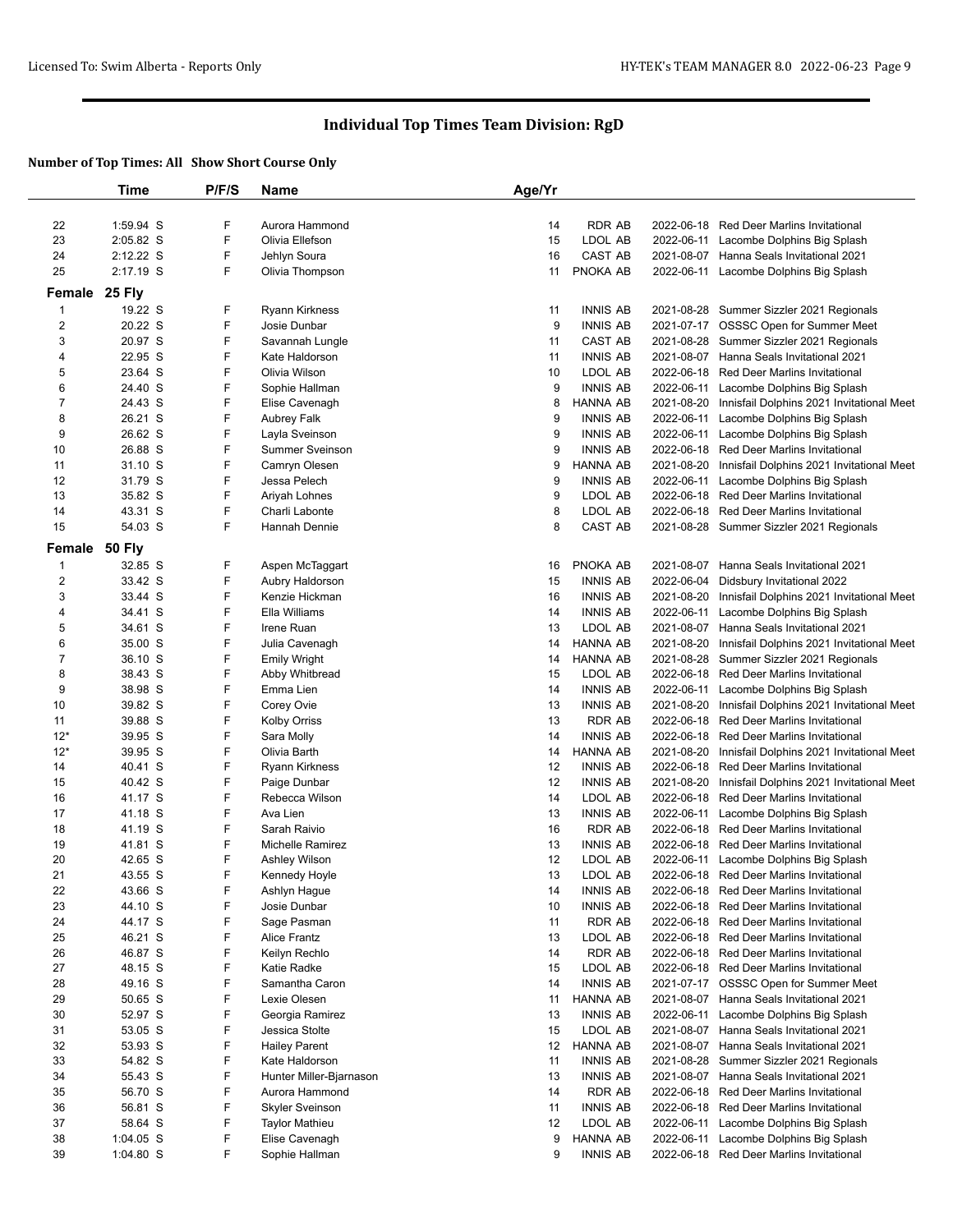|                | Time                     | P/F/S  | Name                            | Age/Yr   |                           |                          |                                                                                   |
|----------------|--------------------------|--------|---------------------------------|----------|---------------------------|--------------------------|-----------------------------------------------------------------------------------|
|                |                          |        |                                 |          |                           |                          |                                                                                   |
| 40             | 1:12.58 S                | F      | <b>Summer Sveinson</b>          | 9        | <b>INNIS AB</b>           |                          | 2022-06-11 Lacombe Dolphins Big Splash                                            |
| Female         | <b>100 Fly</b>           |        |                                 |          |                           |                          |                                                                                   |
| $\mathbf{1}$   | $1:18.83$ S              | F      | Aubry Haldorson                 | 15       | INNIS AB                  |                          | 2022-06-18 Red Deer Marlins Invitational                                          |
| $\overline{c}$ | 1:19.64 S                | F      | Ella Williams                   | 14       | <b>INNIS AB</b>           | 2022-06-11               | Lacombe Dolphins Big Splash                                                       |
| 3              | 1:25.58 S                | F      | Julia Cavenagh                  | 14       | HANNA AB                  | 2021-08-28               | Summer Sizzler 2021 Regionals                                                     |
| 4              | 1:25.69 S                | F      | Kenzie Hickman                  | 16       | <b>INNIS AB</b>           | 2021-08-28               | Summer Sizzler 2021 Regionals                                                     |
| 5              | $1:30.39$ S              | F      | <b>Emily Wright</b>             | 15       | HANNA AB                  | 2022-06-18               | Red Deer Marlins Invitational                                                     |
| 6              | $1:40.55$ S              | F      | Ryann Kirkness                  | 12       | <b>INNIS AB</b>           | 2022-06-11               | Lacombe Dolphins Big Splash                                                       |
| $\overline{7}$ | 1:47.41 S                | F      | <b>Michelle Ramirez</b>         | 13       | <b>INNIS AB</b>           |                          | 2022-06-11 Lacombe Dolphins Big Splash                                            |
|                |                          |        |                                 |          |                           |                          |                                                                                   |
| Female         | <b>25 IM</b>             |        |                                 |          |                           |                          |                                                                                   |
| 1              | 38.18 S                  | F      | <b>Charlotte Dennie</b>         | 6        | CAST AB                   | 2021-08-20               | Innisfail Dolphins 2021 Invitational Meet                                         |
| Female         | 100 IM                   |        |                                 |          |                           |                          |                                                                                   |
| 1              | 1:17.79 S                | F      | Aspen McTaggart                 | 16       | PNOKA AB                  |                          | 2021-08-07 Hanna Seals Invitational 2021                                          |
| $\overline{c}$ | $1:18.81$ S              | F      | Kenzie Hickman                  | 16       | <b>INNIS AB</b>           |                          | 2021-07-17 OSSSC Open for Summer Meet                                             |
| 3              | $1:18.83$ S              | F      | Aubry Haldorson                 | 14       | <b>INNIS AB</b>           | 2021-08-20               | Innisfail Dolphins 2021 Invitational Meet                                         |
| 4              | $1:22.01$ S              | F      | <b>Emily Wright</b>             | 14       | HANNA AB                  | 2021-08-28               | Summer Sizzler 2021 Regionals                                                     |
| 5              | $1:22.10$ S              | F      | Ella Williams                   | 14       | <b>INNIS AB</b>           | 2022-06-18               | Red Deer Marlins Invitational                                                     |
| 6              | 1:22.62 S                | F      | Julia Cavenagh                  | 15       | HANNA AB                  | 2022-06-11               | Lacombe Dolphins Big Splash                                                       |
| 7              | 1:25.36 S                | F      | Sarah Raivio                    | 16       | RDR AB                    | 2022-06-18               | Red Deer Marlins Invitational                                                     |
| 8              | $1:25.45$ S              | F      | Irene Ruan                      | 13       | LDOL AB                   | 2021-08-07               | Hanna Seals Invitational 2021                                                     |
| 9              | $1:27.03$ S              | F      | Paige Dunbar                    | 12       | <b>INNIS AB</b>           | 2021-08-20               | Innisfail Dolphins 2021 Invitational Meet                                         |
| 10             | 1:29.60 S                | F      | <b>Ryann Kirkness</b>           | 12       | INNIS AB                  | 2022-06-18               | <b>Red Deer Marlins Invitational</b>                                              |
| 11             | $1:31.23$ S              | F      | Abby Whitbread                  | 15       | LDOL AB                   | 2022-06-11               | Lacombe Dolphins Big Splash                                                       |
| 12             | 1:32.78 S                | F      | Rebecca Wilson                  | 14       | LDOL AB                   | 2022-06-11               | Lacombe Dolphins Big Splash                                                       |
| 13             | 1:32.86 S                | F      | Corey Ovie                      | 13       | <b>INNIS AB</b>           | 2021-08-20               | Innisfail Dolphins 2021 Invitational Meet                                         |
| 14             | 1:32.89 S                | F      | Ava Lien                        | 12       | <b>INNIS AB</b>           |                          | 2021-07-17 OSSSC Open for Summer Meet                                             |
| 15             | $1:33.33$ S              | F      | Kayla Driesen                   | 12       | RDR AB                    | 2022-06-18               | Red Deer Marlins Invitational                                                     |
| 16             | $1:35.16$ S              | F      | <b>Kolby Orriss</b>             | 12       | RDR AB                    | 2021-08-07               | Hanna Seals Invitational 2021                                                     |
| 17             | $1:35.20$ S              | F      | Kayla Richmond                  | 13       | INNIS AB                  | 2021-08-28               | Summer Sizzler 2021 Regionals                                                     |
| 18             | 1:35.65 S                | F      | Natalie Harrison                | 12       | INNIS AB                  | 2022-06-11               | Lacombe Dolphins Big Splash                                                       |
| 19             | $1:35.73$ S              | F      | Ashlyn Hague                    | 14       | <b>INNIS AB</b>           | 2022-06-18               | Red Deer Marlins Invitational                                                     |
| 20             | 1:35.77 S                | F      | Josie Dunbar                    | 10       | <b>INNIS AB</b>           | 2022-06-11               | Lacombe Dolphins Big Splash                                                       |
| 21             | $1:36.30$ S              | F      | Samantha Caron                  | 14       | INNIS AB                  | 2021-08-20               | Innisfail Dolphins 2021 Invitational Meet                                         |
| 22             | 1:36.36 S                | F      | Ashley Wilson                   | 12       | LDOL AB                   | 2022-06-18               | <b>Red Deer Marlins Invitational</b>                                              |
| 23             | 1:37.92 S                | F      | Kennedy Hoyle                   | 13       | LDOL AB                   | 2022-06-18               | <b>Red Deer Marlins Invitational</b>                                              |
| 24             | 1:38.65 S                | F<br>F | Katie Radke                     | 15       | LDOL AB                   | 2022-06-18               | Red Deer Marlins Invitational                                                     |
| 25<br>26       | $1:39.13$ S<br>1:39.79 S | F      | Sara Molly<br>Hudson Greenhalgh | 13<br>13 | <b>INNIS AB</b><br>RDR AB | 2021-08-20               | Innisfail Dolphins 2021 Invitational Meet<br><b>Red Deer Marlins Invitational</b> |
| 27             | 1:40.74 S                | F      | Amie Rowland                    | 16       | CAST AB                   | 2022-06-18<br>2021-08-20 | Innisfail Dolphins 2021 Invitational Meet                                         |
| 28             | 1:41.59 S                | F      | <b>Alice Frantz</b>             | 13       | LDOL AB                   | 2022-06-18               | <b>Red Deer Marlins Invitational</b>                                              |
| 29             | 1:42.53 S                | F      | Keilyn Rechlo                   | 14       | <b>RDR AB</b>             |                          | 2022-06-18 Red Deer Marlins Invitational                                          |
| 30             | 1:43.11 S                | F      | Molly Whitbread                 | 12       | LDOL AB                   |                          | 2021-08-07 Hanna Seals Invitational 2021                                          |
| 31             | 1:44.16 S                | F      | Kalli Cooper                    | 13       | <b>HANNA AB</b>           |                          | 2021-08-07 Hanna Seals Invitational 2021                                          |
| 32             | 1:45.09 S                | F      | Nicola Thompson                 | 15       | PNOKA AB                  | 2022-06-11               | Lacombe Dolphins Big Splash                                                       |
| 33             | 1:46.65 S                | F      | <b>Hailey Parent</b>            | 12       | <b>HANNA AB</b>           | 2021-08-20               | Innisfail Dolphins 2021 Invitational Meet                                         |
| 34             | 1:47.11 S                | F      | Kate Haldorson                  | 11       | <b>INNIS AB</b>           | 2021-08-20               | Innisfail Dolphins 2021 Invitational Meet                                         |
| 35             | 1:47.20 S                | F      | <b>Alexa Winters</b>            | 11       | PNOKA AB                  | 2022-06-11               | Lacombe Dolphins Big Splash                                                       |
| 36             | 1:47.22 S                | F      | Michelle Ramirez                | 13       | <b>INNIS AB</b>           | 2022-06-18               | <b>Red Deer Marlins Invitational</b>                                              |
| 37             | 1:48.72 S                | F      | Georgia Ramirez                 | 13       | INNIS AB                  | 2022-06-18               | <b>Red Deer Marlins Invitational</b>                                              |
| 38             | 1:49.96 S                | F      | Savannah Lungle                 | 11       | CAST AB                   | 2021-08-28               | Summer Sizzler 2021 Regionals                                                     |
| 39             | 1:51.84 S                | F      | Aurora Hammond                  | 14       | <b>RDR AB</b>             | 2022-06-18               | <b>Red Deer Marlins Invitational</b>                                              |
| 40             | $1:52.63$ S              | F      | Lexie Olesen                    | 11       | <b>HANNA AB</b>           | 2021-08-07               | Hanna Seals Invitational 2021                                                     |
| 41             | 1:54.59 S                | F      | Sandra Bursikova                | 12       | CAST AB                   | 2021-08-20               | Innisfail Dolphins 2021 Invitational Meet                                         |
| 42             | 1:54.83 S                | F      | Hunter Miller-Bjarnason         | 13       | <b>INNIS AB</b>           | 2021-08-20               | Innisfail Dolphins 2021 Invitational Meet                                         |
| 43             | 1:55.96 S                | F      | Iliann Munoz-Bribiesca          | 12       | CAST AB                   | 2021-08-07               | Hanna Seals Invitational 2021                                                     |
| 44             | 2:00.51 S                | F      | Jessica Stolte                  | 16       | LDOL AB                   | 2022-06-11               | Lacombe Dolphins Big Splash                                                       |
| 45             | 2:01.30 S                | F      | Aislyn Holland                  | 13       | CAST AB                   |                          | 2021-08-07 Hanna Seals Invitational 2021                                          |
| 46             | 2:13.53 S                | F      | Jehlyn Soura                    | 16       | CAST AB                   | 2021-08-07               | Hanna Seals Invitational 2021                                                     |
| 47             | 2:15.57 S                | F      | Piper Dennie                    | 10       | CAST AB                   | 2021-08-20               | Innisfail Dolphins 2021 Invitational Meet                                         |
| 48             | 2:26.05 S                | F      | Camryn Olesen                   | 9        | HANNA AB                  | 2021-08-20               | Innisfail Dolphins 2021 Invitational Meet                                         |
|                |                          |        |                                 |          |                           |                          |                                                                                   |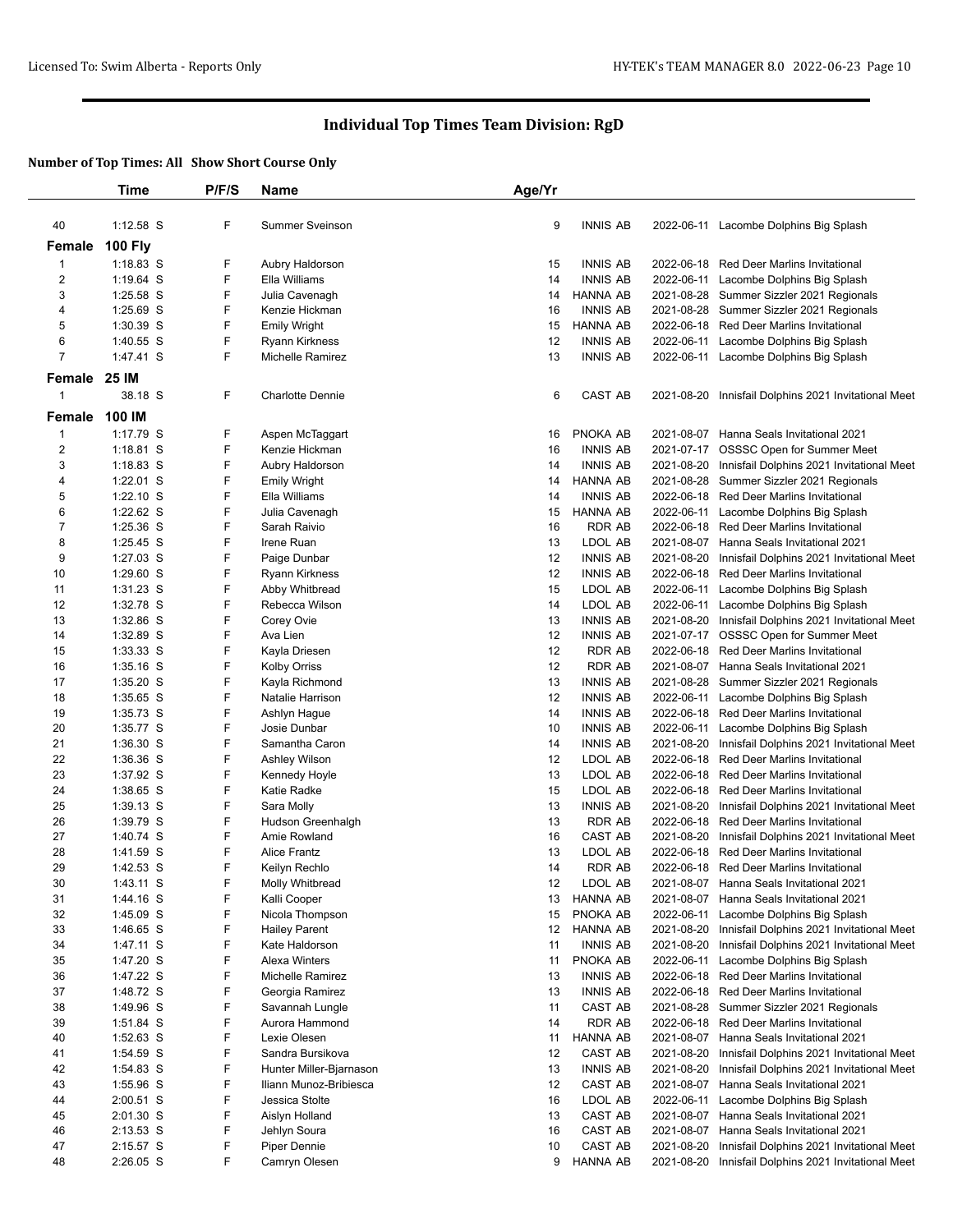|                         | Time               | P/F/S  | <b>Name</b>                    | Age/Yr         |                                    |                          |                                                                                   |
|-------------------------|--------------------|--------|--------------------------------|----------------|------------------------------------|--------------------------|-----------------------------------------------------------------------------------|
|                         |                    |        |                                |                |                                    |                          |                                                                                   |
| 49                      | 2:29.61 S          | F      | <b>Bethany Holland</b>         | 12             | <b>CAST AB</b>                     |                          | 2021-08-07 Hanna Seals Invitational 2021                                          |
| Female                  | 200 IM             |        |                                |                |                                    |                          |                                                                                   |
| $\mathbf 1$             | 2:53.32 S          | F      | Ella Williams                  | 13             | <b>INNIS AB</b>                    |                          | 2021-08-28 Summer Sizzler 2021 Regionals                                          |
| $\overline{\mathbf{c}}$ | 3:03.61 S          | F      | <b>Emily Wright</b>            | 14             | <b>HANNA AB</b>                    | 2021-08-28               | Summer Sizzler 2021 Regionals                                                     |
| 3                       | 3:44.95 S          | F      | Amie Rowland                   | 16             | <b>CAST AB</b>                     |                          | 2021-08-20 Innisfail Dolphins 2021 Invitational Meet                              |
| Male                    | 25 Free            |        |                                |                |                                    |                          |                                                                                   |
| $\mathbf{1}$            | 16.53 S            | F      | Nathanial Erza                 | 11             | <b>RDR AB</b>                      | 2021-08-07               | Hanna Seals Invitational 2021                                                     |
| $\overline{\mathbf{c}}$ | 17.34 S            | F      | Max Ruan                       | 10             | LDOL AB                            | 2021-08-07               | Hanna Seals Invitational 2021                                                     |
| 3                       | 18.15 S            | F      | <b>Brady Schmidt</b>           | 10             | <b>INNIS AB</b>                    |                          | 2021-08-07 Hanna Seals Invitational 2021                                          |
| 4                       | 19.87 S            | F      | Jack Hollis                    | 10             | <b>INNIS AB</b>                    | 2021-08-07               | Hanna Seals Invitational 2021                                                     |
| 5                       | 19.96 S            | F      | Conor Casserly                 | 9              | LDOL AB                            |                          | 2021-08-07 Hanna Seals Invitational 2021                                          |
| 6                       | 21.53 S            | F      | Nathan Zankl                   | 8              | <b>RDR AB</b>                      |                          | 2021-08-07 Hanna Seals Invitational 2021                                          |
| $\overline{7}$          | 21.60 S            | F      | Lucas Driesen                  | 9              | <b>RDR AB</b>                      |                          | 2021-08-07 Hanna Seals Invitational 2021                                          |
| 8                       | 22.23 S            | F      | <b>Blair Campion</b>           | 8              | <b>HANNA AB</b>                    |                          | 2021-08-07 Hanna Seals Invitational 2021                                          |
| 9                       | 22.41 S            | F      | Ryan Lien                      | 8              | <b>INNIS AB</b>                    |                          | 2021-07-17 OSSSC Open for Summer Meet                                             |
| 10                      | 22.44 S            | F      | Daniel Whitbread               | 9              | LDOL AB                            | 2021-08-07               | Hanna Seals Invitational 2021                                                     |
| 11                      | 22.46 S            | F      | <b>Bentley Bowles</b>          | 8              | <b>OYEN AB</b>                     |                          | 2021-08-07 Hanna Seals Invitational 2021                                          |
| 12                      | 23.18 S            | F      | Reese Everson                  | 8              | <b>CAST AB</b>                     |                          | 2021-08-07 Hanna Seals Invitational 2021                                          |
| 13                      | 23.65 S            | F      | Samuel Radke                   | 9              | LDOL AB                            | 2021-08-07               | <b>Hanna Seals Invitational 2021</b>                                              |
| 14                      | 23.86 S            | F      | Asher Crampton                 | $\overline{7}$ | LDOL AB                            |                          | 2022-06-18 Red Deer Marlins Invitational                                          |
| 15                      | 23.90 S            | F      | John Kenowesquape              | 10             | <b>HANNA AB</b>                    |                          | 2021-08-07 Hanna Seals Invitational 2021                                          |
| 16                      | 24.41 S            | F      | <b>Matthew Harvey</b>          | 9              | <b>RDR AB</b>                      | 2021-08-07               | Hanna Seals Invitational 2021                                                     |
| 17                      | 26.96 S            | F      | <b>Robert Little</b>           | 8              | LDOL AB                            |                          | 2021-08-07 Hanna Seals Invitational 2021                                          |
| 18                      | 27.13 S            | F      | <b>Reid Hollis</b>             | 8              | <b>INNIS AB</b>                    | 2021-08-20               | Innisfail Dolphins 2021 Invitational Meet                                         |
| 19                      | 27.71 S            | F      | Logan Williams                 | 11             | PNOKA AB                           | 2021-08-07               | Hanna Seals Invitational 2021                                                     |
| 20                      | 29.78 S            | F      | Viggo Moborg                   | 8              | <b>RDR AB</b>                      |                          | 2022-06-18 Red Deer Marlins Invitational                                          |
| 21                      | 30.21 S            | F      | <b>Weston Stewart</b>          | 8              | <b>INNIS AB</b>                    | 2022-06-18               | <b>Red Deer Marlins Invitational</b>                                              |
| 22                      | 32.44 S            | F      | Parker McKeeman                | 9              | PNOKA AB                           | 2021-08-07               | Hanna Seals Invitational 2021                                                     |
| 23<br>24                | 32.53 S<br>32.85 S | F<br>F | Rohan Clews                    | 8<br>8         | <b>RDR AB</b><br>PNOKA AB          |                          | 2022-06-18 Red Deer Marlins Invitational                                          |
| 25                      | 33.33 S            | F      | Kevan Thompson<br>Caleb Wilson | 8              | LDOL AB                            | 2021-08-20<br>2021-08-07 | Innisfail Dolphins 2021 Invitational Meet<br>Hanna Seals Invitational 2021        |
| 26                      | 37.08 S            | F      | <b>Ryker Bowles</b>            | $\overline{7}$ | <b>OYEN AB</b>                     |                          | 2021-08-07 Hanna Seals Invitational 2021                                          |
| 27                      | 37.83 S            | F      | Miles Fossen                   | 6              | <b>RDR AB</b>                      | 2022-06-18               | Red Deer Marlins Invitational                                                     |
| 28                      | 41.58 S            | F      | Daniel Dillen                  | 9              | PNOKA AB                           |                          | 2021-08-07 Hanna Seals Invitational 2021                                          |
| 29                      | 42.66 S            | F      | <b>Bennett Wilson</b>          | $\overline{7}$ | LDOL AB                            |                          | 2022-06-11 Lacombe Dolphins Big Splash                                            |
| 30                      | 52.22 S            | F      | Vaughn Stewart                 | 6              | <b>INNIS AB</b>                    |                          | 2022-06-18 Red Deer Marlins Invitational                                          |
| 31                      | 52.88 S            | F      | <b>Madden Courte</b>           | 6              | <b>RDR AB</b>                      | 2022-06-11               | Lacombe Dolphins Big Splash                                                       |
| 32                      | 54.74 S            | F      | Gunnar Miller-Bjarnason        | 8              | <b>INNIS AB</b>                    | 2022-06-11               | Lacombe Dolphins Big Splash                                                       |
| 33                      | 56.62 S            | F      | <b>Maverick Stewart</b>        | 6              | <b>INNIS AB</b>                    |                          | 2022-06-11 Lacombe Dolphins Big Splash                                            |
| Male                    | 50 Free            |        |                                |                |                                    |                          |                                                                                   |
|                         |                    |        |                                |                |                                    |                          |                                                                                   |
| $\mathbf{1}$<br>2       | 26.99 S<br>27.19 S | F<br>F | Jacob Mydland<br>Cameron Ovie  | 17<br>16       | <b>INNIS AB</b><br><b>INNIS AB</b> |                          | 2021-07-17 OSSSC Open for Summer Meet<br>2021-08-07 Hanna Seals Invitational 2021 |
| 3                       | 27.47 S            | F      | Mason Hickman                  | 15             | <b>INNIS AB</b>                    |                          | 2022-06-04 Didsbury Invitational 2022                                             |
| 4                       | 27.91 S            | F      | James Cho                      | 15             | <b>RDR AB</b>                      | 2022-06-11               | Lacombe Dolphins Big Splash                                                       |
| 5                       | 29.10 S            | F      | <b>Gabriel McCormick</b>       | 15             | PNOKA AB                           |                          | 2022-06-11 Lacombe Dolphins Big Splash                                            |
| 6                       | 29.15 S            | F      | Roberto Terrazas               | 15             | <b>INNIS AB</b>                    |                          | 2022-06-18 Red Deer Marlins Invitational                                          |
| 7                       | 29.68 S            | F      | <b>Rhys Kirkness</b>           | 15             | <b>INNIS AB</b>                    |                          | 2022-06-18 Red Deer Marlins Invitational                                          |
| 8                       | 30.34 S            | F      | Edson Mburugu                  | 13             | <b>INNIS AB</b>                    |                          | 2021-08-28 Summer Sizzler 2021 Regionals                                          |
| 9                       | 30.54 S            | F      | <b>Flynn Mitchell</b>          | 15             | RDR AB                             |                          | 2022-06-11 Lacombe Dolphins Big Splash                                            |
| 10                      | 30.69 S            | F      | Joshua Cho                     | 14             | <b>RDR AB</b>                      |                          | 2022-06-18 Red Deer Marlins Invitational                                          |
| 11                      | 31.34 S            | F      | James Wright                   | 17             | <b>HANNA AB</b>                    |                          | 2022-06-18 Red Deer Marlins Invitational                                          |
| 12                      | 32.38 S            | F      | <b>Conner Campion</b>          | 14             | <b>HANNA AB</b>                    |                          | 2021-08-07 Hanna Seals Invitational 2021                                          |
| 13                      | 33.39 S            | F      | Patrick Ryan Holwerda          | 12             | LDOL AB                            | 2021-08-07               | Hanna Seals Invitational 2021                                                     |
| 14                      | 34.25 S            | F      | James Bellmore                 | 12             | <b>RDR AB</b>                      | 2022-06-11               | Lacombe Dolphins Big Splash                                                       |
| 15                      | 34.44 S            | F      | Ryan Falk                      | 11             | <b>INNIS AB</b>                    |                          | 2021-08-28 Summer Sizzler 2021 Regionals                                          |
| 16                      | 35.14 S            | F      | Kevin Cavenagh                 | 13             | <b>HANNA AB</b>                    |                          | 2022-06-18 Red Deer Marlins Invitational                                          |
| 17                      | 35.16 S            | F      | Dominic Fox                    | 12             | LDOL AB                            |                          | 2022-06-18 Red Deer Marlins Invitational                                          |
| 18                      | 35.29 S            | F      | Robert Hallman                 | 15             | <b>INNIS AB</b>                    |                          | 2022-06-11 Lacombe Dolphins Big Splash                                            |
| 19                      | 35.56 S            | F      | Samuel Hallman                 | 13             | <b>INNIS AB</b>                    |                          | 2022-06-18 Red Deer Marlins Invitational                                          |
| 20                      | 35.61 S            | F      | Hale Ramsay                    | 12             | <b>INNIS AB</b>                    |                          | 2021-08-28 Summer Sizzler 2021 Regionals                                          |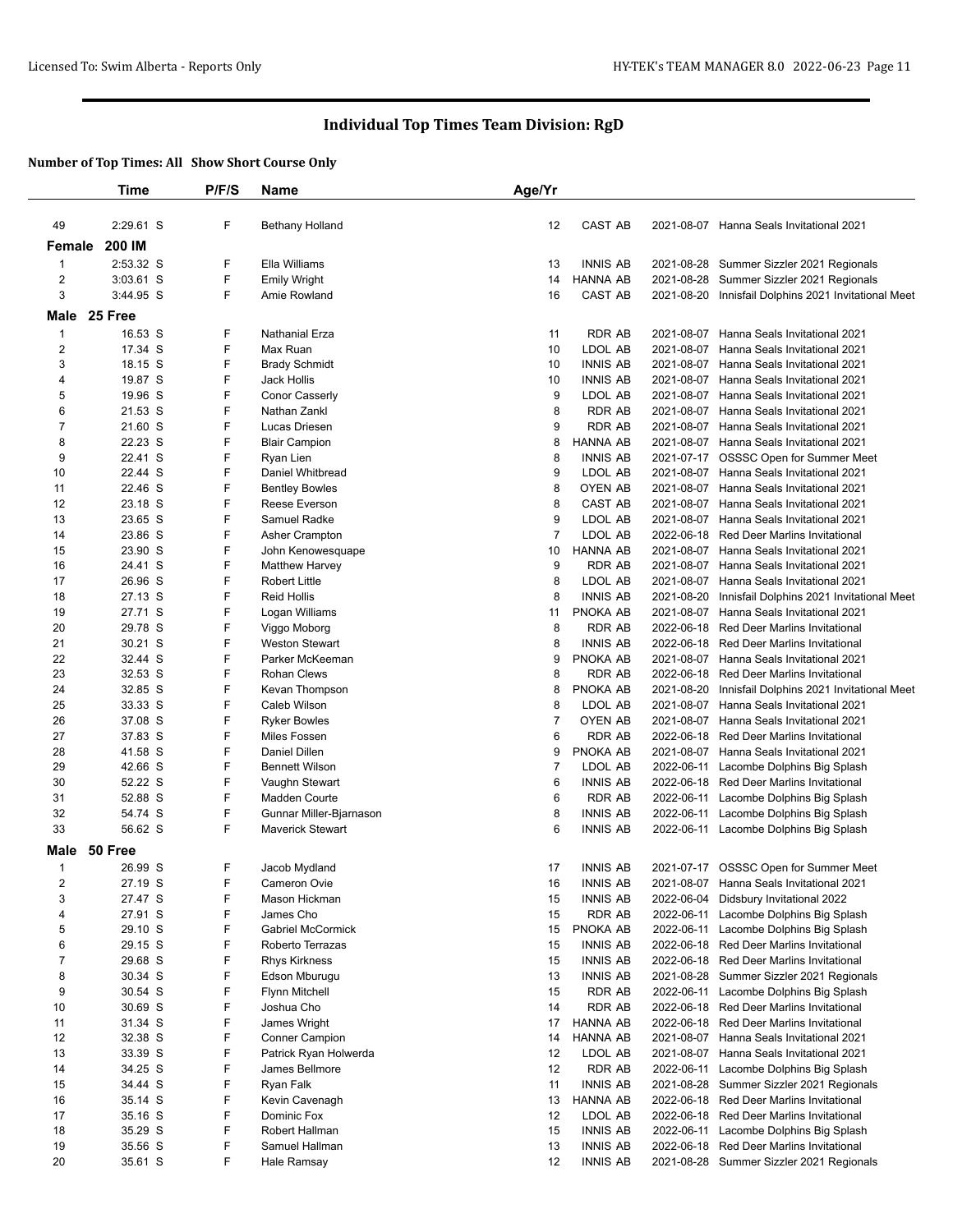|                | Time               | P/F/S  | <b>Name</b>                               | Age/Yr         |                                   |                          |                                                                                   |
|----------------|--------------------|--------|-------------------------------------------|----------------|-----------------------------------|--------------------------|-----------------------------------------------------------------------------------|
|                |                    |        |                                           |                |                                   |                          |                                                                                   |
| 21<br>22       | 36.20 S<br>36.33 S | F<br>F | Joffrey Wood<br>Ewan Beaton               | 14<br>12       | <b>HANNA AB</b><br><b>OYEN AB</b> | 2021-08-07<br>2021-08-07 | Hanna Seals Invitational 2021<br>Hanna Seals Invitational 2021                    |
| 23             | 36.46 S            | F      | Swaleh Zaidi                              | 16             | <b>INNIS AB</b>                   | 2022-06-04               | Didsbury Invitational 2022                                                        |
| 24             | 37.15 S            | F      | Nathanial Erza                            | 12             | <b>RDR AB</b>                     | 2022-06-11               | Lacombe Dolphins Big Splash                                                       |
| 25             | 37.16 S            | F      | Garrison Beaton                           | 14             | <b>OYEN AB</b>                    | 2021-08-07               | Hanna Seals Invitational 2021                                                     |
| 26             | 37.45 S            | F      | Jeremy Pelech                             | 12             | <b>INNIS AB</b>                   | 2022-06-11               | Lacombe Dolphins Big Splash                                                       |
| 27             | 37.99 S            | F      | <b>William Bellmore</b>                   | 14             | <b>RDR AB</b>                     | 2022-06-11               | Lacombe Dolphins Big Splash                                                       |
| 28             | 39.06 S            | F      | Connor Dickson                            | 13             | LDOL AB                           | 2022-06-18               | Red Deer Marlins Invitational                                                     |
| 29             | 40.02 S            | F      | Conor Casserly                            | 10             | LDOL AB                           | 2022-06-11               | Lacombe Dolphins Big Splash                                                       |
| 30             | 40.17 S            | F      | David Bursik_PSVI                         | 11             | CAST AB                           | 2021-08-07               | Hanna Seals Invitational 2021                                                     |
| 31             | 40.67 S            | F      | Jack Hollis                               | 11             | <b>INNIS AB</b>                   | 2022-06-11               | Lacombe Dolphins Big Splash                                                       |
| 32             | 41.34 S            | F      | Nate Campion                              | 12             | <b>HANNA AB</b>                   |                          | 2021-08-07 Hanna Seals Invitational 2021                                          |
| 33             | 42.19 S            | F      | <b>Tyson Pelech</b>                       | 10             | <b>INNIS AB</b>                   | 2022-06-11               | Lacombe Dolphins Big Splash                                                       |
| 34             | 42.43 S            | F      | Jacob Skappak                             | 13             | <b>RDR AB</b>                     | 2022-06-18               | <b>Red Deer Marlins Invitational</b>                                              |
| 35             | 42.91 S            | F      | Max Ruan                                  | 10             | LDOL AB                           |                          | 2021-08-07 Hanna Seals Invitational 2021                                          |
| 36             | 42.93 S            | F      | <b>Beckham Girletz</b>                    | 10             | OYEN AB                           | 2021-08-07               | Hanna Seals Invitational 2021                                                     |
| 37             | 43.27 S            | F      | <b>Brady Schmidt</b>                      | 10             | <b>INNIS AB</b>                   | 2021-08-07               | Hanna Seals Invitational 2021                                                     |
| 38             | 44.82 S            | F      |                                           | 10             | <b>RDR AB</b>                     |                          |                                                                                   |
|                |                    | F      | <b>Matthew Harvey</b>                     |                |                                   | 2022-06-11               | Lacombe Dolphins Big Splash<br><b>Red Deer Marlins Invitational</b>               |
| 39<br>40       | 45.38 S<br>45.45 S | F      | <b>Brody Kane</b><br>Mason Dreise         | 11<br>12       | LDOL AB<br>LDOL AB                | 2022-06-18               | <b>Red Deer Marlins Invitational</b>                                              |
|                |                    | F      | Owen Nelson                               |                | <b>RDR AB</b>                     | 2022-06-18               |                                                                                   |
| 41<br>42       | 46.01 S<br>46.71 S | F      | Nathan Zankl                              | 13<br>9        | <b>RDR AB</b>                     |                          | 2022-06-18 Red Deer Marlins Invitational<br><b>Red Deer Marlins Invitational</b>  |
|                | 48.00 S            | F      | Lucas Driesen                             | 10             | <b>RDR AB</b>                     | 2022-06-18               |                                                                                   |
| 43             | 48.39 S            | F      |                                           | 10             | <b>RDR AB</b>                     | 2022-06-11               | Lacombe Dolphins Big Splash<br>Lacombe Dolphins Big Splash                        |
| 44             |                    | F      | <b>Barrett Keylock</b>                    | 8              | <b>HANNA AB</b>                   | 2022-06-11               |                                                                                   |
| 45<br>46       | 50.02 S<br>50.56 S | F      | <b>Blair Campion</b><br>John Kenowesquape | 11             | <b>HANNA AB</b>                   | 2021-08-20               | Innisfail Dolphins 2021 Invitational Meet<br><b>Red Deer Marlins Invitational</b> |
| 47             | 51.30 S            | F      |                                           | 9              | <b>INNIS AB</b>                   | 2022-06-18               |                                                                                   |
|                | 51.67 S            | F      | Ryan Lien<br>Luke Radke                   |                | LDOL AB                           | 2022-06-11<br>2021-08-07 | Lacombe Dolphins Big Splash<br>Hanna Seals Invitational 2021                      |
| 48             | 52.90 S            | F      |                                           | 12<br>9        | LDOL AB                           | 2021-08-07               | Hanna Seals Invitational 2021                                                     |
| 49<br>50       | 53.14 S            | F      | Daniel Whitbread                          | 11             | <b>RDR AB</b>                     |                          | <b>Red Deer Marlins Invitational</b>                                              |
|                |                    | F      | Brody Wetaski<br><b>Ethan Williams</b>    | 13             | PNOKA AB                          | 2022-06-18               |                                                                                   |
| 51             | 53.68 S            | F      |                                           |                |                                   | 2021-08-07               | Hanna Seals Invitational 2021                                                     |
| 52             | 53.80 S            |        | Asher Crampton                            | $\overline{7}$ | LDOL AB                           | 2022-06-18               | <b>Red Deer Marlins Invitational</b>                                              |
| 53             | 54.24 S            | F<br>F | Reese Everson                             | 8              | <b>CAST AB</b>                    |                          | 2021-08-07 Hanna Seals Invitational 2021                                          |
| 54             | 55.17 S            |        | <b>Reid Hollis</b>                        | 9              | <b>INNIS AB</b>                   | 2022-06-11               | Lacombe Dolphins Big Splash                                                       |
| 55             | 56.09 S            | F      | Sebastian Melnyk                          | 10             | LDOL AB                           | 2022-06-11               | Lacombe Dolphins Big Splash                                                       |
| 56             | 57.90 S            | F<br>F | Samuel Radke                              | 10             | LDOL AB                           | 2022-06-11               | Lacombe Dolphins Big Splash                                                       |
| 57             | 58.64 S            |        | Kevan Thompson                            | 9              | PNOKA AB                          | 2022-06-11               | Lacombe Dolphins Big Splash                                                       |
| 58             | 58.72 S            | F<br>F | Jaxen Melnyk                              | 10             | LDOL AB                           | 2022-06-11               | Lacombe Dolphins Big Splash                                                       |
| 59             | 59.35 S            | F      | <b>Robert Little</b>                      | 9              | LDOL AB                           | 2022-06-11               | Lacombe Dolphins Big Splash                                                       |
| 60             | 59.36 S            | F      | Ruell du Toit                             | 9              | LDOL AB                           | 2022-06-18               | <b>Red Deer Marlins Invitational</b><br>Hanna Seals Invitational 2021             |
| 61             | 1:00.64 S          |        | Logan Williams                            | 11             | PNOKA AB                          | 2021-08-07               |                                                                                   |
| 62             | 1:04.85 S          | F<br>F | <b>Weston Stewart</b>                     | 8              | <b>INNIS AB</b>                   | 2022-06-18               | <b>Red Deer Marlins Invitational</b>                                              |
| 63             | 1:04.99 S          |        | <b>Rohan Clews</b>                        | 8              | <b>RDR AB</b>                     |                          | 2022-06-18 Red Deer Marlins Invitational                                          |
| 64             | 1:07.48 S          | F      | Joshua Hunt                               | 9              | <b>HANNA AB</b>                   |                          | 2022-06-11 Lacombe Dolphins Big Splash                                            |
| 65             | 1:07.63 S          | F      | Caleb Wilson                              | 9              | LDOL AB                           |                          | 2022-06-18 Red Deer Marlins Invitational                                          |
| 66             | 1:07.83 S          | F      | Ethan Kohlman                             | 9              | <b>HANNA AB</b>                   | 2022-06-11               | Lacombe Dolphins Big Splash                                                       |
| 67             | $1:09.83$ S        | F      | Myles Baich                               | 11             | <b>RDR AB</b>                     | 2022-06-11               | Lacombe Dolphins Big Splash                                                       |
| 68             | $1:12.65$ S        | F      | William Bowie                             | 9              | PNOKA AB                          |                          | 2022-06-11 Lacombe Dolphins Big Splash                                            |
| 69             | 1:13.93 S          | F      | Viggo Moborg                              | 8              | <b>RDR AB</b>                     | 2022-06-18               | Red Deer Marlins Invitational                                                     |
| 70             | 1:15.88 S          | F      | <b>Wesley Boyes</b>                       | 9              | PNOKA AB                          |                          | 2021-08-07 Hanna Seals Invitational 2021                                          |
| 71             | $1:21.29$ S        | F      | <b>Bek Everson</b>                        | 6              | CAST AB                           |                          | 2021-08-07 Hanna Seals Invitational 2021                                          |
| 72             | 1:28.06 S          | F      | Daniel Dillen                             | 10             | PNOKA AB                          | 2022-06-11               | Lacombe Dolphins Big Splash                                                       |
| 73             | 1:28.82 S          | F      | Parker McKeeman                           | 9              | PNOKA AB                          |                          | 2021-08-07 Hanna Seals Invitational 2021                                          |
| 74             | 1:32.36 S          | F      | <b>Bennett Wilson</b>                     | $\overline{7}$ | LDOL AB                           | 2022-06-18               | Red Deer Marlins Invitational                                                     |
| 75             | 1:35.16 S          | F      | <b>Miles Fossen</b>                       | 6              | <b>RDR AB</b>                     | 2022-06-18               | Red Deer Marlins Invitational                                                     |
| Male           | 100 Free           |        |                                           |                |                                   |                          |                                                                                   |
| $\mathbf{1}$   | 59.67 S            | F      | Mason Hickman                             | 15             | <b>INNIS AB</b>                   | 2022-06-11               | Lacombe Dolphins Big Splash                                                       |
| $\overline{2}$ | 1:00.87 S          | F      | Jacob Mydland                             | 17             | <b>INNIS AB</b>                   |                          | 2021-08-28 Summer Sizzler 2021 Regionals                                          |
| 3              | $1:01.13$ S        | F      | Cameron Ovie                              | 16             | <b>INNIS AB</b>                   |                          | 2021-08-07 Hanna Seals Invitational 2021                                          |
| 4              | $1:01.47$ S        | F      | James Cho                                 | 15             | <b>RDR AB</b>                     | 2022-06-11               | Lacombe Dolphins Big Splash                                                       |
| 5              | 1:03.52 S          | F      | Roberto Terrazas                          | 14             | <b>INNIS AB</b>                   |                          | 2021-08-28 Summer Sizzler 2021 Regionals                                          |
|                |                    |        |                                           |                |                                   |                          |                                                                                   |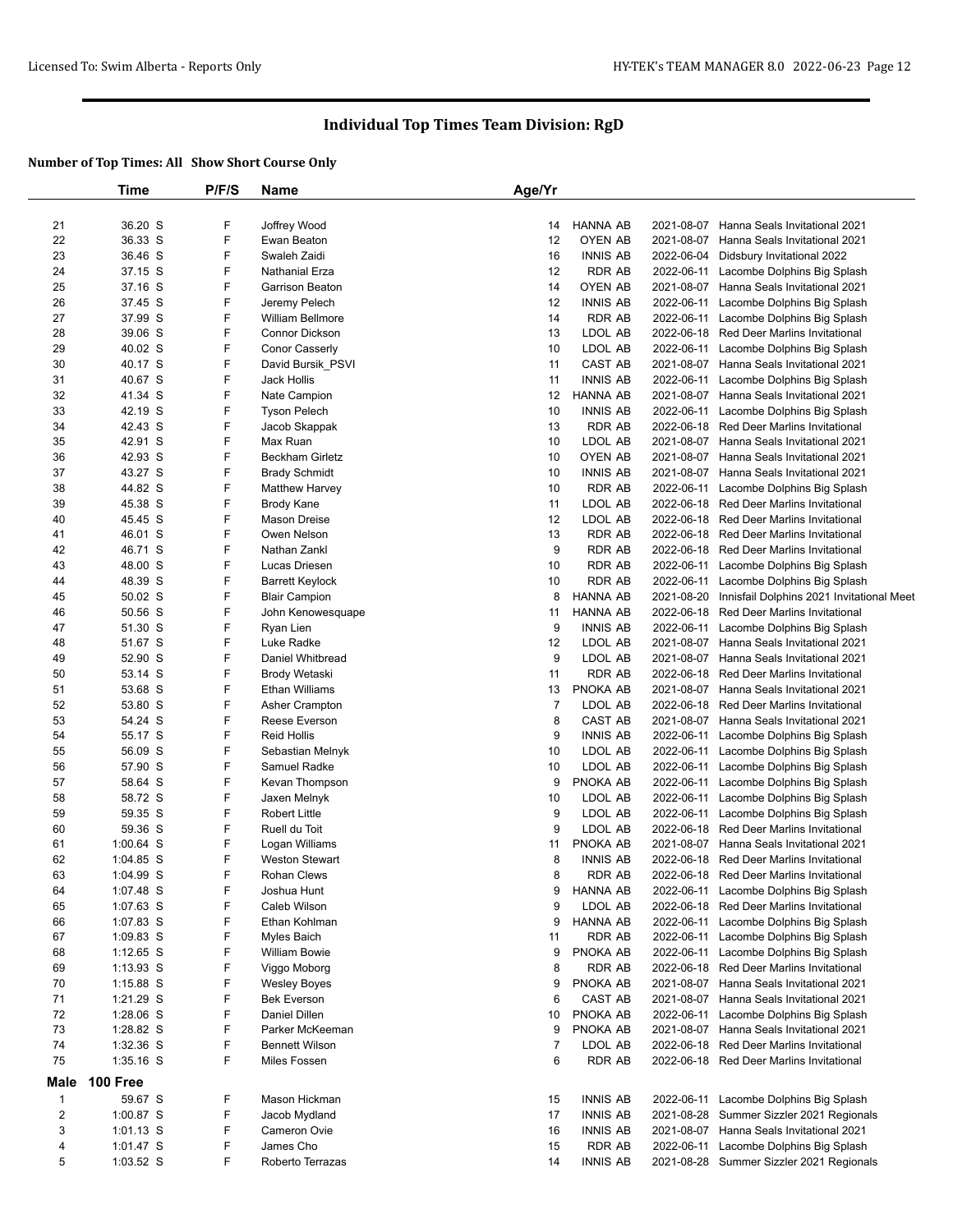|                | Time        | P/F/S | Name                   | Age/Yr |                 |            |                                                      |
|----------------|-------------|-------|------------------------|--------|-----------------|------------|------------------------------------------------------|
|                |             |       |                        |        |                 |            |                                                      |
| 6              | 1:08.94 S   | F     | <b>Rhys Kirkness</b>   | 14     | <b>INNIS AB</b> |            | 2021-07-17 OSSSC Open for Summer Meet                |
| $\overline{7}$ | 1:08.98 S   | F     | Edson Mburugu          | 13     | <b>INNIS AB</b> |            | 2021-08-28 Summer Sizzler 2021 Regionals             |
| 8              | $1:16.57$ S | F     | Patrick Ryan Holwerda  | 13     | LDOL AB         | 2022-06-11 | Lacombe Dolphins Big Splash                          |
| 9              | $1:18.93$ S | F     | Ryan Falk              | 11     | <b>INNIS AB</b> | 2021-08-20 | Innisfail Dolphins 2021 Invitational Meet            |
| 10             | $1:20.08$ S | F     | William Bellmore       | 14     | RDR AB          | 2022-06-11 | Lacombe Dolphins Big Splash                          |
| 11             | $1:20.68$ S | F     | Samuel Hallman         | 13     | <b>INNIS AB</b> | 2022-06-11 | Lacombe Dolphins Big Splash                          |
| 12             | $1:21.60$ S | F     | Nathanial Erza         | 12     | <b>RDR AB</b>   |            | 2022-06-18 Red Deer Marlins Invitational             |
| 13             | 1:22.37 S   | F     | Kevin Cavenagh         | 13     | <b>HANNA AB</b> |            | 2022-06-18 Red Deer Marlins Invitational             |
| 14             | 1:22.47 S   | F     | Joffrey Wood           | 14     | <b>HANNA AB</b> |            | 2021-08-07 Hanna Seals Invitational 2021             |
|                |             | F     |                        |        |                 |            |                                                      |
| 15             | $1:23.18$ S |       | Robert Hallman         | 14     | <b>INNIS AB</b> | 2021-08-20 | Innisfail Dolphins 2021 Invitational Meet            |
| 16             | 1:24.65 S   | F     | Hale Ramsay            | 12     | <b>INNIS AB</b> | 2021-08-20 | Innisfail Dolphins 2021 Invitational Meet            |
| 17             | 1:27.06 S   | F     | <b>Conor Casserly</b>  | 10     | LDOL AB         |            | 2022-06-18 Red Deer Marlins Invitational             |
| 18             | 1:29.77 S   | F     | Dominic Fox            | 12     | LDOL AB         | 2022-06-11 | Lacombe Dolphins Big Splash                          |
| 19             | 1:30.26 S   | F     | Jeremy Pelech          | 11     | <b>INNIS AB</b> | 2021-08-20 | Innisfail Dolphins 2021 Invitational Meet            |
| 20             | $1:30.80$ S | F     | <b>Connor Dickson</b>  | 13     | LDOL AB         |            | 2022-06-18 Red Deer Marlins Invitational             |
| 21             | $1:32.95$ S | F     | Nathan Hawkins         | 13     | PNOKA AB        | 2021-08-20 | Innisfail Dolphins 2021 Invitational Meet            |
| 22             | 1:34.19 S   | F     | Grady Topham           | 12     | PNOKA AB        | 2021-08-20 | Innisfail Dolphins 2021 Invitational Meet            |
| 23             | 1:34.34 S   | F     | Jack Hollis            | 11     | <b>INNIS AB</b> | 2022-06-11 | Lacombe Dolphins Big Splash                          |
| 24             | 1:35.96 S   | F     | <b>Matthew Harvey</b>  | 10     | RDR AB          |            | 2022-06-18 Red Deer Marlins Invitational             |
| $25*$          | 1:36.38 S   | F     | <b>Tyson Pelech</b>    | 10     | <b>INNIS AB</b> |            | 2022-06-11 Lacombe Dolphins Big Splash               |
| $25*$          | $1:36.38$ S | F     | <b>Mason Dreise</b>    | 12     | LDOL AB         |            | 2022-06-18 Red Deer Marlins Invitational             |
| 27             | 1:37.32 S   | F     | David Bursik_PSVI      | 11     | CAST AB         | 2021-08-20 | Innisfail Dolphins 2021 Invitational Meet            |
| 28             | 1:38.67 S   | F     | Jacob Skappak          | 13     | <b>RDR AB</b>   | 2022-06-18 | <b>Red Deer Marlins Invitational</b>                 |
| 29             | 1:39.29 S   | F     | Nate Campion           | 12     | HANNA AB        |            | 2021-08-20 Innisfail Dolphins 2021 Invitational Meet |
| 30             | 1:39.72 S   | F     | <b>Brady Schmidt</b>   | 10     | <b>INNIS AB</b> | 2021-08-20 | Innisfail Dolphins 2021 Invitational Meet            |
| 31             | 1:41.06 S   | F     | <b>Brody Kane</b>      | 11     | LDOL AB         | 2022-06-11 | Lacombe Dolphins Big Splash                          |
| 32             | 1:41.64 S   | F     | Lucas Driesen          | 10     | RDR AB          | 2022-06-11 | Lacombe Dolphins Big Splash                          |
| 33             | $1:45.53$ S | F     | Nathan Zankl           | 9      | <b>RDR AB</b>   |            | 2022-06-18 Red Deer Marlins Invitational             |
| 34             | $1:50.58$ S | F     | Owen Nelson            | 13     | <b>RDR AB</b>   | 2022-06-11 | Lacombe Dolphins Big Splash                          |
| 35             | 1:54.02 S   | F     | <b>Barrett Keylock</b> | 10     | <b>RDR AB</b>   |            | 2022-06-11 Lacombe Dolphins Big Splash               |
| 36             | 1:54.76 S   | F     | Luke Radke             | 13     | LDOL AB         | 2022-06-11 | Lacombe Dolphins Big Splash                          |
| 37             | 1:56.98 S   | F     | <b>Reid Hollis</b>     | 9      | <b>INNIS AB</b> | 2022-06-11 | Lacombe Dolphins Big Splash                          |
| 38             | 1:57.95 S   | F     | Ryan Lien              | 9      | <b>INNIS AB</b> | 2022-06-04 | Didsbury Invitational 2022                           |
| 39             | 1:58.65 S   | F     | Brody Wetaski          | 11     | <b>RDR AB</b>   | 2022-06-11 | Lacombe Dolphins Big Splash                          |
| 40             | 2:07.03 S   | F     | Samuel Radke           | 10     | LDOL AB         | 2022-06-11 | Lacombe Dolphins Big Splash                          |
|                |             | F     |                        |        |                 |            |                                                      |
| 41             | 2:07.77 S   | F     | Ruell du Toit          | 9      | LDOL AB         |            | 2022-06-18 Red Deer Marlins Invitational             |
| 42             | $2:15.04$ S |       | <b>Robert Little</b>   | 9      | LDOL AB         | 2022-06-11 | Lacombe Dolphins Big Splash                          |
| 43             | 2:17.99 S   | F     | Ethan Williams         | 13     | PNOKA AB        |            | 2021-08-07 Hanna Seals Invitational 2021             |
| 44             | 2:20.86 S   | F     | <b>Myles Baich</b>     | 11     | <b>RDR AB</b>   |            | 2022-06-18 Red Deer Marlins Invitational             |
| 45             | 2:21.86 S   | F     | Sebastian Melnyk       | 10     | LDOL AB         | 2022-06-11 | Lacombe Dolphins Big Splash                          |
| 46             | 2:22.08 S   | F     | Caleb Wilson           | 9      | LDOL AB         |            | 2022-06-18 Red Deer Marlins Invitational             |
| 47             | 2:23.24 S   | F     | Kevan Thompson         | 9      | PNOKA AB        | 2022-06-11 | Lacombe Dolphins Big Splash                          |
| 48             | 2:36.49 S   | F     | Ethan Kohlman          | 9      | HANNA AB        |            | 2022-06-11 Lacombe Dolphins Big Splash               |
| 49             | 2:39.73 S   | F     | Jaxen Melnyk           | 10     | LDOL AB         |            | 2022-06-11 Lacombe Dolphins Big Splash               |
| 50             | 2:45.78 S   | F     | Joshua Hunt            | 9      | <b>HANNA AB</b> |            | 2022-06-11 Lacombe Dolphins Big Splash               |
| Male           | 200 Free    |       |                        |        |                 |            |                                                      |
| $\mathbf{1}$   | 2:16.78 S   | F     | Mason Hickman          | 15     | <b>INNIS AB</b> |            | 2022-06-11 Lacombe Dolphins Big Splash               |
| $\overline{2}$ | 2:19.43 S   | F     | Cameron Ovie           | 16     | <b>INNIS AB</b> | 2021-08-20 | Innisfail Dolphins 2021 Invitational Meet            |
| 3              | 2:20.08 S   | F     | James Cho              | 15     | <b>RDR AB</b>   | 2022-06-18 | <b>Red Deer Marlins Invitational</b>                 |
| 4              | 2:31.07 S   | F     | Flynn Mitchell         | 15     | <b>RDR AB</b>   |            | 2022-06-18 Red Deer Marlins Invitational             |
| 5              | 2:31.14 S   | F     |                        | 15     | <b>INNIS AB</b> | 2022-06-04 | Didsbury Invitational 2022                           |
|                |             |       | <b>Rhys Kirkness</b>   |        |                 |            |                                                      |
| 6              | 2:39.91 S   | F     | Gabriel McCormick      | 15     | PNOKA AB        |            | 2022-06-18 Red Deer Marlins Invitational             |
| $\overline{7}$ | 2:45.05 S   | F     | Joshua Cho             | 14     | <b>RDR AB</b>   |            | 2022-06-18 Red Deer Marlins Invitational             |
| 8              | 2:57.80 S   | F     | William Bellmore       | 14     | <b>RDR AB</b>   |            | 2022-06-18 Red Deer Marlins Invitational             |
| 9              | 2:58.64 S   | F     | Ryan Falk              | 11     | <b>INNIS AB</b> |            | 2021-08-28 Summer Sizzler 2021 Regionals             |
| 10             | $3:01.28$ S | F     | Kevin Cavenagh         | 12     | HANNA AB        |            | 2021-08-28 Summer Sizzler 2021 Regionals             |
| 11             | $3:03.53$ S | F     | Hale Ramsay            | 12     | <b>INNIS AB</b> |            | 2021-08-28 Summer Sizzler 2021 Regionals             |
| 12             | $3:07.83$ S | F     | Joffrey Wood           | 15     | HANNA AB        |            | 2022-06-18 Red Deer Marlins Invitational             |
| 13             | 3:29.03 S   | F     | Brody Kane             | 11     | LDOL AB         |            | 2022-06-18 Red Deer Marlins Invitational             |
| 14             | $3:44.55$ S | F     | David Bursik_PSVI      | 11     | CAST AB         | 2021-08-20 | Innisfail Dolphins 2021 Invitational Meet            |
| 15             | 4:05.29 S   | F     | John Kenowesquape      | 11     | <b>HANNA AB</b> |            | 2022-06-18 Red Deer Marlins Invitational             |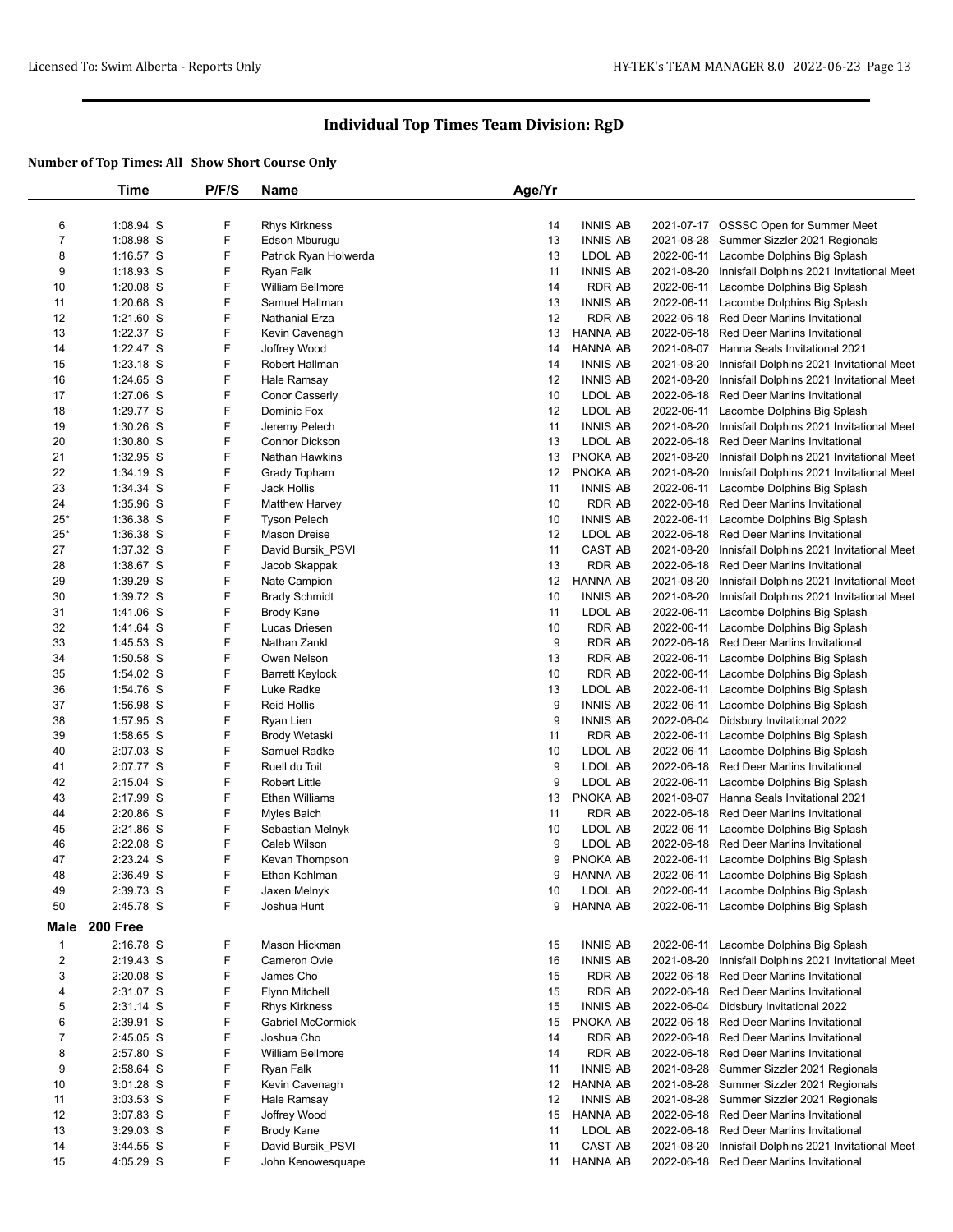|                | <b>Time</b>        | P/F/S  | <b>Name</b>                        | Age/Yr         |                                    |            |                                                                                    |
|----------------|--------------------|--------|------------------------------------|----------------|------------------------------------|------------|------------------------------------------------------------------------------------|
|                |                    |        |                                    |                |                                    |            |                                                                                    |
|                | Male 400 Free      |        |                                    |                |                                    |            |                                                                                    |
| $\mathbf{1}$   | 5:03.19 S          | F      | Mason Hickman                      | 14             | <b>INNIS AB</b>                    | 2021-08-20 | Innisfail Dolphins 2021 Invitational Meet                                          |
| 2              | $6:00.53$ S        | F      | <b>Gabriel McCormick</b>           | 15             | PNOKA AB                           | 2022-06-18 | Red Deer Marlins Invitational                                                      |
| 3              | 6:34.57 S          | F      | Joffrey Wood                       | 15             | <b>HANNA AB</b>                    |            | 2022-06-18 Red Deer Marlins Invitational                                           |
|                |                    |        |                                    |                |                                    |            |                                                                                    |
| Male           | 25 Back            |        |                                    |                |                                    |            |                                                                                    |
| $\mathbf{1}$   | 22.13 S            | F      | <b>Nathanial Erza</b>              | 11             | <b>RDR AB</b>                      | 2021-08-07 | Hanna Seals Invitational 2021                                                      |
| 2              | 22.51 S            | F      | Conor Casserly                     | 10             | LDOL AB                            |            | 2022-06-18 Red Deer Marlins Invitational                                           |
| 3              | 22.74 S<br>22.87 S | F<br>F | <b>Matthew Harvey</b>              | 10             | <b>RDR AB</b><br><b>INNIS AB</b>   |            | 2022-06-18 Red Deer Marlins Invitational                                           |
| 4<br>5         | 22.90 S            | F      | Ryan Lien<br><b>Brady Schmidt</b>  | 9<br>10        | <b>INNIS AB</b>                    |            | 2022-06-04 Didsbury Invitational 2022<br>2021-08-07 Hanna Seals Invitational 2021  |
| 6              | 23.34 S            | F      | <b>Tyson Pelech</b>                | 10             | <b>INNIS AB</b>                    | 2022-06-11 | Lacombe Dolphins Big Splash                                                        |
| $\overline{7}$ | 23.35 S            | F      | Nathan Zankl                       | 9              | <b>RDR AB</b>                      |            | 2022-06-18 Red Deer Marlins Invitational                                           |
| 8              | 24.42 S            | F      | <b>Reid Hollis</b>                 | 9              | <b>INNIS AB</b>                    |            | 2022-06-11 Lacombe Dolphins Big Splash                                             |
| 9              | 25.32 S            | F      | <b>Barrett Keylock</b>             | 10             | <b>RDR AB</b>                      |            | 2022-06-11 Lacombe Dolphins Big Splash                                             |
| 10             | 25.52 S            | F      | Ruell du Toit                      | 9              | LDOL AB                            |            | 2022-06-11 Lacombe Dolphins Big Splash                                             |
| 11             | 25.91 S            | F      | Lucas Driesen                      | 10             | <b>RDR AB</b>                      |            | 2022-06-11 Lacombe Dolphins Big Splash                                             |
| 12             | 26.38 S            | F      | Kevan Thompson                     | 9              | PNOKA AB                           |            | 2022-06-11 Lacombe Dolphins Big Splash                                             |
| 13             | 26.81 S            | F      | <b>Robert Little</b>               | 9              | LDOL AB                            |            | 2022-06-11 Lacombe Dolphins Big Splash                                             |
| 14             | 26.94 S            | F      | Sebastian Melnyk                   | 10             | LDOL AB                            |            | 2022-06-11 Lacombe Dolphins Big Splash                                             |
| 15             | 27.09 S            | F      | Jaxen Melnyk                       | 10             | LDOL AB                            |            | 2022-06-11 Lacombe Dolphins Big Splash                                             |
| 16             | 28.85 S            | F      | <b>Mason Dreise</b>                | 11             | <b>LDOL AB</b>                     |            | 2021-08-07 Hanna Seals Invitational 2021                                           |
| 17             | 29.05 S            | F      | Asher Crampton                     | $\overline{7}$ | LDOL AB                            |            | 2022-06-18 Red Deer Marlins Invitational                                           |
| 18             | 29.39 S            | F      | Daniel Whitbread                   | 9              | LDOL AB                            |            | 2021-08-07 Hanna Seals Invitational 2021                                           |
| 19             | 30.00 S            | F      | Reese Everson                      | 8              | <b>CAST AB</b>                     |            | 2021-08-07 Hanna Seals Invitational 2021                                           |
| 20             | 30.42 S            | F      | <b>Weston Stewart</b>              | 8              | <b>INNIS AB</b>                    |            | 2022-06-18 Red Deer Marlins Invitational                                           |
| 21             | 30.59 S            | F      | <b>Rohan Clews</b>                 | 8              | <b>RDR AB</b>                      |            | 2022-06-18 Red Deer Marlins Invitational                                           |
| 22             | 30.68 S            | F      | Caleb Wilson                       | 9              | LDOL AB                            |            | 2022-06-11 Lacombe Dolphins Big Splash                                             |
| 23             | 31.65 S            | F      | Logan Williams                     | 11             | PNOKA AB                           |            | 2021-08-07 Hanna Seals Invitational 2021                                           |
| 24             | 32.95 S            | F<br>F | Viggo Moborg                       | 8              | <b>RDR AB</b>                      |            | 2022-06-18 Red Deer Marlins Invitational                                           |
| 25<br>26       | 33.02 S<br>33.80 S | F      | John Kenowesquape<br>Ethan Kohlman | 10<br>9        | <b>HANNA AB</b><br><b>HANNA AB</b> |            | 2021-08-07 Hanna Seals Invitational 2021<br>2022-06-11 Lacombe Dolphins Big Splash |
| 27             | 33.99 S            | F      | <b>William Bowie</b>               | 9              | PNOKA AB                           |            | 2022-06-11 Lacombe Dolphins Big Splash                                             |
| 28             | 35.59 S            | F      | <b>Bennett Wilson</b>              | $\overline{7}$ | LDOL AB                            |            | 2022-06-11 Lacombe Dolphins Big Splash                                             |
| 29             | 36.71 S            | F      | Miles Fossen                       | 6              | <b>RDR AB</b>                      |            | 2022-06-18 Red Deer Marlins Invitational                                           |
| 30             | 39.98 S            | F      | Daniel Dillen                      | 10             | PNOKA AB                           |            | 2022-06-11 Lacombe Dolphins Big Splash                                             |
| 31             | 41.47 S            | F      | Gunnar Miller-Bjarnason            | 8              | <b>INNIS AB</b>                    |            | 2022-06-11 Lacombe Dolphins Big Splash                                             |
| 32             | $1:00.08$ S        | F      | Vaughn Stewart                     | 6              | <b>INNIS AB</b>                    |            | 2022-06-18 Red Deer Marlins Invitational                                           |
| 33             | 1:03.49 S          | F      | Madden Courte                      | 6              | <b>RDR AB</b>                      |            | 2022-06-18 Red Deer Marlins Invitational                                           |
| 34             | $1:12.28$ S        | F      | <b>Maverick Stewart</b>            | 6              | <b>INNIS AB</b>                    |            | 2022-06-11 Lacombe Dolphins Big Splash                                             |
| Male           | 50 Back            |        |                                    |                |                                    |            |                                                                                    |
| $\mathbf{1}$   | 30.87 S            | F      | Jacob Mydland                      | 17             | <b>INNIS AB</b>                    |            | 2021-08-07 Hanna Seals Invitational 2021                                           |
| $\overline{c}$ | 31.96 S            | F      | Roberto Terrazas                   | 15             | INNIS AB                           | 2022-06-04 | Didsbury Invitational 2022                                                         |
| 3              | 33.09 S            | F      | James Cho                          | 15             | <b>RDR AB</b>                      |            | 2022-06-11 Lacombe Dolphins Big Splash                                             |
| 4              | 33.76 S            | F      | Mason Hickman                      | 14             | <b>INNIS AB</b>                    |            | 2021-08-28 Summer Sizzler 2021 Regionals                                           |
| 5              | 34.60 S            | F      | <b>Flynn Mitchell</b>              | 15             | <b>RDR AB</b>                      | 2022-06-11 | Lacombe Dolphins Big Splash                                                        |
| 6              | 37.91 S            | F      | <b>Rhys Kirkness</b>               | 15             | <b>INNIS AB</b>                    |            | 2022-06-11 Lacombe Dolphins Big Splash                                             |
| 7              | 37.93 S            | F      | Joshua Cho                         | 14             | <b>RDR AB</b>                      |            | 2022-06-11 Lacombe Dolphins Big Splash                                             |
| 8              | 40.55 S            | F      | Ryan Falk                          | 11             | <b>INNIS AB</b>                    |            | 2021-08-28 Summer Sizzler 2021 Regionals                                           |
| 9              | 41.40 S            | F      | Dominic Fox                        | 12             | LDOL AB                            |            | 2022-06-18 Red Deer Marlins Invitational                                           |
| 10             | 41.82 S            | F      | Jeremy Pelech                      | 12             | <b>INNIS AB</b>                    |            | 2022-06-11 Lacombe Dolphins Big Splash                                             |
| 11             | 42.73 S            | F      | Joffrey Wood                       | 14             | <b>HANNA AB</b>                    |            | 2021-08-07 Hanna Seals Invitational 2021                                           |
| 12             | 42.78 S            | F      | Swaleh Zaidi                       | 16             | <b>INNIS AB</b>                    |            | 2022-06-04 Didsbury Invitational 2022                                              |
| 13             | 42.98 S            | F      | Ewan Beaton                        | 12             | OYEN AB                            |            | 2021-08-07 Hanna Seals Invitational 2021                                           |
| 14             | 44.27 S            | F      | Samuel Hallman                     | 13             | <b>INNIS AB</b>                    |            | 2022-06-18 Red Deer Marlins Invitational                                           |
| 15             | 44.44 S            | F<br>F | Robert Hallman                     | 15             | <b>INNIS AB</b>                    |            | 2022-06-18 Red Deer Marlins Invitational                                           |
| 16<br>17       | 44.53 S<br>46.53 S | F      | James Bellmore<br>Nathanial Erza   | 12<br>12       | <b>RDR AB</b><br><b>RDR AB</b>     |            | 2022-06-11 Lacombe Dolphins Big Splash<br>2022-06-18 Red Deer Marlins Invitational |
| 18             | 46.71 S            | F      | Connor Dickson                     | 13             | LDOL AB                            |            | 2022-06-18 Red Deer Marlins Invitational                                           |
| 19             | 47.27 S            | F      | Hale Ramsay                        | 12             | <b>INNIS AB</b>                    |            | 2021-08-07 Hanna Seals Invitational 2021                                           |
| 20             | 48.13 S            | F      | William Bellmore                   | 14             | <b>RDR AB</b>                      |            | 2022-06-11 Lacombe Dolphins Big Splash                                             |
|                |                    |        |                                    |                |                                    |            |                                                                                    |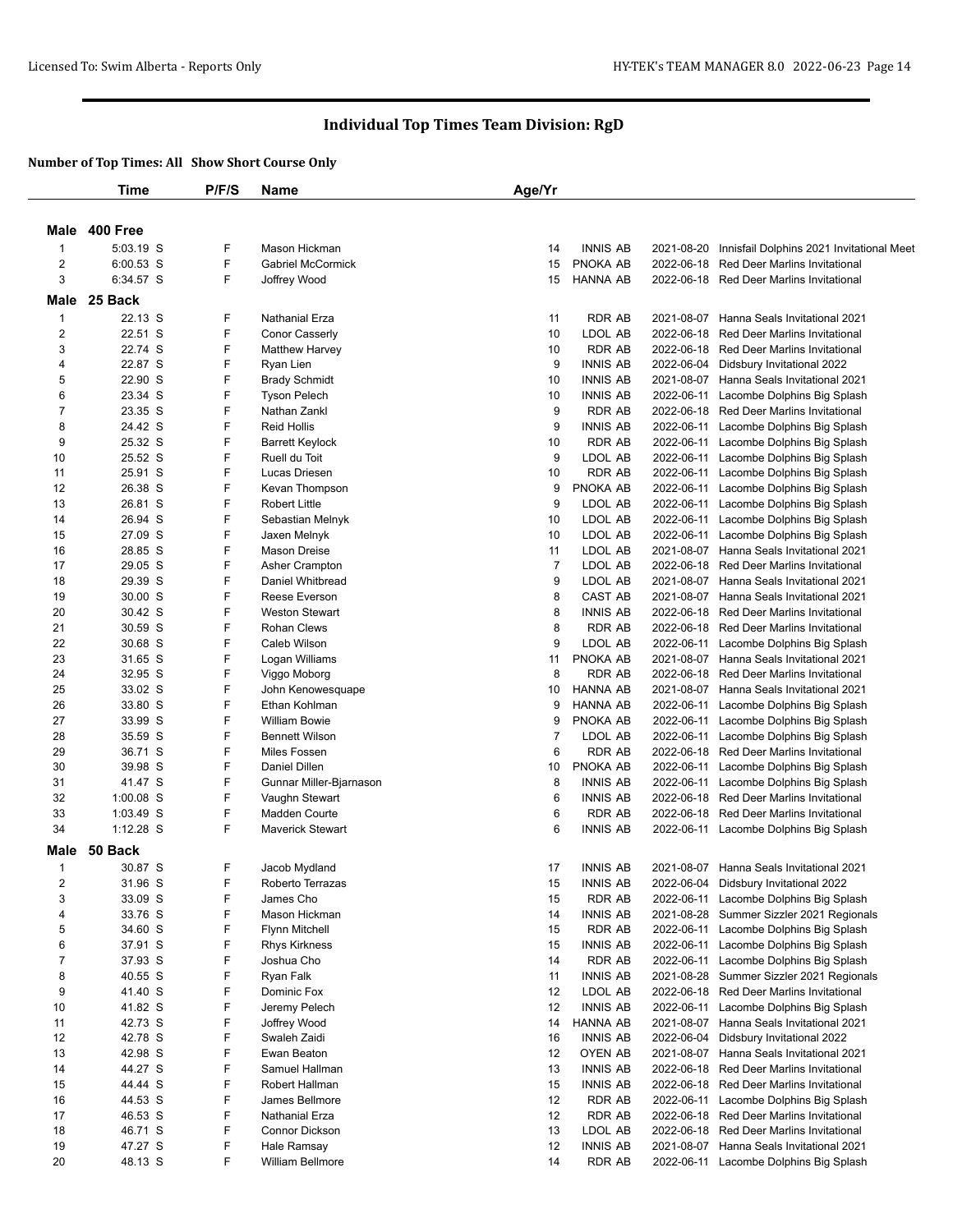|                         | Time        | P/F/S | Name                    | Age/Yr         |                 |            |                                                      |
|-------------------------|-------------|-------|-------------------------|----------------|-----------------|------------|------------------------------------------------------|
|                         |             |       |                         |                |                 |            |                                                      |
| 21                      | 48.31 S     | F     | <b>Matthew Harvey</b>   | 10             | <b>RDR AB</b>   |            | 2022-06-18 Red Deer Marlins Invitational             |
| 22                      | 49.50 S     | F     | Conor Casserly          | 10             | LDOL AB         |            | 2022-06-18 Red Deer Marlins Invitational             |
| 23                      | 49.99 S     | F     | Ryan Lien               | 9              | <b>INNIS AB</b> |            | 2022-06-11 Lacombe Dolphins Big Splash               |
| 24                      | 51.03 S     | F     | Jack Hollis             | 11             | <b>INNIS AB</b> |            | 2022-06-11 Lacombe Dolphins Big Splash               |
| 25                      | 51.36 S     | F     | Nathan Zankl            | 9              | <b>RDR AB</b>   |            | 2022-06-11 Lacombe Dolphins Big Splash               |
| 26                      | 51.67 S     | F     | Nathan Hawkins          | 13             | PNOKA AB        |            | 2021-08-20 Innisfail Dolphins 2021 Invitational Meet |
| 27                      | 52.50 S     | F     | Jacob Skappak           | 13             | RDR AB          |            | 2022-06-18 Red Deer Marlins Invitational             |
| 28                      | 52.81 S     | F     | <b>Mason Dreise</b>     | 12             | LDOL AB         |            | 2022-06-11 Lacombe Dolphins Big Splash               |
| 29                      | 53.70 S     | F     | <b>Brady Schmidt</b>    | 10             | <b>INNIS AB</b> |            | 2021-08-07 Hanna Seals Invitational 2021             |
| 30                      | 53.94 S     | F     | <b>Barrett Keylock</b>  | 10             | <b>RDR AB</b>   | 2022-06-11 | Lacombe Dolphins Big Splash                          |
| 31                      | 54.68 S     | F     | Quinnton Wagner         | 13             | <b>RDR AB</b>   | 2022-06-18 | Red Deer Marlins Invitational                        |
| 32                      | 54.70 S     | F     | Owen Nelson             | 13             | <b>RDR AB</b>   |            | 2022-06-18 Red Deer Marlins Invitational             |
| 33                      | 55.50 S     | F     | Lucas Driesen           | 10             | <b>RDR AB</b>   |            | 2022-06-18 Red Deer Marlins Invitational             |
| 34                      | 55.71 S     | F     | Ruell du Toit           | 9              | LDOL AB         |            | 2022-06-11 Lacombe Dolphins Big Splash               |
| 35                      | 56.37 S     | F     | <b>Brody Kane</b>       | 11             | LDOL AB         |            | 2022-06-11 Lacombe Dolphins Big Splash               |
| 36                      | 57.80 S     | F     | Brody Wetaski           | 11             | RDR AB          |            | 2022-06-18 Red Deer Marlins Invitational             |
| 37                      | 58.58 S     | F     | Myles Baich             | 11             | <b>RDR AB</b>   |            | 2022-06-18 Red Deer Marlins Invitational             |
| 38                      | 1:02.83 S   | F     | <b>Robert Little</b>    | 9              | LDOL AB         |            | 2022-06-11 Lacombe Dolphins Big Splash               |
| 39                      | $1:03.26$ S | F     | John Kenowesquape       | 11             | <b>HANNA AB</b> |            | 2022-06-18 Red Deer Marlins Invitational             |
| 40                      | 1:04.03 S   | F     | Asher Crampton          | $\overline{7}$ | LDOL AB         |            | 2022-06-18 Red Deer Marlins Invitational             |
| 41                      | $1:04.19$ S | F     | <b>Reid Hollis</b>      | 8              | <b>INNIS AB</b> | 2021-08-20 | Innisfail Dolphins 2021 Invitational Meet            |
| 42                      | 1:04.64 S   | F     | Jaxen Melnyk            | 10             | LDOL AB         |            | 2022-06-11 Lacombe Dolphins Big Splash               |
| 43                      | 1:04.73 S   | F     | <b>Weston Stewart</b>   | 8              | <b>INNIS AB</b> |            | 2022-06-18 Red Deer Marlins Invitational             |
| 44                      | $1:06.63$ S | F     | Sebastian Melnyk        | 10             | LDOL AB         |            | 2022-06-11 Lacombe Dolphins Big Splash               |
| 45                      | 1:06.83 S   | F     | Caleb Wilson            | 9              | LDOL AB         |            | 2022-06-18 Red Deer Marlins Invitational             |
| 46                      | 1:07.43 S   | F     | <b>Rohan Clews</b>      | 8              | <b>RDR AB</b>   |            | 2022-06-11 Lacombe Dolphins Big Splash               |
| 47                      | $1:12.06$ S | F     | Logan Williams          | 11             | PNOKA AB        |            | 2021-08-07 Hanna Seals Invitational 2021             |
| 48                      | $1:13.33$ S | F     | <b>Wesley Boyes</b>     | 9              | PNOKA AB        |            | 2021-08-07 Hanna Seals Invitational 2021             |
| 49                      | $1:20.69$ S | F     | <b>Bennett Wilson</b>   | $\overline{7}$ | LDOL AB         |            | 2022-06-18 Red Deer Marlins Invitational             |
| 50                      | 1:21.90 S   | F     | Daniel Dillen           | 10             | PNOKA AB        |            | 2022-06-11 Lacombe Dolphins Big Splash               |
| 51                      | 1:24.50 S   | F     | Kevan Thompson          | 8              | PNOKA AB        |            | 2021-08-07 Hanna Seals Invitational 2021             |
| 52                      | $1:30.48$ S | F     | Miles Fossen            | 6              | <b>RDR AB</b>   |            | 2022-06-18 Red Deer Marlins Invitational             |
| 53                      | 1:32.53 S   | F     | Samuel Radke            | 9              | LDOL AB         |            | 2021-08-07 Hanna Seals Invitational 2021             |
|                         |             |       |                         |                |                 |            |                                                      |
| Male                    | 100 Back    |       |                         |                |                 |            |                                                      |
| 1                       | 1:10.29 S   | F     | <b>Cameron Ovie</b>     | 16             | <b>INNIS AB</b> |            | 2021-08-20 Innisfail Dolphins 2021 Invitational Meet |
| $\overline{c}$          | $1:10.76$ S | F     | Roberto Terrazas        | 14             | <b>INNIS AB</b> | 2021-08-20 | Innisfail Dolphins 2021 Invitational Meet            |
| 3                       | 1:11.90 S   | F     | James Cho               | 15             | <b>RDR AB</b>   |            | 2022-06-11 Lacombe Dolphins Big Splash               |
| 4                       | 1:14.79 S   | F     | Flynn Mitchell          | 15             | RDR AB          |            | 2022-06-18 Red Deer Marlins Invitational             |
| 5                       | $1:30.49$ S | F     | Ryan Falk               | 11             | <b>INNIS AB</b> | 2021-08-20 | Innisfail Dolphins 2021 Invitational Meet            |
| 6                       | 1:34.59 S   | F     | <b>William Bellmore</b> | 14             | <b>RDR AB</b>   |            | 2022-06-18 Red Deer Marlins Invitational             |
| $\overline{7}$          | $1:36.00$ S | F     | Joffrey Wood            | 14             | HANNA AB        |            | 2021-08-07 Hanna Seals Invitational 2021             |
| 8                       | 1:43.85 S   | F     | <b>Connor Dickson</b>   | 13             | LDOL AB         |            | 2022-06-18 Red Deer Marlins Invitational             |
| 9                       | 1:49.84 S   | F     | Samuel Hallman          | 12             | <b>INNIS AB</b> |            | 2021-07-17 OSSSC Open for Summer Meet                |
| 10                      | 1:51.89 S   | F     | Robert Hallman          | 14             | <b>INNIS AB</b> |            | 2021-08-20 Innisfail Dolphins 2021 Invitational Meet |
| 11                      | 2:03.75 S   | F     | Brody Wetaski           | 11             | <b>RDR AB</b>   |            | 2022-06-11 Lacombe Dolphins Big Splash               |
| 12                      | 2:05.48 S   | F     | Jacob Skappak           | 13             | RDR AB          |            | 2022-06-18 Red Deer Marlins Invitational             |
| 13                      | 2:08.21 S   | F     | Owen Nelson             | 13             | <b>RDR AB</b>   |            | 2022-06-11 Lacombe Dolphins Big Splash               |
| 14                      | 2:13.11 S   | F     | Myles Baich             | 11             | <b>RDR AB</b>   |            | 2022-06-11 Lacombe Dolphins Big Splash               |
| 15                      | 2:20.95 S   | F     | <b>Quinnton Wagner</b>  | 13             | <b>RDR AB</b>   |            | 2022-06-11 Lacombe Dolphins Big Splash               |
| Male                    | 25 Breast   |       |                         |                |                 |            |                                                      |
| $\mathbf{1}$            | 22.79 S     | F     | James Bellmore          | 11             | RDR AB          |            | 2021-08-07 Hanna Seals Invitational 2021             |
| $\overline{\mathbf{c}}$ | 23.54 S     | F     | <b>Matthew Harvey</b>   | 10             | <b>RDR AB</b>   | 2022-06-18 | Red Deer Marlins Invitational                        |
| 3                       | 27.07 S     | F     | <b>Tyson Pelech</b>     | 10             | <b>INNIS AB</b> |            | 2022-06-11 Lacombe Dolphins Big Splash               |
| 4                       | 27.48 S     | F     | Ryan Lien               | 8              | <b>INNIS AB</b> |            | 2021-07-17 OSSSC Open for Summer Meet                |
| 5                       | 29.69 S     | F     | <b>Blair Campion</b>    | 8              | HANNA AB        |            | 2021-08-20 Innisfail Dolphins 2021 Invitational Meet |
| 6                       | 29.99 S     | F     | <b>Brady Schmidt</b>    | 10             | <b>INNIS AB</b> | 2021-08-20 | Innisfail Dolphins 2021 Invitational Meet            |
| $\overline{7}$          | 30.69 S     | F     | Ethan Kohlman           | 8              | <b>HANNA AB</b> | 2021-08-20 | Innisfail Dolphins 2021 Invitational Meet            |
| 8                       | 31.04 S     | F     | <b>Wesley Boyes</b>     | 9              | PNOKA AB        |            | 2021-08-07 Hanna Seals Invitational 2021             |
| 9                       | 32.32 S     | F     | Samuel Radke            | 10             | LDOL AB         |            | 2022-06-11 Lacombe Dolphins Big Splash               |
| 10                      | 40.42 S     | F     | Joshua Hunt             | 9              | <b>HANNA AB</b> |            | 2022-06-11 Lacombe Dolphins Big Splash               |
|                         |             |       |                         |                |                 |            |                                                      |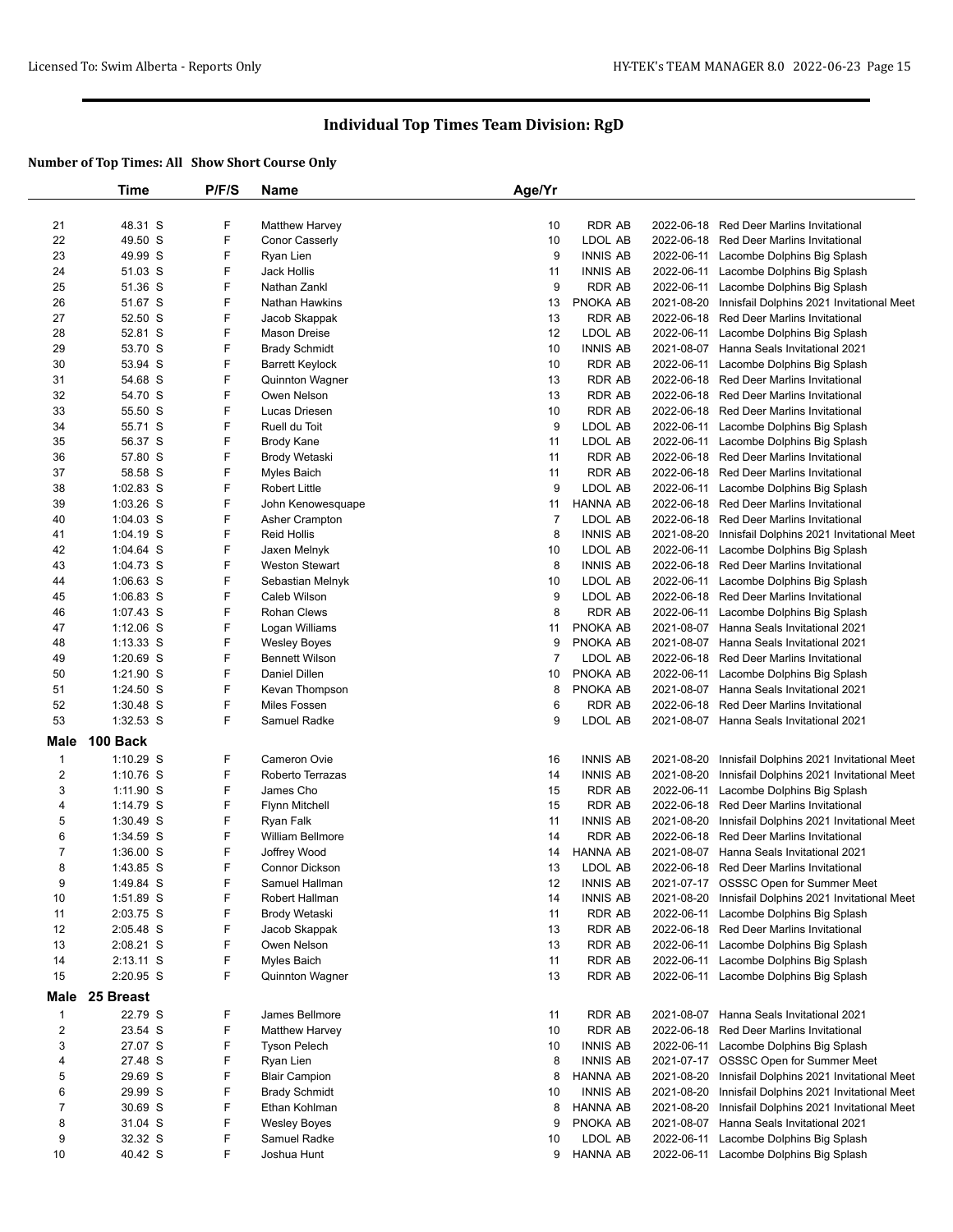|                | Time        | P/F/S | <b>Name</b>           | Age/Yr |                 |            |                                           |
|----------------|-------------|-------|-----------------------|--------|-----------------|------------|-------------------------------------------|
|                |             |       |                       |        |                 |            |                                           |
| 11             | 41.38 S     | F     | Lucas Driesen         | 10     | <b>RDR AB</b>   | 2022-06-18 | <b>Red Deer Marlins Invitational</b>      |
| 12             | 42.65 S     | F     | <b>Weston Stewart</b> | 8      | <b>INNIS AB</b> |            | 2022-06-11 Lacombe Dolphins Big Splash    |
|                |             |       |                       |        |                 |            |                                           |
| Male           | 50 Breast   |       |                       |        |                 |            |                                           |
| 1              | 33.88 S     | F     | Jacob Mydland         | 17     | <b>INNIS AB</b> |            | 2021-08-07 Hanna Seals Invitational 2021  |
| $\overline{c}$ | 34.97 S     | F     | Cameron Ovie          | 16     | <b>INNIS AB</b> | 2021-08-07 | Hanna Seals Invitational 2021             |
| 3              | 35.52 S     | F     | James Wright          | 17     | HANNA AB        | 2022-06-18 | Red Deer Marlins Invitational             |
| 4              | 37.98 S     | F     | <b>Rhys Kirkness</b>  | 14     | <b>INNIS AB</b> | 2021-08-20 | Innisfail Dolphins 2021 Invitational Meet |
| 5              | 38.03 S     | F     | Mason Hickman         | 15     | <b>INNIS AB</b> | 2022-06-11 | Lacombe Dolphins Big Splash               |
| 6              | 38.18 S     | F     | Edson Mburugu         | 13     | <b>INNIS AB</b> | 2021-08-28 | Summer Sizzler 2021 Regionals             |
| $\overline{7}$ | 40.17 S     | F     | Joshua Cho            | 14     | <b>RDR AB</b>   | 2022-06-18 | <b>Red Deer Marlins Invitational</b>      |
| 8              | 40.30 S     | F     | Swaleh Zaidi          | 16     | <b>INNIS AB</b> | 2022-06-04 | Didsbury Invitational 2022                |
| 9              | 40.34 S     | F     | <b>Conner Campion</b> | 14     | HANNA AB        | 2021-08-20 | Innisfail Dolphins 2021 Invitational Meet |
| 10             | 40.58 S     | F     | <b>Flynn Mitchell</b> | 15     | <b>RDR AB</b>   | 2022-06-11 | Lacombe Dolphins Big Splash               |
| 11             | 42.98 S     | F     | Gabriel McCormick     | 15     | PNOKA AB        | 2022-06-18 | Red Deer Marlins Invitational             |
| 12             | 43.64 S     | F     | Roberto Terrazas      | 15     | <b>INNIS AB</b> | 2022-06-11 | Lacombe Dolphins Big Splash               |
| 13             | 43.99 S     | F     | Patrick Ryan Holwerda | 12     | LDOL AB         | 2021-08-07 | Hanna Seals Invitational 2021             |
| 14             | 46.27 S     | F     | Samuel Hallman        | 13     | <b>INNIS AB</b> | 2022-06-18 | <b>Red Deer Marlins Invitational</b>      |
| 15             | 46.40 S     | F     | Robert Hallman        | 15     | <b>INNIS AB</b> | 2022-06-18 | <b>Red Deer Marlins Invitational</b>      |
| 16             | 46.78 S     | F     | Kevin Cavenagh        | 13     | HANNA AB        | 2022-06-18 | Red Deer Marlins Invitational             |
|                |             |       |                       |        |                 |            |                                           |
| 17             | 47.11 S     | F     | James Bellmore        | 12     | <b>RDR AB</b>   | 2022-06-11 | Lacombe Dolphins Big Splash               |
| 18             | 48.99 S     | F     | Jeremy Pelech         | 12     | <b>INNIS AB</b> |            | 2022-06-11 Lacombe Dolphins Big Splash    |
| 19             | 49.48 S     | F     | Hale Ramsay           | 12     | <b>INNIS AB</b> |            | 2021-07-17 OSSSC Open for Summer Meet     |
| 20             | 50.04 S     | F     | Dominic Fox           | 12     | LDOL AB         | 2022-06-18 | Red Deer Marlins Invitational             |
| 21             | 53.43 S     | F     | Nate Campion          | 12     | HANNA AB        | 2021-08-20 | Innisfail Dolphins 2021 Invitational Meet |
| 22             | 53.83 S     | F     | <b>Mason Dreise</b>   | 12     | LDOL AB         | 2022-06-11 | Lacombe Dolphins Big Splash               |
| 23             | 58.50 S     | F     | Nathan Hawkins        | 13     | PNOKA AB        | 2021-08-20 | Innisfail Dolphins 2021 Invitational Meet |
| 24             | 58.82 S     | F     | Grady Topham          | 12     | PNOKA AB        | 2021-08-20 | Innisfail Dolphins 2021 Invitational Meet |
| 25             | 1:00.73 S   | F     | Jack Hollis           | 10     | <b>INNIS AB</b> | 2021-08-20 | Innisfail Dolphins 2021 Invitational Meet |
| 26             | 1:03.79 S   | F     | Luke Radke            | 13     | LDOL AB         | 2022-06-11 | Lacombe Dolphins Big Splash               |
| 27             | $1:06.13$ S | F     | <b>Wesley Boyes</b>   | 9      | PNOKA AB        | 2021-08-07 | Hanna Seals Invitational 2021             |
| 28             | $1:07.53$ S | F     | <b>Blair Campion</b>  | 8      | HANNA AB        | 2021-08-07 | Hanna Seals Invitational 2021             |
| 29             | $1:16.28$ S | F     | Samuel Radke          | 10     | LDOL AB         | 2022-06-11 | Lacombe Dolphins Big Splash               |
| 30             | $1:26.51$ S | F     | Ryan Lien             | 9      | <b>INNIS AB</b> | 2022-06-04 | Didsbury Invitational 2022                |
| 31             | 1:27.71 S   | F     | John Kenowesquape     | 11     | <b>HANNA AB</b> | 2022-06-18 | <b>Red Deer Marlins Invitational</b>      |
| 32             | 1:29.34 S   | F     | Joshua Hunt           | 9      | <b>HANNA AB</b> | 2022-06-11 | Lacombe Dolphins Big Splash               |
| Male           | 100 Breast  |       |                       |        |                 |            |                                           |
|                |             |       |                       |        |                 |            |                                           |
| 1              | 1:14.70 S   | F     | Jacob Mydland         | 17     | <b>INNIS AB</b> | 2021-08-20 | Innisfail Dolphins 2021 Invitational Meet |
| $\overline{c}$ | $1:20.00$ S | F     | Cameron Ovie          | 16     | <b>INNIS AB</b> | 2021-08-20 | Innisfail Dolphins 2021 Invitational Meet |
| 3              | 1:24.89 S   | F     | James Cho             | 15     | <b>RDR AB</b>   | 2022-06-18 | <b>Red Deer Marlins Invitational</b>      |
| 4              | $1:25.20$ S | F     | <b>Rhys Kirkness</b>  | 15     | <b>INNIS AB</b> | 2022-06-18 | <b>Red Deer Marlins Invitational</b>      |
| 5              | 1:26.32 S   | F     | James Wright          | 16     | <b>HANNA AB</b> | 2021-08-07 | <b>Hanna Seals Invitational 2021</b>      |
| 6              | 1:27.30 S   | F     | Joshua Cho            | 14     | <b>RDR AB</b>   | 2022-06-11 | Lacombe Dolphins Big Splash               |
| $\overline{7}$ | $1:31.53$ S | F     | Flynn Mitchell        | 15     | RDR AB          |            | 2022-06-18 Red Deer Marlins Invitational  |
| 8              | 1:31.58 S   | F     | <b>Conner Campion</b> | 14     | HANNA AB        | 2021-08-07 | Hanna Seals Invitational 2021             |
| 9              | 1:37.85 S   | F     | Gabriel McCormick     | 15     | PNOKA AB        | 2022-06-11 | Lacombe Dolphins Big Splash               |
| 10             | 1:42.72 S   | F     | Patrick Ryan Holwerda | 13     | LDOL AB         | 2022-06-18 | Red Deer Marlins Invitational             |
| 11             | 1:49.62 S   | F     | Robert Hallman        | 15     | <b>INNIS AB</b> | 2022-06-18 | <b>Red Deer Marlins Invitational</b>      |
| 12             | $1:50.45$ S | F     | James Bellmore        | 12     | RDR AB          | 2022-06-18 | Red Deer Marlins Invitational             |
| 13             | 1:54.24 S   | F     | Hale Ramsay           | 12     | <b>INNIS AB</b> | 2021-08-20 | Innisfail Dolphins 2021 Invitational Meet |
| 14             | 1:59.85 S   | F     | Nate Campion          | 12     | HANNA AB        | 2021-08-07 | Hanna Seals Invitational 2021             |
| 15             | $2:08.00$ S | F     | William Bellmore      | 14     | <b>RDR AB</b>   | 2022-06-18 | <b>Red Deer Marlins Invitational</b>      |
| 16             | 2:14.23 S   | F     | Grady Topham          | 12     | PNOKA AB        | 2021-08-20 | Innisfail Dolphins 2021 Invitational Meet |
| 17             | $2:16.54$ S | F     | Luke Radke            | 13     | LDOL AB         |            | 2022-06-11 Lacombe Dolphins Big Splash    |
|                |             |       |                       |        |                 |            |                                           |
| Male           | 25 Fly      |       |                       |        |                 |            |                                           |
| 1              | 18.73 S     | F     | James Bellmore        | 11     | RDR AB          |            | 2021-08-07 Hanna Seals Invitational 2021  |
| $\overline{2}$ | 18.88 S     | F     | <b>Nathanial Erza</b> | 11     | <b>RDR AB</b>   | 2021-08-07 | Hanna Seals Invitational 2021             |
| 3              | 19.04 S     | F     | Max Ruan              | 10     | LDOL AB         | 2021-08-07 | Hanna Seals Invitational 2021             |
| 4              | 22.20 S     | F     | <b>Matthew Harvey</b> | 10     | <b>RDR AB</b>   | 2022-06-18 | Red Deer Marlins Invitational             |
| 5              | 22.29 S     | F     | <b>Conor Casserly</b> | 10     | LDOL AB         | 2022-06-18 | <b>Red Deer Marlins Invitational</b>      |
| 6              | 22.72 S     | F     | <b>Brady Schmidt</b>  | 10     | <b>INNIS AB</b> | 2021-08-20 | Innisfail Dolphins 2021 Invitational Meet |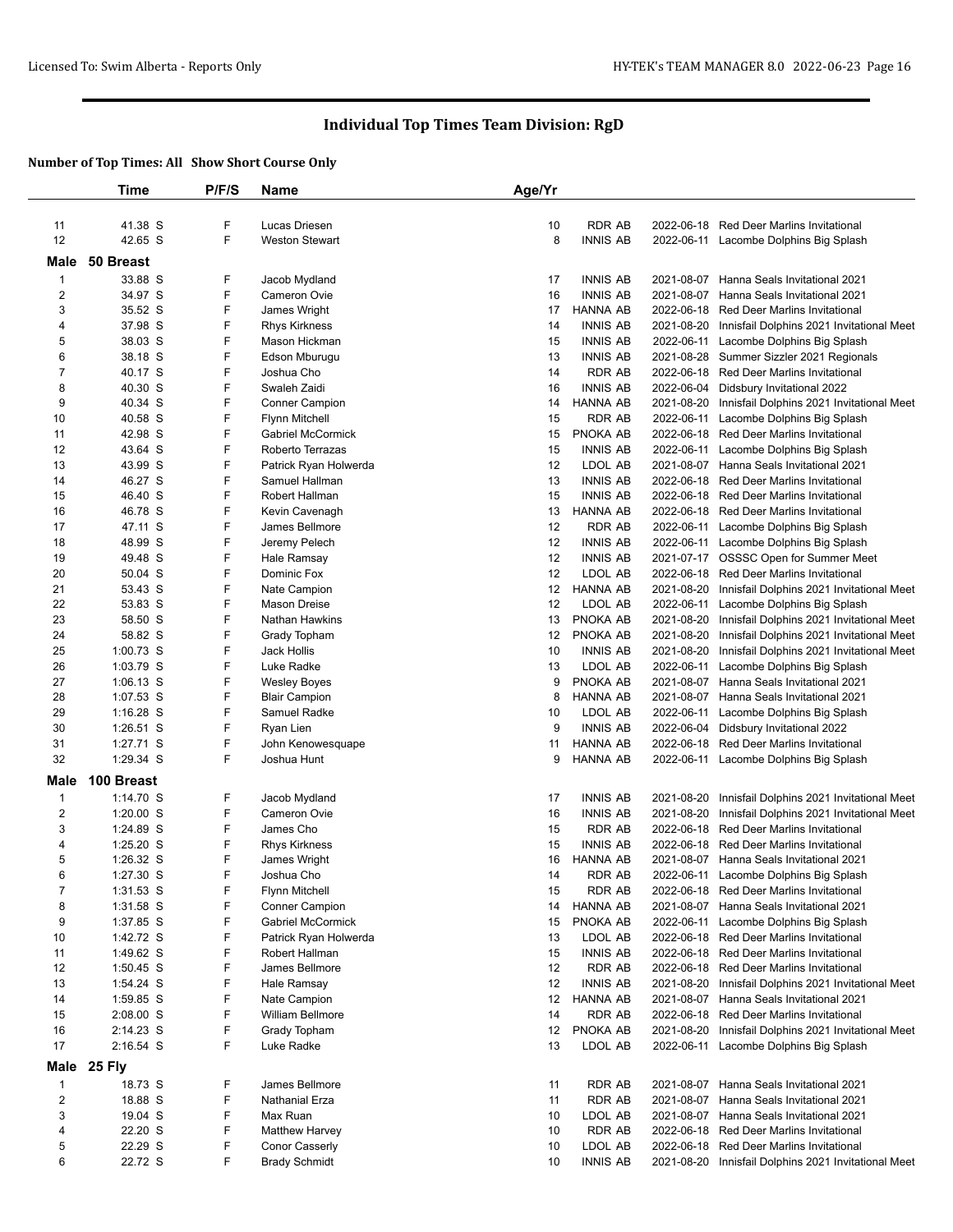|                | <b>Time</b>    | P/F/S | Name                     | Age/Yr |                 |            |                                                      |
|----------------|----------------|-------|--------------------------|--------|-----------------|------------|------------------------------------------------------|
|                |                |       |                          |        |                 |            |                                                      |
| $\overline{7}$ | 24.56 S        | F     | David Bursik_PSVI        | 11     | CAST AB         |            | 2021-08-20 Innisfail Dolphins 2021 Invitational Meet |
| 8              | 25.85 S        | F     | Ryan Lien                | 9      | <b>INNIS AB</b> | 2022-06-11 | Lacombe Dolphins Big Splash                          |
| 9              | 30.96 S        | F     | <b>Blair Campion</b>     | 8      | <b>HANNA AB</b> |            | 2021-08-20 Innisfail Dolphins 2021 Invitational Meet |
| Male           | <b>50 Fly</b>  |       |                          |        |                 |            |                                                      |
| $\mathbf{1}$   | 28.49 S        | F     | Jacob Mydland            | 17     | <b>INNIS AB</b> | 2021-08-20 | Innisfail Dolphins 2021 Invitational Meet            |
| $\overline{c}$ | 30.33 S        | F     | James Cho                | 15     | <b>RDR AB</b>   | 2022-06-18 | <b>Red Deer Marlins Invitational</b>                 |
| 3              | 30.77 S        | F     | Mason Hickman            | 15     | <b>INNIS AB</b> |            | 2022-06-18 Red Deer Marlins Invitational             |
| 4              | 31.46 S        | F     | Edson Mburugu            | 13     | <b>INNIS AB</b> | 2021-08-20 | Innisfail Dolphins 2021 Invitational Meet            |
| 5              | 31.50 S        | F     | Roberto Terrazas         | 15     | <b>INNIS AB</b> | 2022-06-18 | <b>Red Deer Marlins Invitational</b>                 |
| 6              | 32.00 S        | F     | James Wright             | 17     | HANNA AB        |            | 2022-06-18 Red Deer Marlins Invitational             |
| $\overline{7}$ | 32.93 S        | F     | <b>Rhys Kirkness</b>     | 15     | <b>INNIS AB</b> |            | 2022-06-18 Red Deer Marlins Invitational             |
| 8              | 33.20 S        | F     | <b>Flynn Mitchell</b>    | 15     | <b>RDR AB</b>   |            | 2022-06-18 Red Deer Marlins Invitational             |
| 9              | 37.22 S        | F     | <b>Conner Campion</b>    | 14     | <b>HANNA AB</b> | 2021-08-20 | Innisfail Dolphins 2021 Invitational Meet            |
| 10             | 38.42 S        | F     | Patrick Ryan Holwerda    | 13     | LDOL AB         | 2022-06-11 | Lacombe Dolphins Big Splash                          |
| 11             | 38.89 S        | F     | Dominic Fox              | 12     | LDOL AB         |            | 2022-06-18 Red Deer Marlins Invitational             |
| 12             | 39.10 S        | F     | Joshua Cho               | 14     | <b>RDR AB</b>   |            | 2022-06-18 Red Deer Marlins Invitational             |
| 13             | 40.02 S        | F     | Swaleh Zaidi             | 16     | <b>INNIS AB</b> | 2022-06-04 | Didsbury Invitational 2022                           |
| 14             | 40.54 S        | F     | James Bellmore           | 12     | <b>RDR AB</b>   |            | 2022-06-18 Red Deer Marlins Invitational             |
| 15             | 41.26 S        | F     | Kevin Cavenagh           | 13     | HANNA AB        |            | 2022-06-18 Red Deer Marlins Invitational             |
| 16             | 41.75 S        | F     | Robert Hallman           | 14     | <b>INNIS AB</b> | 2021-08-20 | Innisfail Dolphins 2021 Invitational Meet            |
| 17             | 42.90 S        | F     | Jeremy Pelech            | 12     | <b>INNIS AB</b> | 2022-06-11 | Lacombe Dolphins Big Splash                          |
| 18             | 43.23 S        | F     | Hale Ramsay              | 12     | <b>INNIS AB</b> | 2021-08-20 | Innisfail Dolphins 2021 Invitational Meet            |
| 19             | 44.28 S        | F     | Samuel Hallman           | 13     | <b>INNIS AB</b> |            | 2022-06-18 Red Deer Marlins Invitational             |
| 20             | 44.89 S        | F     | Nathanial Erza           | 12     | <b>RDR AB</b>   |            | 2022-06-18 Red Deer Marlins Invitational             |
| 21             | 47.93 S        | F     | William Bellmore         | 14     | RDR AB          |            | 2022-06-18 Red Deer Marlins Invitational             |
| 22             | 51.53 S        | F     | <b>Garrison Beaton</b>   | 14     | OYEN AB         | 2021-08-07 | Hanna Seals Invitational 2021                        |
| 23             | 52.99 S        | F     | Max Ruan                 | 10     | LDOL AB         |            | 2021-08-07 Hanna Seals Invitational 2021             |
| 24             | 54.51 S        | F     | Mason Dreise             | 12     | LDOL AB         |            | 2022-06-18 Red Deer Marlins Invitational             |
| 25             | 1:17.17 S      | F     | <b>Brody Kane</b>        | 11     | LDOL AB         |            | 2022-06-11 Lacombe Dolphins Big Splash               |
| Male           | <b>100 Fly</b> |       |                          |        |                 |            |                                                      |
| 1              | $1:08.44$ S    | F     | Jacob Mydland            | 17     | <b>INNIS AB</b> | 2021-08-28 | Summer Sizzler 2021 Regionals                        |
| $\overline{c}$ | $1:12.20$ S    | F     | Mason Hickman            | 15     | <b>INNIS AB</b> |            | 2022-06-18 Red Deer Marlins Invitational             |
| 3              | 1:17.39 S      | F     | Edson Mburugu            | 13     | <b>INNIS AB</b> |            | 2021-08-28 Summer Sizzler 2021 Regionals             |
| 4              | 1:41.86 S      | F     | Ryan Falk                | 11     | <b>INNIS AB</b> | 2021-08-20 | Innisfail Dolphins 2021 Invitational Meet            |
| 5              | 1:59.49 S      | F     | Jeremy Pelech            | 11     | <b>INNIS AB</b> |            | 2021-08-20 Innisfail Dolphins 2021 Invitational Meet |
| Male           | 100 IM         |       |                          |        |                 |            |                                                      |
| 1              | 1:07.22 S      | F     | Jacob Mydland            | 17     | <b>INNIS AB</b> |            | 2021-07-17 OSSSC Open for Summer Meet                |
| $\overline{2}$ | $1:10.11$ S    | F     | Cameron Ovie             | 16     | <b>INNIS AB</b> |            | 2021-08-07 Hanna Seals Invitational 2021             |
| 3              | $1:10.59$ S    | F     | Mason Hickman            | 15     | <b>INNIS AB</b> | 2022-06-04 | Didsbury Invitational 2022                           |
| 4              | $1:11.23$ S    | F     | James Cho                | 15     | <b>RDR AB</b>   | 2022-06-18 | <b>Red Deer Marlins Invitational</b>                 |
| 5              | $1:14.42$ S    | F     | <b>Rhys Kirkness</b>     | 15     | <b>INNIS AB</b> |            | 2022-06-18 Red Deer Marlins Invitational             |
| 6              | 1:15.26 S      | ۲     | Roberto Ierrazas         | 15     | INNIS AB        | 2022-06-11 | Lacombe Dolphins Big Splash                          |
| $\overline{7}$ | $1:16.15$ S    | F     | James Wright             | 17     | <b>HANNA AB</b> |            | 2022-06-18 Red Deer Marlins Invitational             |
| 8              | $1:17.63$ S    | F     | Edson Mburugu            | 13     | <b>INNIS AB</b> | 2021-08-20 | Innisfail Dolphins 2021 Invitational Meet            |
| 9              | 1:17.84 S      | F     | Flynn Mitchell           | 15     | <b>RDR AB</b>   | 2022-06-18 | Red Deer Marlins Invitational                        |
| 10             | $1:19.15$ S    | F     | Joshua Cho               | 14     | <b>RDR AB</b>   | 2022-06-11 | Lacombe Dolphins Big Splash                          |
| 11             | $1:23.07$ S    | F     | <b>Gabriel McCormick</b> | 15     | PNOKA AB        | 2022-06-11 | Lacombe Dolphins Big Splash                          |
| 12             | 1:27.18 S      | F     | <b>Conner Campion</b>    | 14     | <b>HANNA AB</b> | 2021-08-20 | Innisfail Dolphins 2021 Invitational Meet            |
| 13             | 1:28.45 S      | F     | Patrick Ryan Holwerda    | 13     | LDOL AB         | 2022-06-18 | Red Deer Marlins Invitational                        |
| 14             | 1:29.39 S      | F     | Ryan Falk                | 11     | <b>INNIS AB</b> |            | 2021-08-28 Summer Sizzler 2021 Regionals             |
| 15             | $1:29.59$ S    | F     | Robert Hallman           | 15     | <b>INNIS AB</b> |            | 2022-06-18 Red Deer Marlins Invitational             |
| 16             | 1:31.92 S      | F     | Dominic Fox              | 12     | LDOL AB         | 2022-06-18 | <b>Red Deer Marlins Invitational</b>                 |
| 17             | 1:33.57 S      | F     | James Bellmore           | 12     | <b>RDR AB</b>   | 2022-06-11 | Lacombe Dolphins Big Splash                          |
| 18             | 1:35.37 S      | F     | Samuel Hallman           | 13     | <b>INNIS AB</b> | 2022-06-11 | Lacombe Dolphins Big Splash                          |
| 19             | $1:36.30$ S    | F     | Kevin Cavenagh           | 12     | <b>HANNA AB</b> | 2021-08-07 | Hanna Seals Invitational 2021                        |
| 20             | $1:36.61$ S    | F     | Hale Ramsay              | 12     | <b>INNIS AB</b> | 2021-08-28 | Summer Sizzler 2021 Regionals                        |
| 21             | $1:37.85$ S    | F     | William Bellmore         | 14     | RDR AB          | 2022-06-18 | Red Deer Marlins Invitational                        |
| 22             | 1:40.07 S      | F     | Jeremy Pelech            | 11     | <b>INNIS AB</b> | 2021-08-20 | Innisfail Dolphins 2021 Invitational Meet            |
| 23             | 1:52.92 S      | F     | Nathan Hawkins           | 13     | PNOKA AB        | 2021-08-20 | Innisfail Dolphins 2021 Invitational Meet            |
| 24             | $1:54.81$ S    | F     | Nathanial Erza           | 12     | RDR AB          |            | 2022-06-11 Lacombe Dolphins Big Splash               |